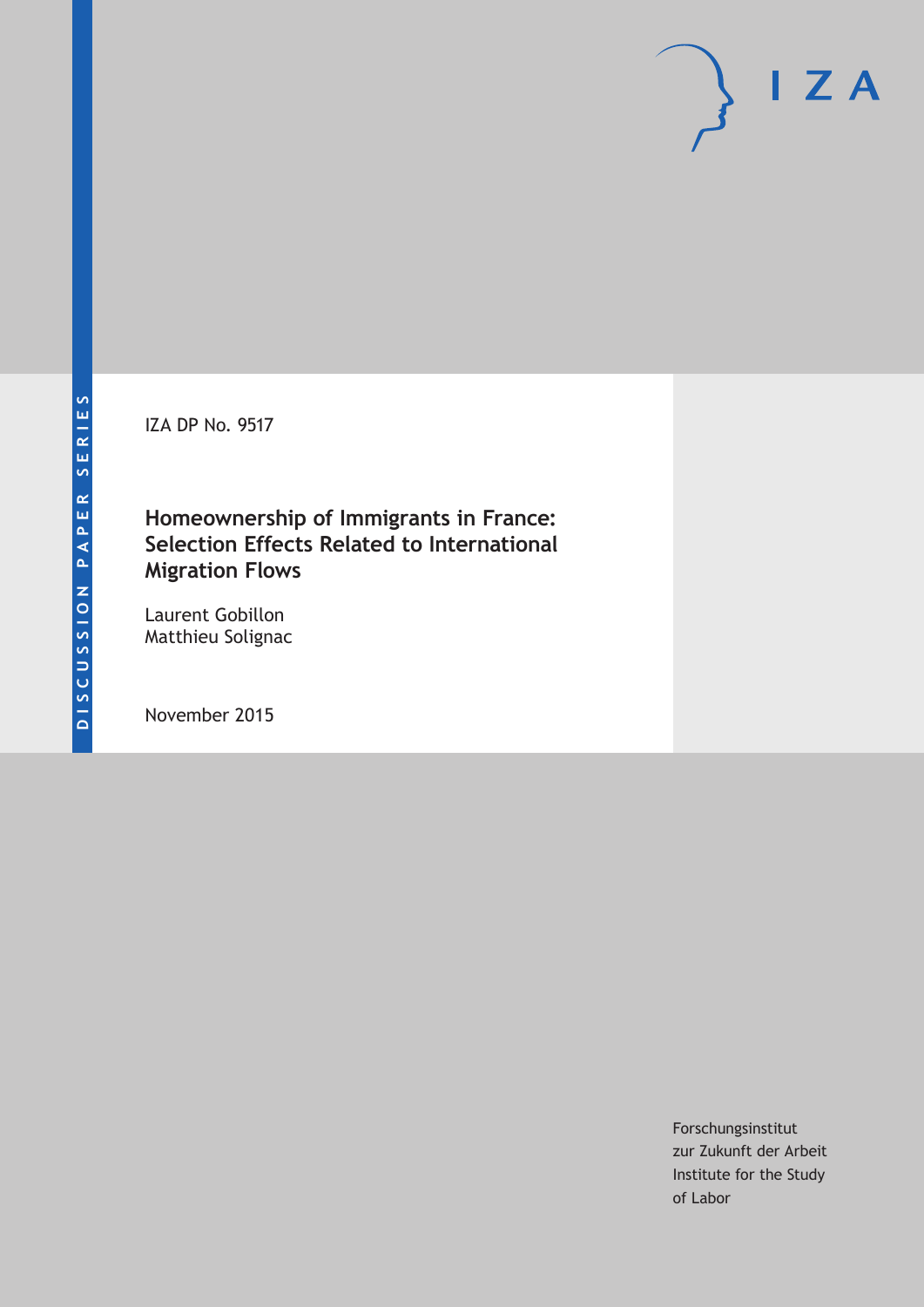# **Homeownership of Immigrants in France: Selection Effects Related to International Migration Flows**

## **Laurent Gobillon**

*Paris School of Economics-CNRS, INED, CEPR and IZA* 

## **Matthieu Solignac**

*University of Pennsylvania, PSC and Sciences Po, LIEPP* 

Discussion Paper No. 9517 November 2015

IZA

P.O. Box 7240 53072 Bonn **Germany** 

Phone: +49-228-3894-0 Fax: +49-228-3894-180 E-mail: iza@iza.org

Any opinions expressed here are those of the author(s) and not those of IZA. Research published in this series may include views on policy, but the institute itself takes no institutional policy positions. The IZA research network is committed to the IZA Guiding Principles of Research Integrity.

The Institute for the Study of Labor (IZA) in Bonn is a local and virtual international research center and a place of communication between science, politics and business. IZA is an independent nonprofit organization supported by Deutsche Post Foundation. The center is associated with the University of Bonn and offers a stimulating research environment through its international network, workshops and conferences, data service, project support, research visits and doctoral program. IZA engages in (i) original and internationally competitive research in all fields of labor economics, (ii) development of policy concepts, and (iii) dissemination of research results and concepts to the interested public.

IZA Discussion Papers often represent preliminary work and are circulated to encourage discussion. Citation of such a paper should account for its provisional character. A revised version may be available directly from the author.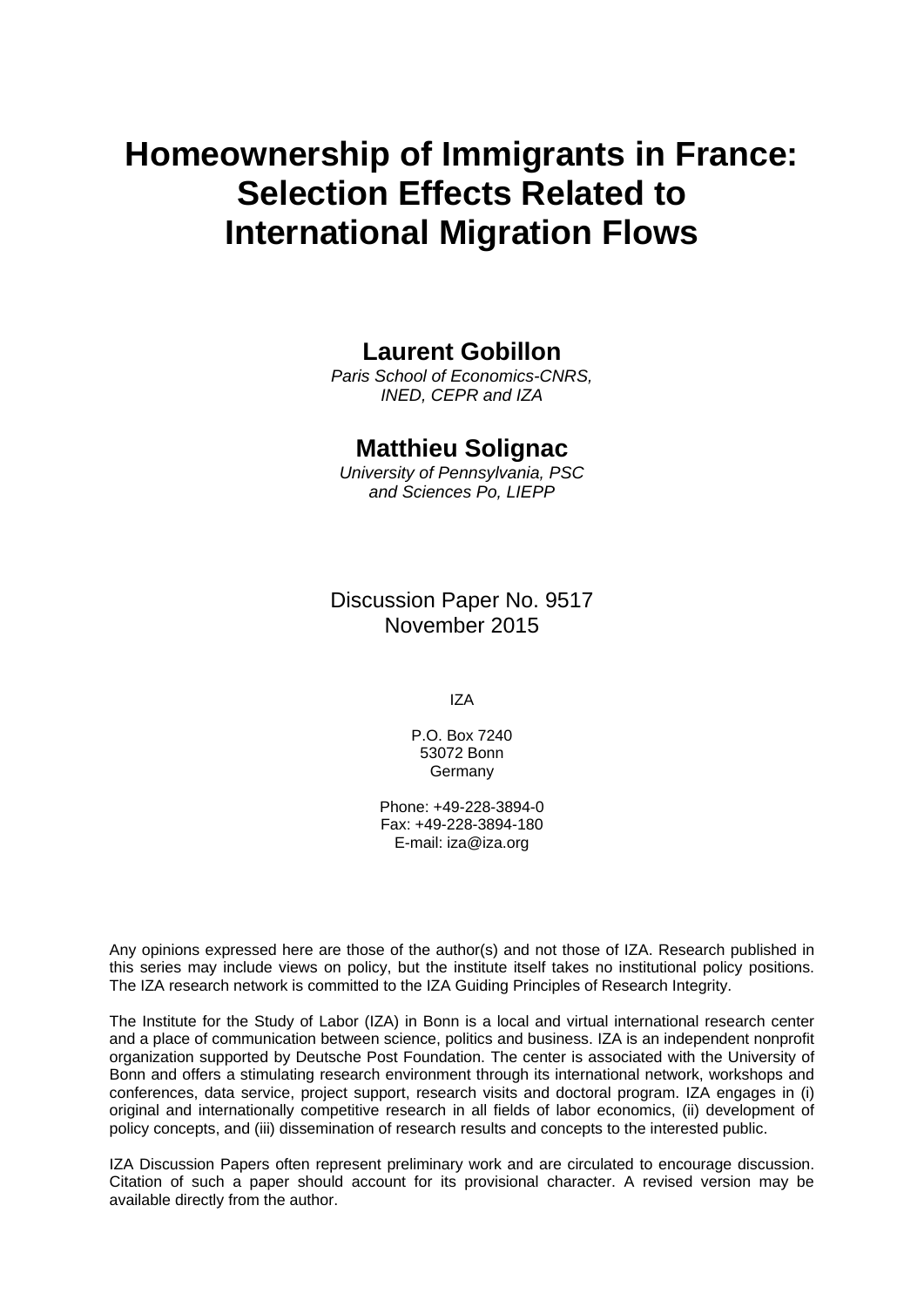IZA Discussion Paper No. 9517 November 2015

## **ABSTRACT**

## **Homeownership of Immigrants in France: Selection Effects Related to International Migration Flows\***

We investigate the difference in homeownership rates between natives and first-generation immigrants in France, and how this difference evolves over the 1975-1999 period, by using a large longitudinal dataset. We find that the homeownership gap is large and has increased. Entries into the territory have a large negative effect on the evolution of homeownership rates for immigrants. Although entrants have on average better education than people staying in the territory for the entire period (i.e. stayers), they are younger and thus at an earlier stage in the wealth accumulation process. They are also located in large cities, where the homeownership rate is lower, and the returns to their characteristics are lower than those for stayers. Leavers have a positive effect on the evolution of homeownership rates for immigrants because they have a low access to homeownership and they exit the country. But this effect is only one-third that of entrants. For stayers, we show that returns to characteristics change in favor of immigrants, which is consistent with assimilation theories. However, among stayers who access homeownership, immigrants end up in owned dwellings that are of lesser quality than natives.

JEL Classification: J15, R21

Keywords: homeownership, immigrants, longitudinal data

Corresponding author:

 $\overline{a}$ 

Laurent Gobillon Paris School of Economics 48 Boulevard Jourdan 75014 Paris France E-mail: laurent.gobillon@psemail.eu

<sup>\*</sup> We are grateful to participants at NARSC (Toronto), ERSA (Saint-Petersburg), SASE Annual Meeting (London), Science Po Seminar (Paris), Population Studies Center Colloquium (Philadelphia), INED Seminar (Paris), ADRES Doctoral Conference in Economics (Paris), Centre Maurice Halbwachs Seminar (Paris) and Fondation des Sciences Sociales Conference (Paris), and in particular to Pierre-Philippe Combes, François Héran and Grégory Verdugo, for useful comments and discussions. This work is supported by a public grant overseen by the French National Research Agency (ANR) as part of the "Investissements d'avenir" program (reference: ANR-10-EQPX-17 - Centre d'accès sécurisé aux données - CASD).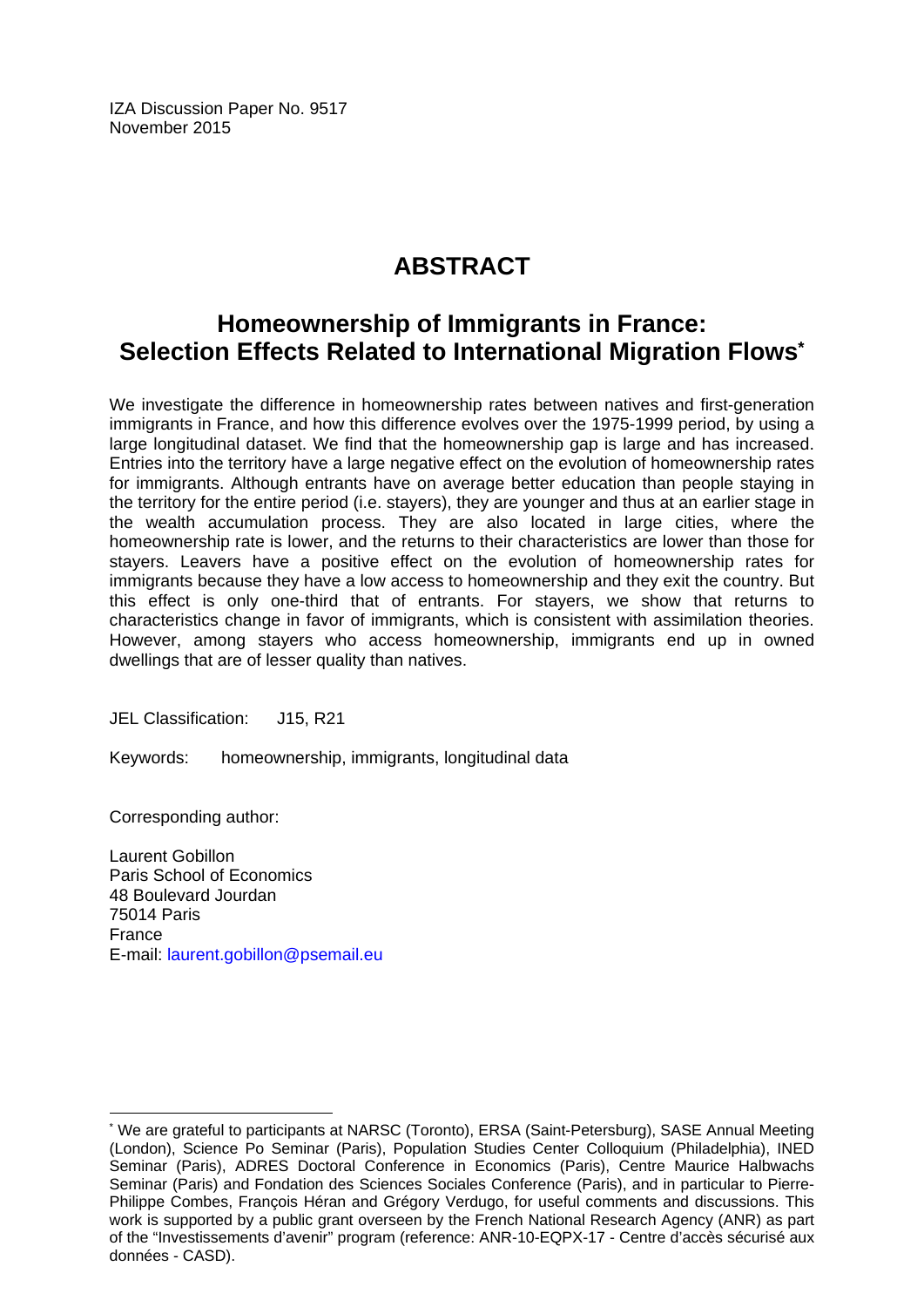## **1 Introduction**

Low access to homeownership for immigrants and their descendants is a major concern in the United States and Europe, as homeownership is usually considered to be a marker of assimilation and a major contributor to well-being and wealth. Disparities in homeownership between natives and immigrants, as well as their evolution, have been studied mostly by using (repeated) cross-section data approaches (Borjas, 2002; Painter and Yu, 2008, 2010), with an emphasis on cohort methods (Myers and Lee, 1998; Sinning, 2010). In this article, we use a large longitudinal dataset constructed from five consecutive French censuses to follow individuals over thirty years and identify the contribution of international migration flows to the evolution of the difference in homeownership rates between natives and first-generation immigrants.

For immigrants, the evolution of the homeownership rate does not only reflect their access to homeownership, which is the related to the accumulation of wealth and better access to the homeownership market. It also involves selection effects related to exits and entries into the territory by individuals with specific citizenship status, financial resources, family structure and preferences. The influence that international migration flows have on the evolution of immigrant homeownership rates has not been studied much in the literature, which mostly concerns racial or ethnic groups in the US. Some of these groups have been present in the host country for decades, if not centuries, and are rather tied to the territory.

African Americans have been the most studied group, and their homeownership rate has been shown to have increased significantly over the 1940-1980 period through purchases of affordable dwellings in city centers (Collins and Margo, 2011; Boustan and Margo, 2013), although the gap with whites remains very large (Gabriel and Rosenthal, 2005). Ethnic groups have also been investigated, such as Asians (Painter *et al.*, 2001, 2003; Coulson and Dalton, 2010) and Hispanics (Krivo, 1995; Krivo and Kaufman, 2004; Flippen, 2010), and evidence shows that there are significant disparities across groups defined by both country of origin and generation since arrival in the host country (Rosenbaum and Friedman, 2004). Importantly, accessing homeownership does not mean catching up in the housing market, since there is some overcrowding in owned homes for some groups, and housing quality is sometimes lower than that of natives (Myers and Lee, 1996; Friedman and Rosenbaum, 2004).

Access to homeownership for racial/ethnic groups has been studied using longitudinal data that track individuals (Charles and Hurst, 2002; Dawkins, 2005), but the focus is usually on individual decisions rather than on the aggregate homeownership rate, and sample sizes are rather small compared to census extractions. A recent exception is Zorlu *et al.* (2014), who analyzed transitions into homeownership for ethnic groups in the Netherlands by using a large longitudinal administrative dataset; but their matters of interest were neither first-generation immigrants nor selection processes related to movements in and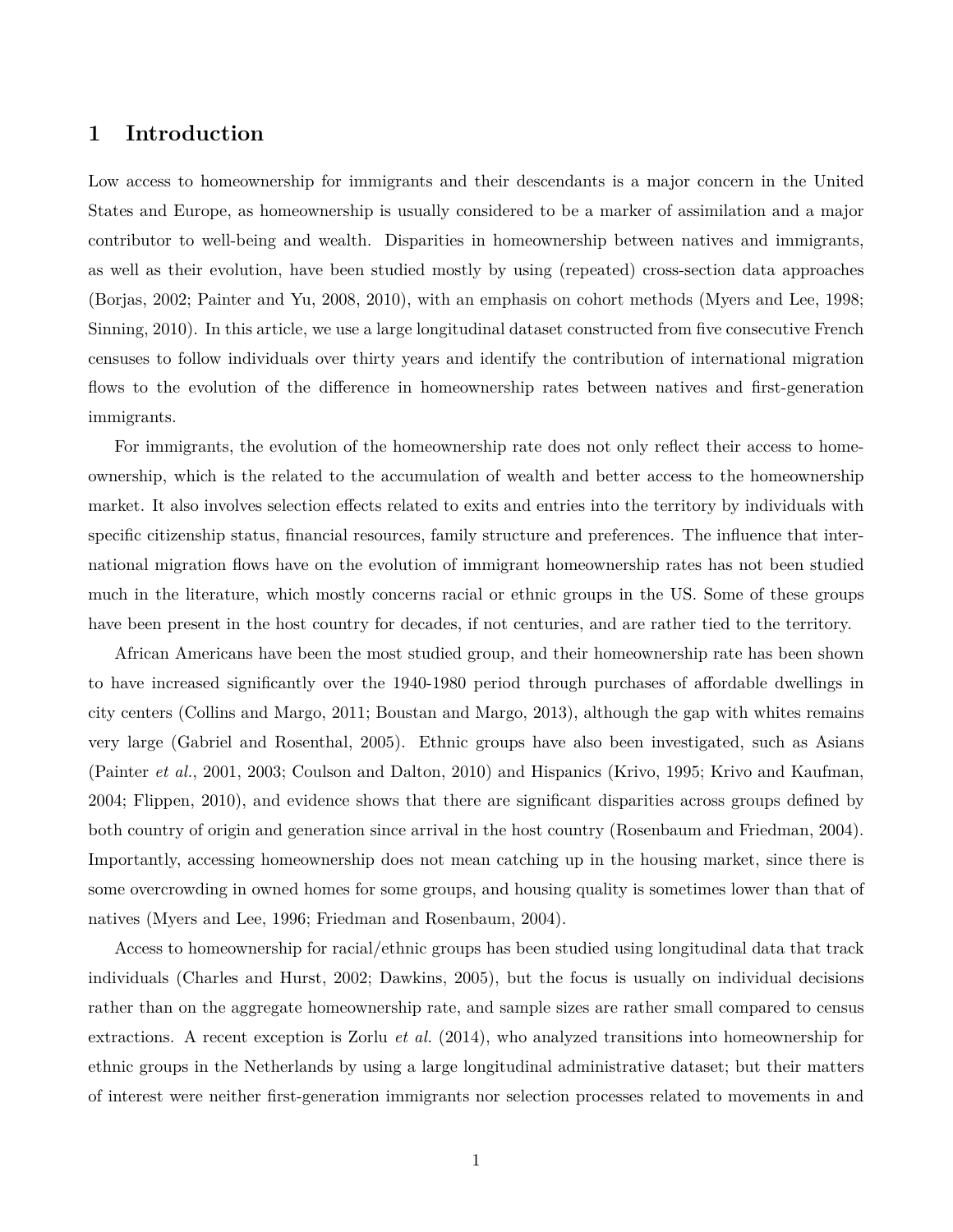out of the country.

In this paper, we investigate differences in homeownership between natives and first-generation immigrants by using linked data from French censuses between 1968 and 1999, which include all individuals born in the first four days of October. Our main contributions are the assessment of how exits and entries into the territory impact immigrant homeownership rates, as well as the analysis of the evolution of homeownership rate differences between natives and immigrants who remain in the territory over a long period of time. In particular, we quantify the role that characteristics and their returns play in this evolution. For stayers accessing homeownership, we also compare the quality between native- and immigrant-owned dwellings.

We propose an empirical approach that decomposes the evolution of the homeownership rate over the 1975-1999 period for immigrants into the contributions of stayers, entrants and leavers.<sup>1</sup> These contributions not only involve the homeownership rates of these three subgroups, but also their weights in the sample at the initial and final dates. We then rely on standard decompositions for non-linear models proposed by Fairlie (1999, 2005), as these will allow us to study the role of individual observed characteristics and their returns in explaining differences in homeownership rates between immigrant stayers and leavers in 1975, as well as between immigrant stayers and entrants in 1999. These decompositions involve estimating logit models of homeownership for each subgroup of immigrants. We then use the same kind of decomposition to analyze the difference in homeownership rates between native and immigrant stayers and how this difference evolves over time.

We find that the homeownership gap between natives and immigrants is large and has increased over the 1975-1999 period. Importantly, entrants into the territory have a large negative effect on the evolution of immigrant homeownership rates. Although entrants have on average better education, they are also younger and at an earlier stage in the wealth accumulation process. Moreover, they locate themselves in large cities, where the homeownership rate is lower. Additionally, the returns to their characteristics are lower than that of stayers. By contrast, leavers have a positive effect on the evolution of immigrant homeownership rates, because they have low access to homeownership and they exit the country; but this effect is only one third that of entrants.

Interestingly, the returns to characteristics for native and immigrant stayers have evolved in favor of immigrants, which is consistent with steps towards assimilation. There are important variations across immigrant groups and the returns to characteristics have evolved in a more favorable way for Southern Europeans, suggesting their faster assimilation, whereas they have changed in a detrimental way for North Africans. Homeownership is not sufficient for granting assimilation into the housing market for immigrants since, among stayers accessing homeownership, immigrants end up with housing conditions

<sup>&</sup>lt;sup>1</sup>Data on year 1968 cannot be used to compute a homeownership rate, since the homeownership status is not reported.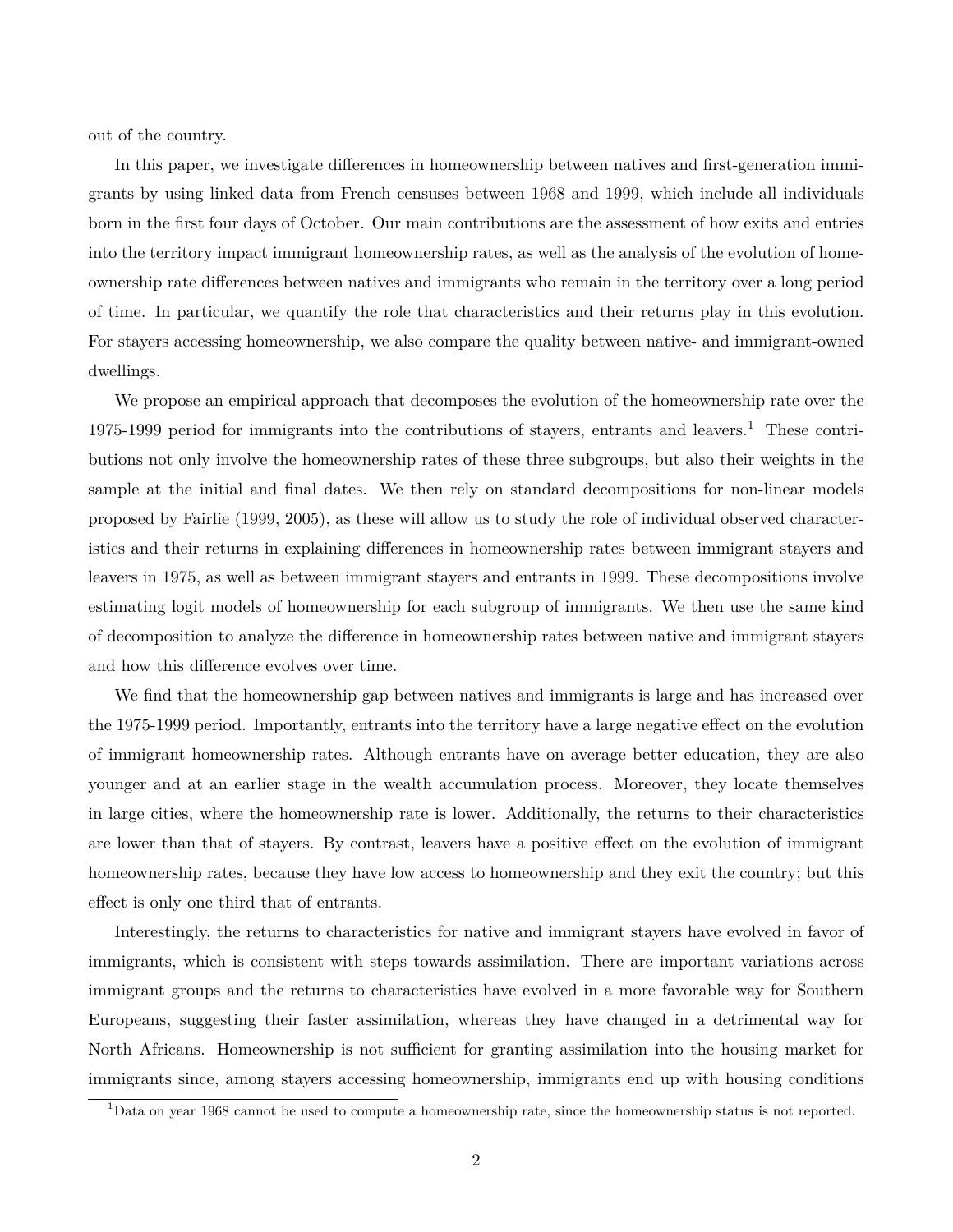that are not as good as those of natives. In particular, North Africans live in newly-owned dwellings that have fewer rooms per person than those of natives and that are located in municipalities where the unemployment rate is much higher. Southern Europeans accessing homeownership occupy an intermediate position between these two groups.

The rest of the paper is as follows. In Section 2, we discuss the mechanisms that affect immigrant access to homeownership and give some contextual information on immigration and homeownership in France after the Second World War. We present our dataset in Section 3 and descriptive statistics in Section 4. Our empirical approach is detailed in Section 5 and results are presented in Section 6. Finally, Section 7 concludes the paper.

## **2 The literature and the French context**

#### **2.1 Determinants of the homeownership gap**

Homeownership has been encouraged in many countries, including France, since the Second World War. It is often considered as a sign of economic success and a worthwhile investment option to accumulate wealth. Moreover, homeownership in some neighborhoods can provide access to green amenities, good schools, safety and peer effects with educated households (Dietz and Haurin, 2003).

The literature investigating differences in access to homeownership between immigrants and natives as well as among ethnic groups mostly concerns the United States, and it shows that these differences can be very large. The gap in homeownership rates between native and immigrant households in 2000 is around 20 percentage points (Borjas, 2002). Staying in the territory for generations does not necessarily mean catching up. For instance, blacks have been present in the US territory for several centuries, but the gap in homeownership rate with whites is very large and reaches 25 percentage points (Gabriel and Rosenthal, 2005). Still, having an immigrant status while belonging to a racial/ethnic group is on average associated with less access to homeownership, although there are some differences between immigrants depending on their country of origin (Painter *et al.*, 2001, 2003).

A natural candidate for explaining the lower homeownership rate of many immigrant groups compared to natives is their lower level of endowments. This disadvantage can take the form of lower education, which can prevent immigrants from getting well-paid jobs and thus from accumulating the wealth needed to purchase a home. Even if some immigrants are highly educated and have obtained a good degree in their home country, their credentials may not be fully recognized in the host country, and this may lower their access to high-skilled positions. Moreover, immigrants may suffer from discrimination in the labor market, which reduces their access to jobs (Altonji and Blank, 1999; Bertrand and Mullainathan, 2004). The ability to speak the language of the host country is also important, and it has been shown that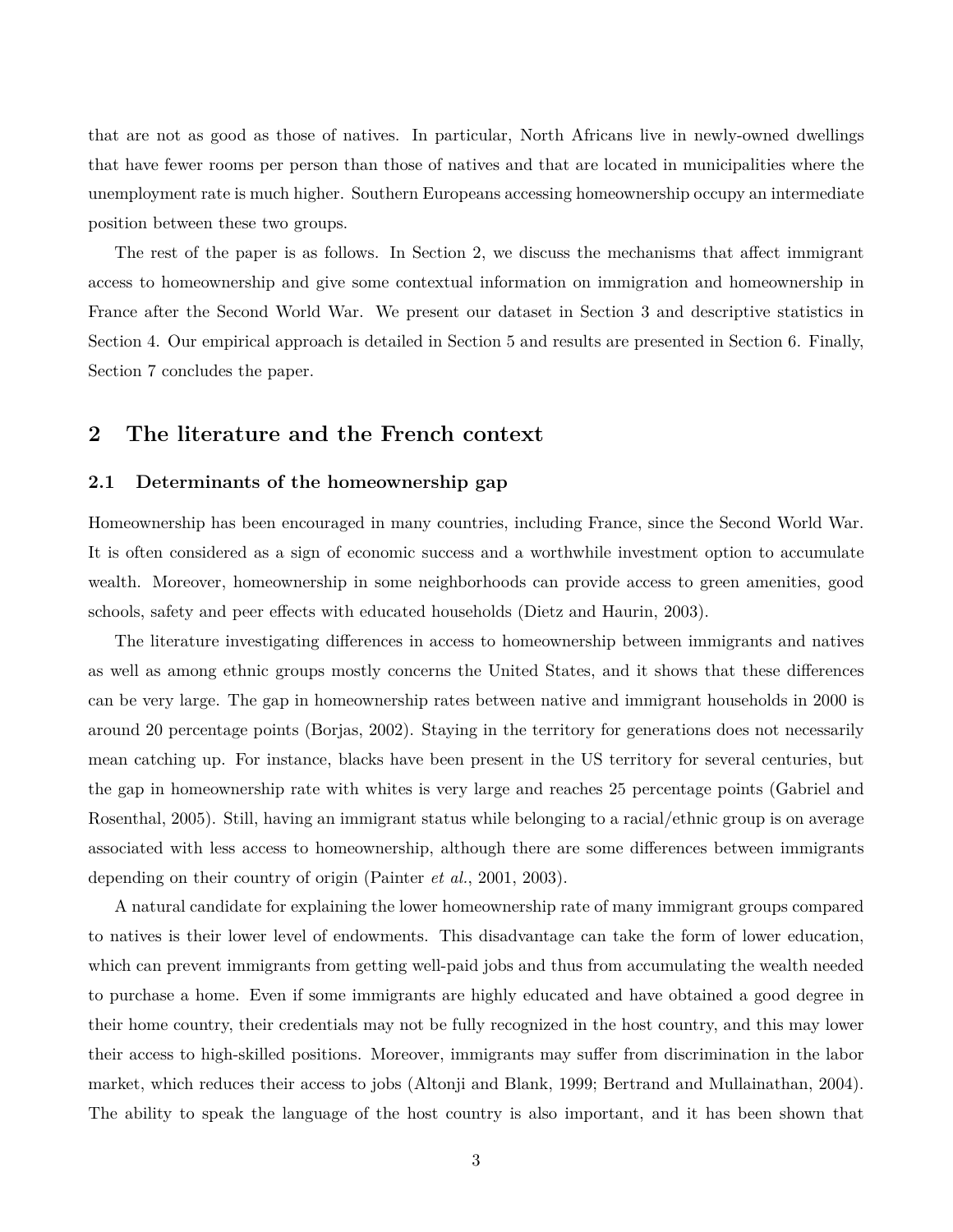immigrants with more language skills have a higher propensity to become homeowners (Alba and Logan, 1992; Painter and Yu, 2008, 2010). Immigrants in some ethnic groups are also less likely than natives to benefit from relatives transferring wealth for them to purchase a home. Charles and Hurst (2002) show that black buyers purchasing a home have much less help from their family than white buyers. In fact, Hilber and Liu (2008) show that differences in wealth between whites and blacks are a major driver of the difference in their access to homeownership.

Less access to housing and credit markets for racial/ethnic groups is also cited as a significant contributor to their having less access to homeownership. Some underlying mechanisms are likely to affect first-generation immigrants. In particular, some incoming immigrants may lack information on the two markets (Krivo, 1995). It has also been shown that some groups, such as blacks, face discrimination in the housing market which affects not only the screening of housing units, as some real estate agents recommending fewer units to them than to whites (Yinger, 1986), but also the type of mortgage and insurance made available to them (Yinger, 1996; Ross and Tootell, 2004). Interestingly, Charles and Hurst (2002) show that the difference in application rates to a mortgage between whites and blacks is a significant driver of the racial homeownership gap, and they conjecture that blacks apply less often because they anticipate rejection. It is also noteworthy that even if some individuals in minority groups access homeownership, they may be more vulnerable to adverse economic shocks that would make them default on their mortgage more often and force them to move out (Bayer *et al.*, 2015).

Immigrants' choice of location matters, since the proportion of owned dwellings and housing prices vary across cities. In the US, immigrants are clustered in cities where even natives have a low homeownership rate (Borjas, 2002). Those who locate themselves in immigrant gateways would do better than those arriving in mid-size cities (Painter *et al.*, 2003; Painter and Yu, 2010). Ethnic enclaves could favor homeownership by helping immigrants avoid discrimination, by supporting an ethnic secondary housing market, by proposing specific amenities and services to immigrants in segregated neighborhoods, and by providing information about housing and real estate. The local presence of same-origin immigrants is associated with a higher homeownership rate for immigrants (Borjas, 2002), and that of co-ethnics positively affects ethnic groups (Flippen, 2010; Finnigan, 2015).

Time spent in the host country also influences access to homeownership for immigrants (Myers and Lee, 1998; Borjas, 2002). Immigrants who arrive in the host country during their youth can get a local diploma, which is often more highly valued than a foreign diploma. The host language is learned over time and information is gathered on the society, particularly on the labor, housing and credit markets. Time spent in the host country facilitates wealth accumulation and marriage with natives, who can contribute to the down payment when purchasing a dwelling. It also allows for location and housing tenure adjustments after arrival in a gateway city. Finally, it can increase one's commitment to the host country, which has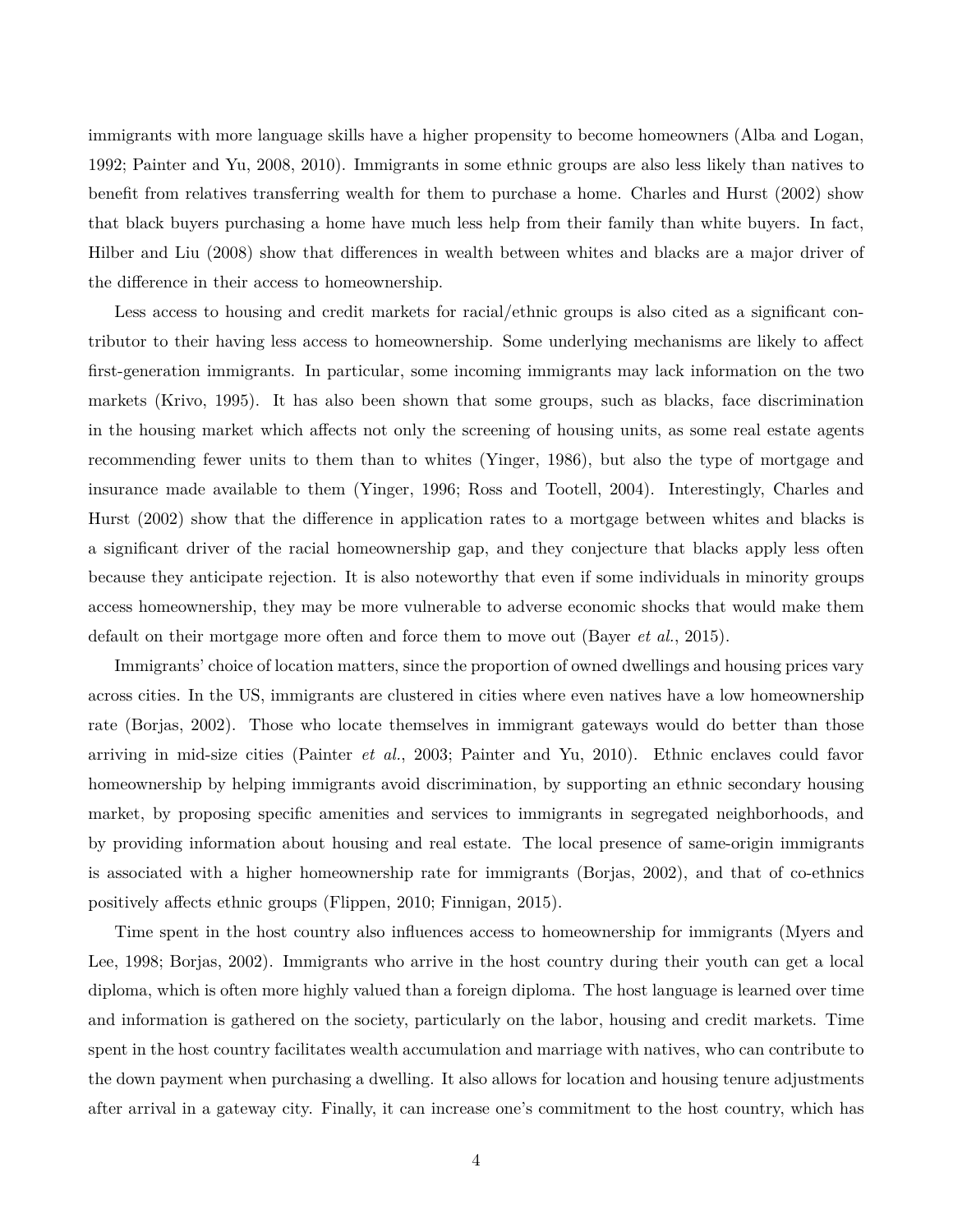been shown to positively affect the propensity to be a homeowner in Germany (Constant *et al.*, 2009).

#### **2.2 Immigration and homeownership in France**

To motivate our analysis, we now describe briefly international migration flows and homeownership in France following the Second World War. After the war, immigration was considered to be a top priority for demographic and labor issues.<sup>2</sup> Adults were lacking, due to both a reduction in births over earlier decades and war casualties, and workers were needed to rebuild the country. However, immigration remained low for ten years because of heavy regulations and slow economic growth. Newcomers consisted mostly of Italians, who had already been migrating to France for decades to take low-skilled jobs in the agricultural and industrial sectors. Because of overpopulation, poverty and local hiring by French firms, many Algerians emigrated to France. This was facilitated by the colonial status of Algeria, whose citizens were granted free mobility between the two territories. With the increase in economic growth in the late fifties, immigration from Italy intensified and firms soon began to seek labor in other countries, such as Portugal and Spain in Southern Europe, and Morocco and Tunisia in North Africa. Migrations from Algeria continued especially after the end of the Algerian War in 1962, since it was facilitated by mobility agreements. Immigrant labor worked mostly in industries such as mines, metalworking and chemicals. Some skilled workers were employed in the automobile industry. A large proportion of immigrants also worked in the building sector, especially the Portuguese and Algerians.

After 1973, unemployment rose sharply and many immigrants were laid off, particularly in the automobile and metalworking sectors, which were hit hard by the crisis. Some measures were taken to expel immigrants, and the French government tightened immigration regulations. In spite of the new measures, immigrants kept entering the country, especially families joining male workers. The new waves of immigrants included people from Turkey, Subsaharan Africa and Asia. The proportions of immigrants by country of origin are reported in Table B.1 for the years 1975 and 1999, when they were above 2%.<sup>3</sup> Together with historical considerations, they motivate our choice of studying not only immigrants as a whole, but also two specific subgroups: North Africans (Algerians, Moroccans and Tunisians) and Southern Europeans (Italians, Portuguese and Spaniards). These comprise six of the seven most important countries of origin in 1999.

After the Second World War, the French government subsidized the construction of new dwellings. Homeownership was promoted and subsidies were gradually introduced for first-time buyers in the form of subsidized loans (Gobillon and Le Blanc, 2008). During the seventies and the eighties, these loans were very attractive, as their interest rates were low compared to inflation, and the homeownership rate

<sup>&</sup>lt;sup>2</sup>Our brief history of immigration in France borrows heavily from Blanc-Chaléard (2001) and Weil (2005).

<sup>&</sup>lt;sup>3</sup>These figures are computed from our data presented in the next section.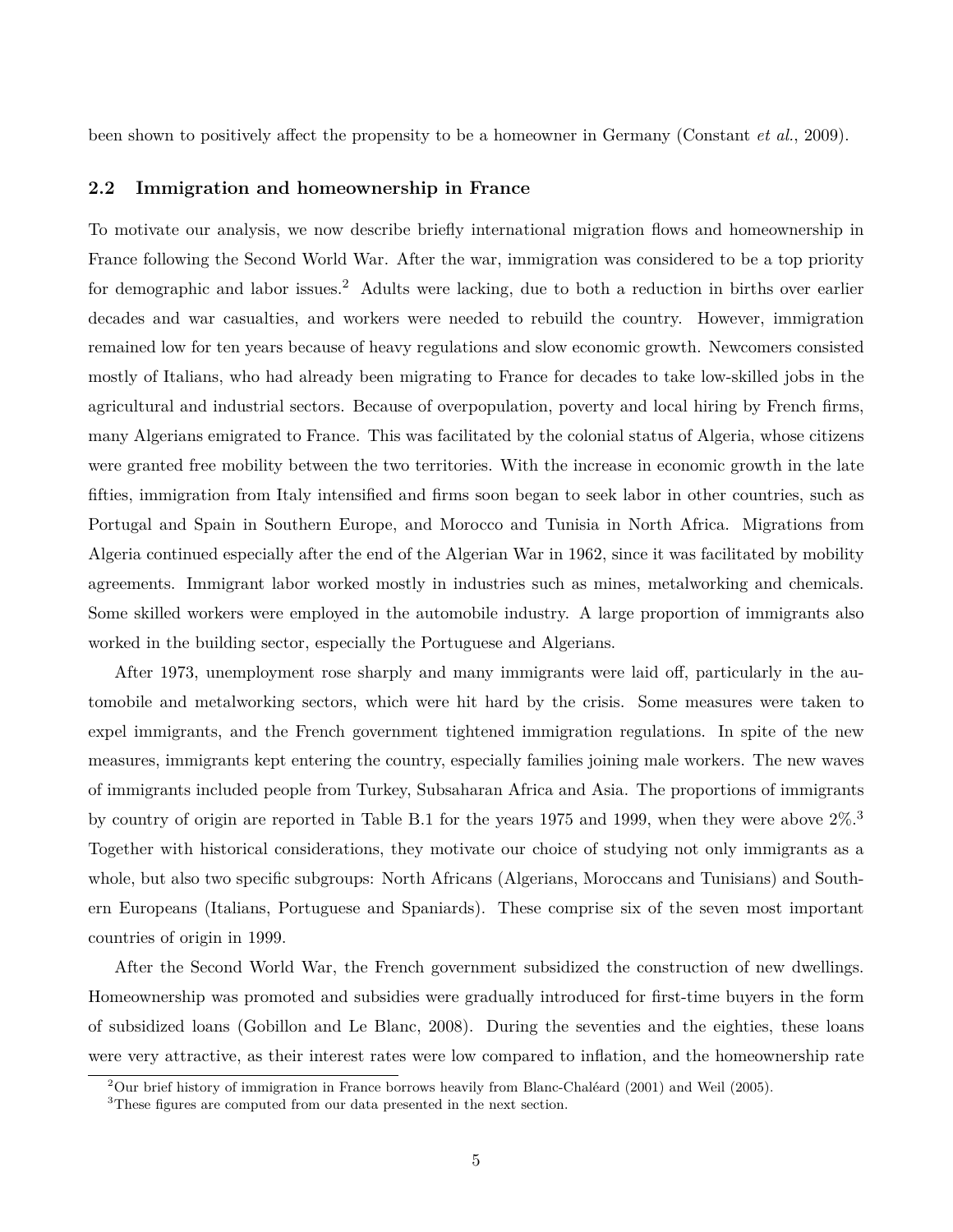increased significantly from 45% in 1970 to 54% in 1988. However, the inflation rate fell at the end of the period and subsidized loans became less attractive. Consequently, they were replaced in 1996 by zero-rate loans with postponed repayment, which complemented other mortgages and still exist today. The homeownership rate has remained nearly constant since the end of the eighties, and it reached 56% in 2006.

It was not homeownership but rather finding a proper dwelling which was the main concern of most incoming immigrants after the war. A significant number of newcomers, especially North Africans and Portuguese, ended up in temporary dwellings in city centers, which quickly became ghettos. As there was a shortage of dwellings, the government encouraged the construction of large neighborhoods with concrete buildings (*Grands Ensembles*) in the suburbs of cities. A large share of these buildings were owned by the State, which provided social housing below the market rent for poor and medium-income households. These public dwellings attracted immigrants (Verdugo, 2015), but they were a source of social segregation and their construction was abandoned in the mid seventies. Existing buildings deteriorated because they were not maintained, and many immigrants kept living there in rather poor conditions. The concentration of immigrants of the same origin was self-sustaining, since it decreased mobility (Rathelot and Safi, 2014). It is important to note, though, that staying in a public dwelling can be a residential strategy to save money for accessing homeownership, whether it be in France (Goffette-Nagot and Sidibé, 2013) or in the home country after a return migration.

Previous evidence on the homeownership of immigrants in France is cross-section and shows that there are stark differences across immigrant groups, depending on their country of origin: the Algerians and Moroccans have a much lower homeownership rate than the Portuguese and Spaniards (Simon, 1995). The low access to homeownership of North African immigrants is not surprising, considering that they are on average low-skilled and thus less able to accumulate wealth to purchase a home. They may also suffer from discrimination on the housing market, although it is debated whether discrimination in France is based mostly on taste or the place of residence (Combes *et al.*, 2012; Bonnet *et al.*, 2015).

## **3 Data**

Our main dataset is the Permanent Demographic Sample (*Echantillon D´emographique Permanent* in French) which is built from exhaustive French censuses and registers of births, marriages and deaths collected by the French Institute of Statistics, INSEE (Couet, 2007). It tracks individuals born in the first four days of October through the five censuses 1968, 1975, 1982, 1990 and 1999. The sample size is very important, as around 900,000 individuals are tracked and it is thus possible to study subgroups of immigrants defined by country of origin. For the 1968 census, the housing tenure is not available and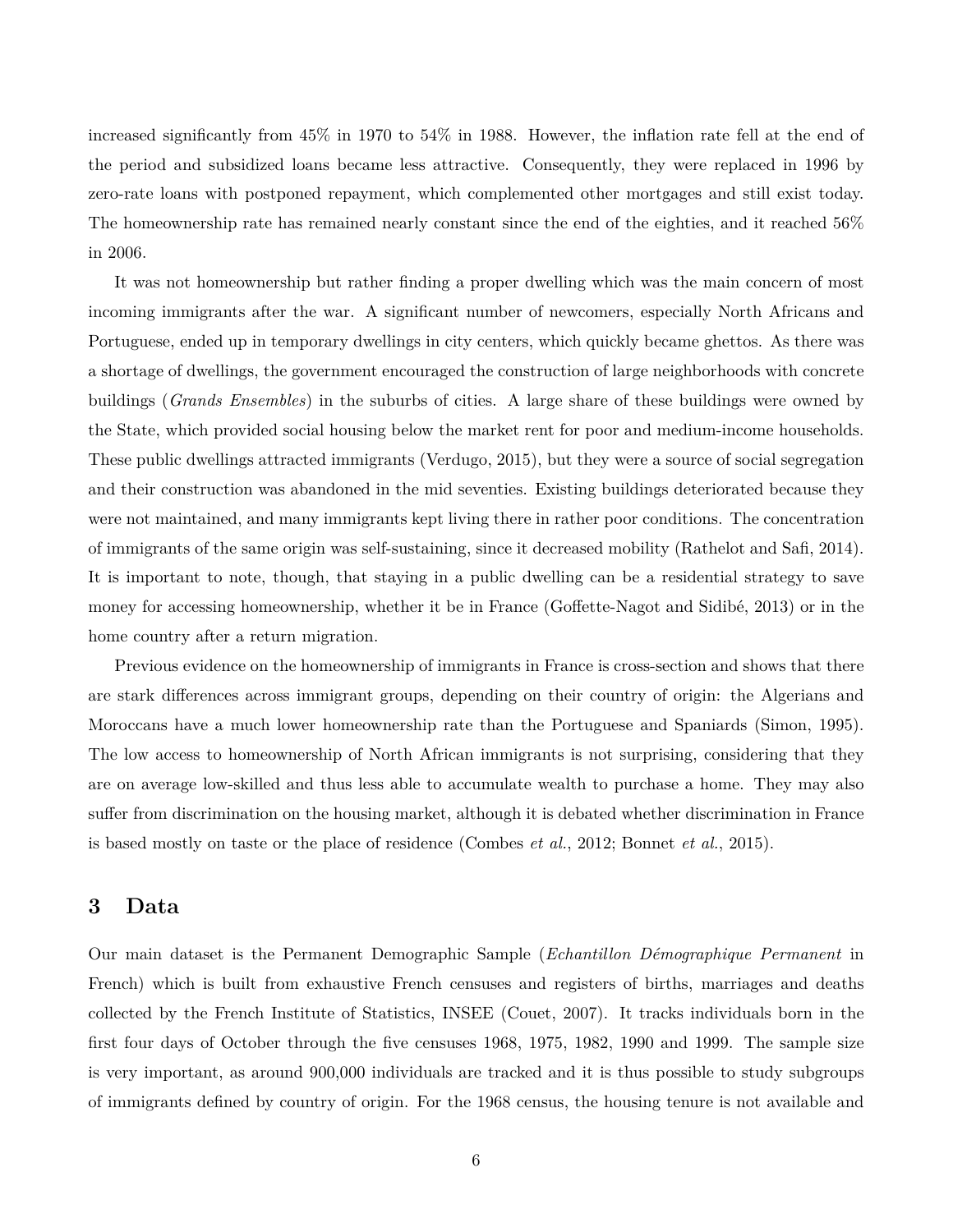we thus limit our analysis of homeownership to the period from 1975 onwards. Nevertheless, this early census will be used to determine whether individuals present in the 1975 census were already present in the 1968 census.

For the 1975, 1982, 1990 and 1999 censuses, the data contain some information on individual, household and dwelling characteristics. The sex, age, diploma and socio-professional category are given, as well as the employment status. We know about the couple status (single, divorced, widowed, married or with a partner) and the number of children. It is also possible to tell whether married individuals live or not with their husband or wife, and to distinguish between single and multi-family households. The immigrant status of individuals is determined using information on the country of birth and citizenship at birth.<sup>4</sup> For immigrants, we determine the intercensal period in which they immigrated to France (except when they immigrated before 1968). Thanks to the information on the partner, it is possible to determine whether individuals are involved with an immigrant or a native.

Moreover, we have information on the dwelling for ordinary households, which includes its number of rooms, whether it is a flat or a detached house, and whether it is owned or rented.<sup>5</sup> Since our data are extracted from censuses, we do not have information on income and wealth. US evidence suggests that it is the permanent income rather than the current income that influences access to homeownership (Coulson, 1999). We will proxy for wealth and permanent income with detailed variables for age, diploma, occupation and family. We will thus estimate a reduced form of the probability of homeownership.

The data also provide us with the municipality code and we use it to match the Permanent Demographic sample with census data at both the municipality and urban area levels.<sup>6</sup> Local variables include the local population, unemployment rate, homeownership rate, and the proportions of immigrants, North Africans and Southern Europeans. In our main specifications, the urban area size is broken down into six categories in order to take into account non-linear effects on homeownership. These categories are: rural area or belonging to several urban areas (labeled "Outside"), less than 50,000 inhabitants, between 50,000 and 200,000, between 200,000 and 500,000, between 500,000 and 10,000,000, and Paris.

There are shortcomings to the sample. For the 1975 census, the information on household and dwelling is not available for 11.4% of observations, as not all the completed census forms were processed in some

<sup>4</sup> Immigrants consist of all the individuals born in a country other than France and whose citizenship at birth is not French. By contrast, natives are defined as all individuals born in mainland France whose citizenship at birth is French. Other individuals are excluded from our sample.

<sup>&</sup>lt;sup>5</sup>Households are classified as "ordinary" if they live in a dwelling, regardless of whether it belongs to them, friends or relatives. Households are non-ordinary if they live in mobile homes, boats or collective dwellings (which include workers' hostels, retirement homes, university halls of residence and remand establishments) or if they are homeless.

 ${}^{6}$ Urban Areas were conceived by the French Institute of Statistics, and they consist of: (1) groups of bordering municipalities that have no pockets of clear land and which encompass an urban center (urban unit) that provides at least 10,000 jobs; and (2) rural districts or urban units (urban periphery), among which at least 40% of the employed residents work in the center or in the municipalities attracted by this center.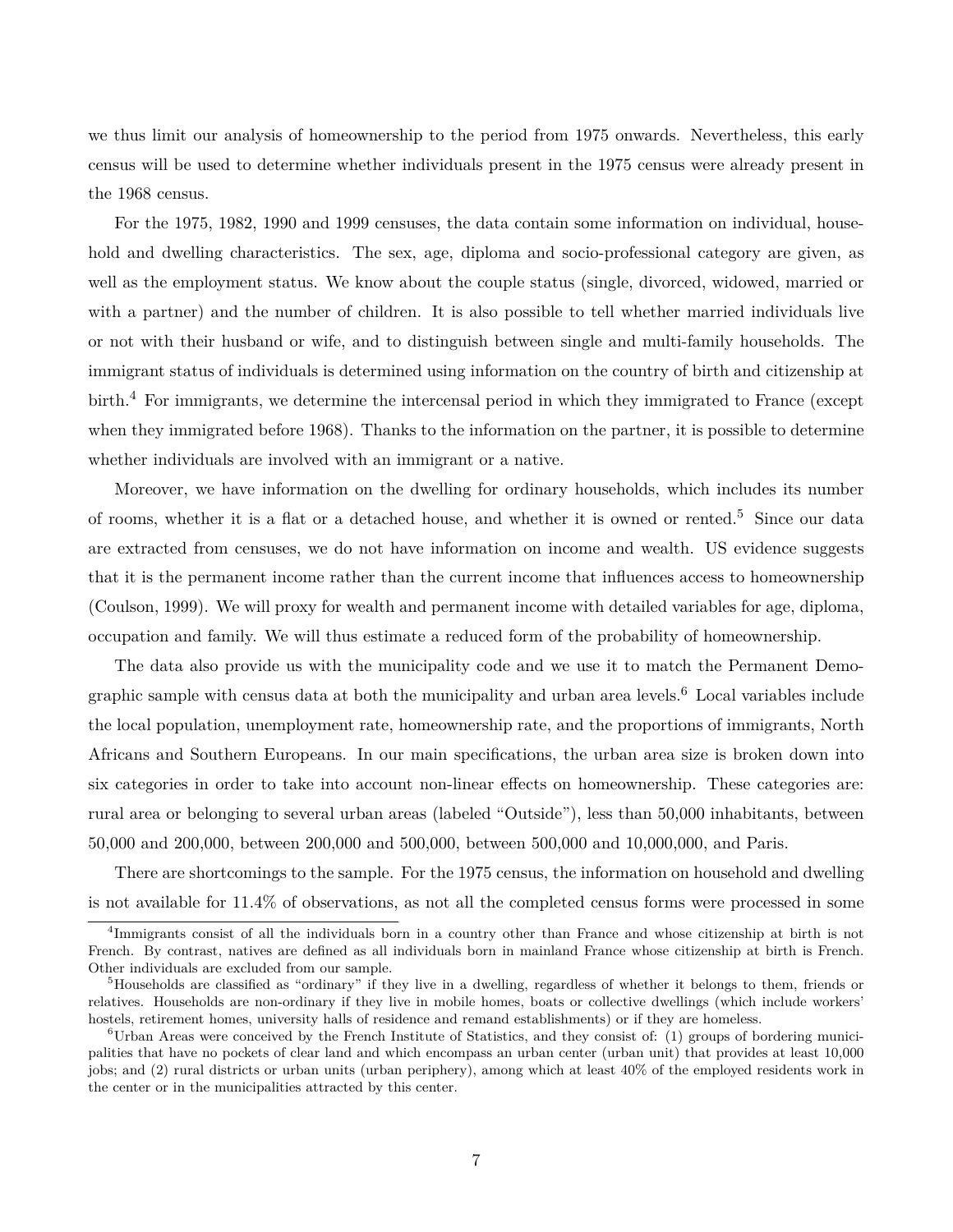municipalities. These observations are excluded from the analysis. For the 1982 census, only a random sample of one fourth of the individuals is available. For financial reasons, the information was not processed for the other observations. For the 1999 census, there is more attrition for immigrants born on the second and third days of October. The attrition rate for these individuals is 10 points higher than for those born on the first and fourth days of October. We restrict our sample to mainland France, as data are less reliable for Corsica, and this makes the sample drop by 0.16%. Finally, we lose small proportions of observations because either location could not be determined or values of local variables were not available at the municipality or urban area level (0.82% and 0.01%, respectively).

We restrict our attention to individuals aged over 18 years and focus on homeownership by the household head or a spouse as opposed to rental in the public or private sector, or any other kind of stay.<sup>7</sup>

## **4 Descriptive statistics**

We now provide figures on the sample composition and homeownership rates of natives and immigrants. Among immigrants, we report specific information for Southern Europeans (Italians, Portuguese and Spaniards) and North Africans (Algerians, Tunisians and Moroccans), which are, respectively, the first and second most important groups of immigrants. As shown by Table B.2, the proportion of immigrants is nearly constant at around 9% over the 1975-1999 period, except between 1975 and 1982, when it increased slightly.<sup>8</sup> This general trend masks some heterogeneity by origin. Whereas the proportion of Southern Europeans has decreased constantly, the proportion of North Africans has increased, mostly because of specific waves of immigrants coming from Morocco and Tunisia.

#### **4.1 The evolution of the homeownership gap**

Figure 1.a shows that the homeownership rates of natives and immigrants have increased over the period under study: from 41% in 1975 to 50% in 1999 for natives and 26% to 37% for immigrants. A major driver of this increase was the introduction of subsidized loans after the Second World War to encourage access to homeownership. Nevertheless, the difference in homeownership rates between the two groups has only slightly decreased by 1.4 points over the period. Interestingly, there is some heterogeneity in the homeownership rate across immigrant groups, both in level and in trend. The homeownership rate is particularly low for North Africans at every census date (starting at only 5% in 1975), and the gap

<sup>&</sup>lt;sup>7</sup>Other kind of stays include living at a parent's place, a friend's home, or in a place that is non-ordinary (see footnote 5) for a definition).

<sup>8</sup>Note that the number of observations increases significantly between 1975 and 1990. This occurs because the French population increased greatly after the Second World War and up until the eighties, and because 11.4% of observations could not be used for 1975 due to missing data issues.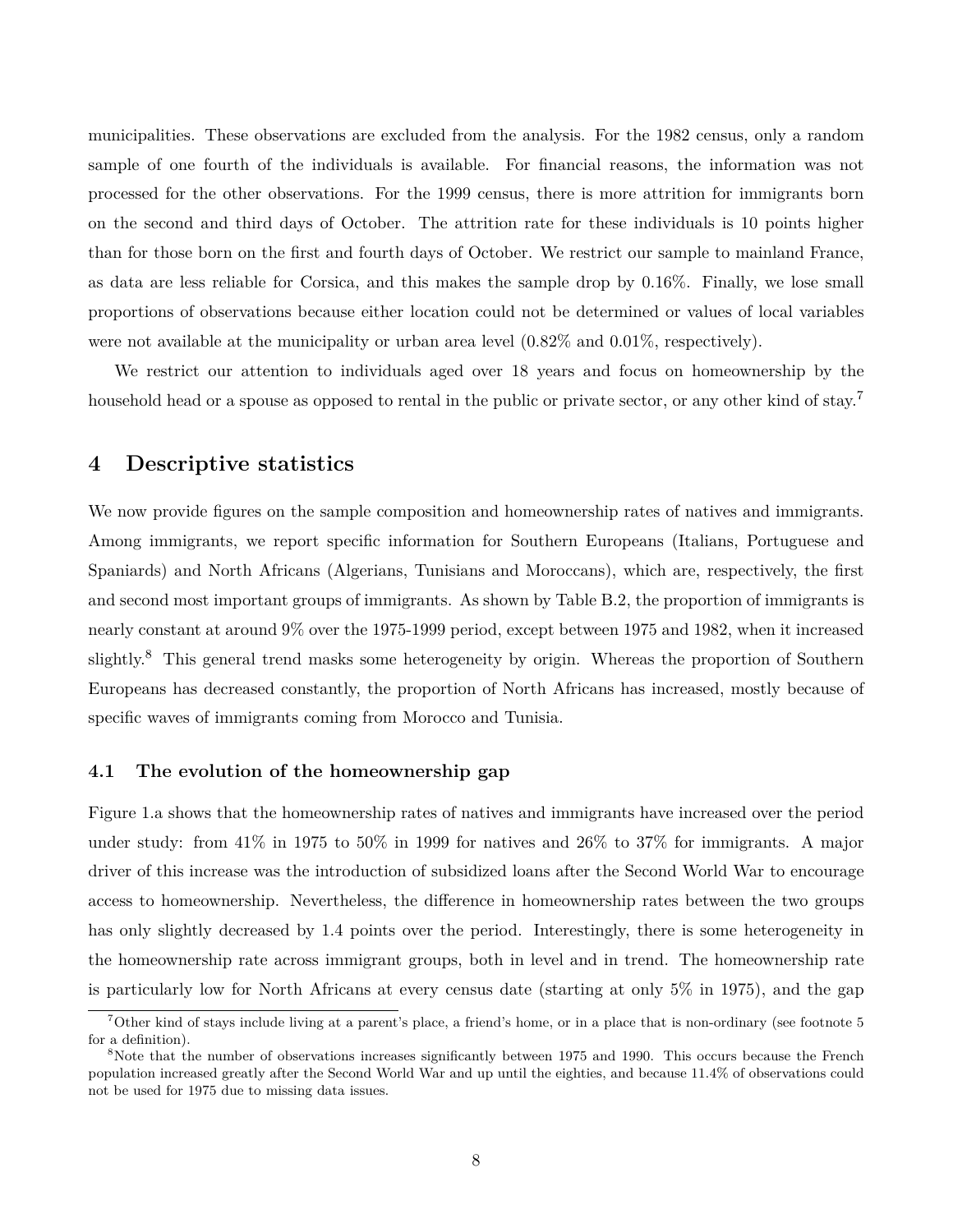with natives has only slightly decreased over the period: from 35 points to 33.5 points. By contrast, the homeownership rate is much higher for Southern Europeans at every census (starting at  $28\%$  in 1975), and the gap with natives has vanished over time. In 1999, the homeownership rate of Southern Europeans is even three points above that of natives.

Of course, these stylized facts mask important composition effects. In particular, there are ingoing and outgoing flows of migrants that yield changes in the immigrant population of the territory, and time spent in France is important for the wealth accumulation process to allow access to homeownership. As we have longitudinal data, it is possible to investigate more precisely the selection effects related to entries and exits between two dates by comparing the homeownership rates of stayers, entrants and leavers. Figure 1.b shows that immigrant entrants and leavers have much lower homeownership rates than stayers. Interestingly, the homeownership rate of leavers is larger than that of entrants, but Table B.4 shows that their proportion in the sample is a bit larger only in 1990. The ranking of homeownership rate for stayers, entrants and leavers is similar for Southern Europeans (see Figure A.1.a), except that leavers outnumber entrants from 1982 onwards. This occurs to a larger extent than it does for the overall population of immigrants. The situation differs for North Africans, as entrants and leavers have similar homeownership rates, which are much lower than those of stayers (see Figure A.1.b). Although the proportion of entrants in 1975 is much larger than that of leavers, the gap tends to narrow over time.

We then focus on the immigrants staying in France over the entire 1975-1999 period and assess whether they catch up with natives with respect to homeownership rates. As shown by Figure 1.c, the pattern is rather different from the one obtained for the whole sample. The initial gap in homeownership rates between natives and immigrants in 1975 is smaller, at 8 points instead of 15 points, but it increases over time to reach 11 points in 1999. The gap between natives and North Africans is also lower at 29 points, but it grows significantly larger and reaches 39 points. Finally, Southern Europeans have a homeownership rate that is slightly lower than that of natives, and they never catch up with them throughout the entire period.

For immigrant stayers, there are also cohort effects related to the period of entry. Figure 1.d shows that immigrants who entered the territory before 1968 have a homeownership rate in 1975 which is close to that of natives, at around 40%, whereas that of immigrants entering during the 1968-1975 period is much lower at 8%. Even if the homeownership rate of late immigrant entrants increases much faster than that of early entrants, there is no catch-up before the end of the period.

[ Insert Figure 1 ]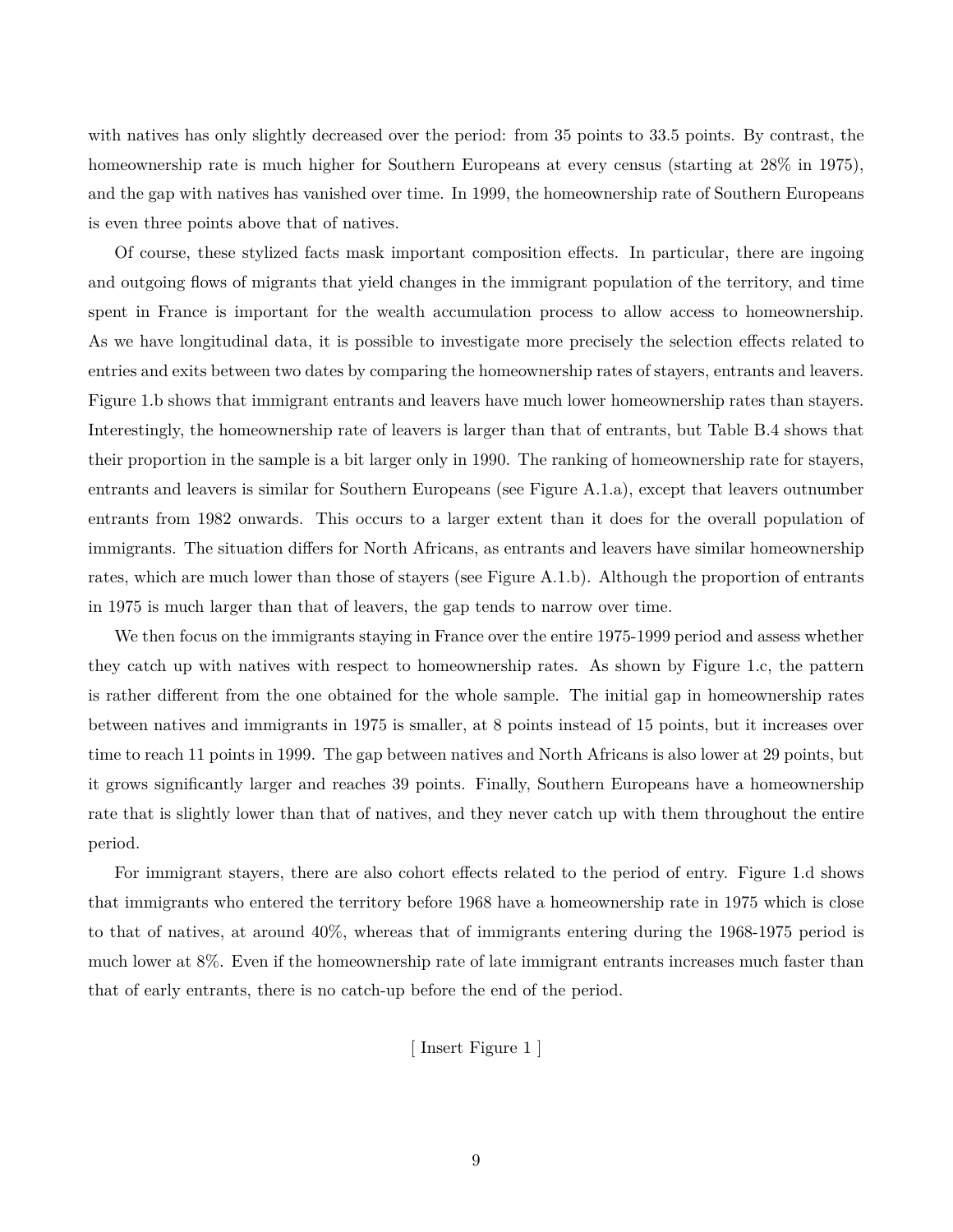#### **4.2 Differences in characteristics between natives and immigrants**

Several composition effects may contribute to the difference in homeownership rates between natives and immigrants, and how this difference evolves over time. In particular, immigrant leavers and entrants may differ from immigrant stayers in the characteristics that may influence needs and resources, and more broadly access to homeownership. We report in Table 1 some descriptive statistics on characteristics in 1975 and 1999 for natives and immigrants, depending on whether they are stayers between the two dates, leavers or entrants. Here and for the rest of the paper, we restrict the sample to individuals aged 18 and over in 1975 to avoid including in the data entries of individuals who were too young to be in our sample at the initial date but reached age 18 over the period. As a consequence, some young individuals immigrating over the period are excluded, and we thus control to some extent for selection of immigrants depending on their age.

We first compare the characteristics in 1975 of immigrants who left the country between 1975 and 1999 and immigrant stayers. Not surprisingly, the proportion of individuals aged 65 and over is much larger among leavers than among stayers. Indeed, some leavers are people who died over the period, and this mostly occurs at old ages. However, the sample of immigrant leavers also includes a large number of individuals leaving France who were younger than most people who died. Immigrant leavers are less educated than stayers, more often males, more often retired, and they have fewer children living in the household. Interestingly, they are located in municipalities and urban areas that are characterized on average by a lower homeownership rate.

We then compare the characteristics in 1999 of immigrant entrants and stayers. Immigrant entrants are more often North Africans and on average younger, which is not surprising as immigration is more likely to occur at younger ages (although we focus here on individuals aged 18 or over in 1975 and, hence, at least 42 in 1999). Interestingly, they much more often have some college education than immigrant stayers, as well as more children in the household. A much larger proportion of them are located in the Paris urban area and, consequently, they live in municipalities and urban areas characterized on average by a lower homeownership rate. The unemployment rate in their municipality is on average higher, suggesting that they are not located in attractive places.

We finally compare the characteristics in 1975 of native and immigrant stayers, as well as their evolution over the 1975-1999 period. The age distribution differs between the two groups, especially at the extremes: the proportion of individuals below age 30 is lower for immigrants than for natives, but it is the opposite for individuals aged 50 and over. This is a consequence of the composition and timing of immigration waves. As expected, immigrants have lower-level diplomas, although education increases over time as some young individuals graduate or older ones obtain a degree in order to acquire skills. Nev-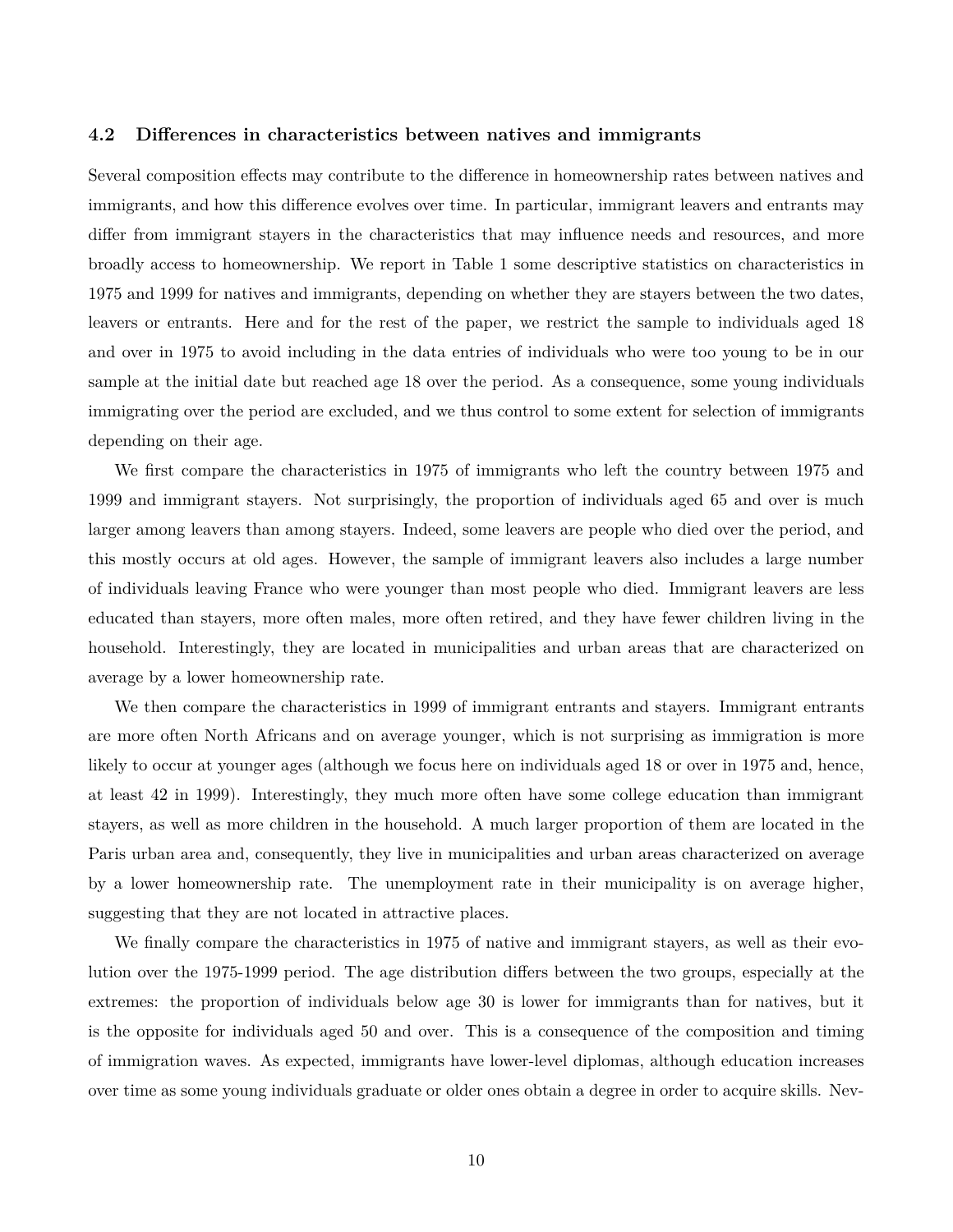ertheless, education also increases for natives, and the difference in qualifications with natives remains similar over the period. The proportion of employed workers drops over time as many individuals retire, and this goes together with a decrease in individuals who work in socio-professional categories that are defined only for workers in the labor force. There is no clear-cut pattern for the evolution of the difference between natives and immigrants in the distribution of individuals across socio-professional categories. Turning to the family situation, it can be noted that there are fewer single- and multi-family households among immigrant stayers in 1975, but more families with four children or more. Married immigrants also live less often with their partners and, not surprisingly, immigrants are much more likely than natives to have a partner who is an immigrant. Among the significant evolutions over the period, the numbers of single- and multi-family households decrease, especially for natives, since individuals form couples and nuclear families become more prevalent. It is possible to check that there are fewer children in households, with a significant decrease in the proportion of households that have four or more children, especially for immigrants.

Native and immigrant stayers also exhibit significant differences in characteristics of location: the proportion of immigrants in urban areas with more than 500,000 inhabitants is higher than that of natives in 1975; and it is lower outside of urban areas, with differences remaining constant over time. In fact, immigrants are located in places characterized by a lower homeownership rate, and the municipalities where they reside are marked by higher unemployment rates, especially in 1999, when the national level of unemployment was high.

[ Insert Table 1 ]

## **5 Empirical strategy**

#### **5.1 Assessing the impact of international migration flows on homeownership**

We are first interested in assessing the influences of entries and exits on the evolution of the homeownership rate for immigrants. For that purpose, we propose a decomposition of this evolution between the two dates  $t = 1975$  and  $t + 1 = 1999$  that distinguishes between stayers, leavers and entrants. We denote by  $H_{it}$  a dummy equal to one if individual *i* is a homeowner at date *t*, and zero otherwise; and  $i \in t$ indicates the fact that individual *i* is in the sample at date *t*. The probability of being a homeowner can be decomposed such that:

$$
P(H_{it} = 1|i \in t) = \omega_t P(H_{it} = 1|i \in t, i \in t + 1) + (1 - \omega_t) P(H_{it} = 1|i \in t, i \notin t + 1)
$$
 (1)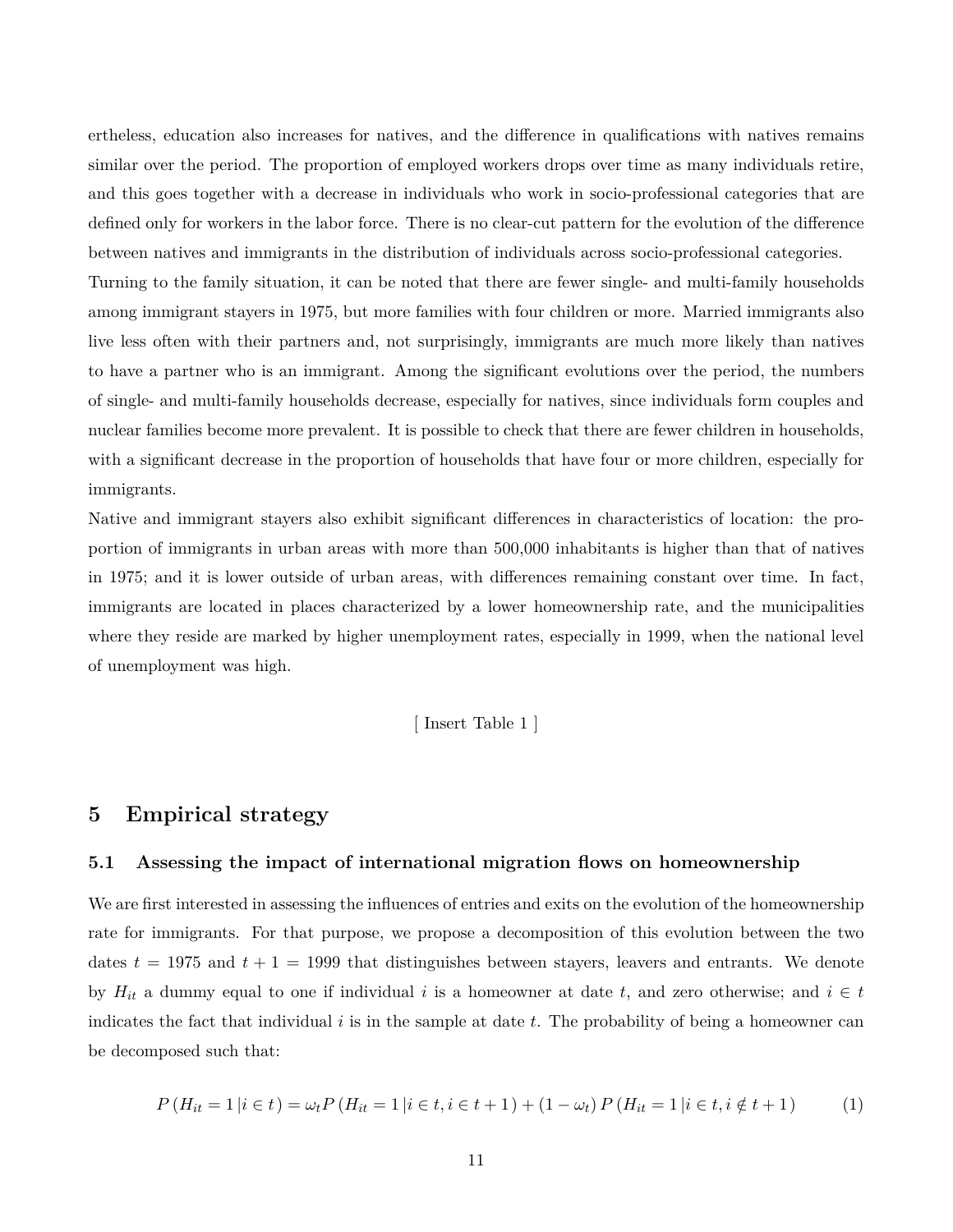where  $\omega_t = P(i \in t + 1 | i \in t)$  is the probability of remaining in the sample between the two dates after having been in the sample at the initial date. According to this formula, the probability of being a homeowner can be rewritten as a weighted average of the probabilities of being a homeowner for stayers and leavers. In the same way, the probability of being a homeowner at the final date verifies:

$$
P(H_{it+1} = 1 | i \in t + 1) = \omega_{t+1} P(H_{it+1} = 1 | i \in t, i \in t + 1) + (1 - \omega_{t+1}) P(H_{it+1} = 1 | i \notin t, i \in t + 1)
$$
\n(2)

where  $\omega_{t+1} = P(i \in t | i \in t+1)$  is the probability of individuals being present at the initial date of the period if they are present at its final date. The probability of being a homeowner can thus be rewritten as a weighted average of the probabilities of being a homeowner for stayers and entrants. It is then easy to show that the evolution of the homeownership rate verifies the following decomposition into three terms:

$$
P(H_{it+1} = 1 | i \in t + 1) - P(H_{it} = 1 | i \in t)
$$
  
= 
$$
P(H_{it+1} = 1 | i \in t, i \in t + 1) - P(H_{it} = 1 | i \in t, i \in t + 1)
$$
  
+ 
$$
(1 - \omega_{t+1}) [P(H_{it+1} = 1 | \notin t, i \in t + 1) - P(H_{it+1} = 1 | i \in t, i \in t + 1)]
$$
  
+ 
$$
(1 - \omega_t) [P(H_{it} = 1 | i \in t, i \in t + 1) - P(H_{it} = 1 | i \in t, i \notin t + 1)]
$$
 (3)

where the first right-hand-side term is the evolution of the homeownership rate for stayers, and the other right-hand-side terms capture the influences of entrants and leavers. The second term increases in absolute terms with the proportion of entrants  $(1 - \omega_{t+1})$  and corrects the homeownership rate for their presence at the final date with the difference in homeownership rates between stayers and entrants. It is negative when the homeownership rate of stayers is higher than that of entrants. The third term increases in absolute terms with the proportion of leavers  $(1 - \omega_t)$  and corrects the homeownership rate for their presence at the initial date with the difference in homeownership rates between stayers and leavers. It is positive when the homeownership rate of stayers is higher than that of leavers. Standard errors and significance levels are computed by bootstrap using 1000 replications.

#### **5.2 Quantifying the influence of individual characteristics**

We then assess to what extent the difference in homeownership rates between immigrant stayers and immigrant entrants/leavers relates to differences in characteristics and their returns. For that purpose, we resort to the decompositions for non-linear models proposed by Fairlie (1999, 2005). For a given individual *i*, we denote by  $X_{it}$  the set of characteristics at date *t*, and by  $\beta_{gt}$  the returns to these characteristics which are allowed to vary with the group g, with  $g = m$  for immigrant stayers,  $g = l$  for immigrant leavers and  $g = e$  for immigrant entrants. Considering first only stayers and leavers, we estimate a logit model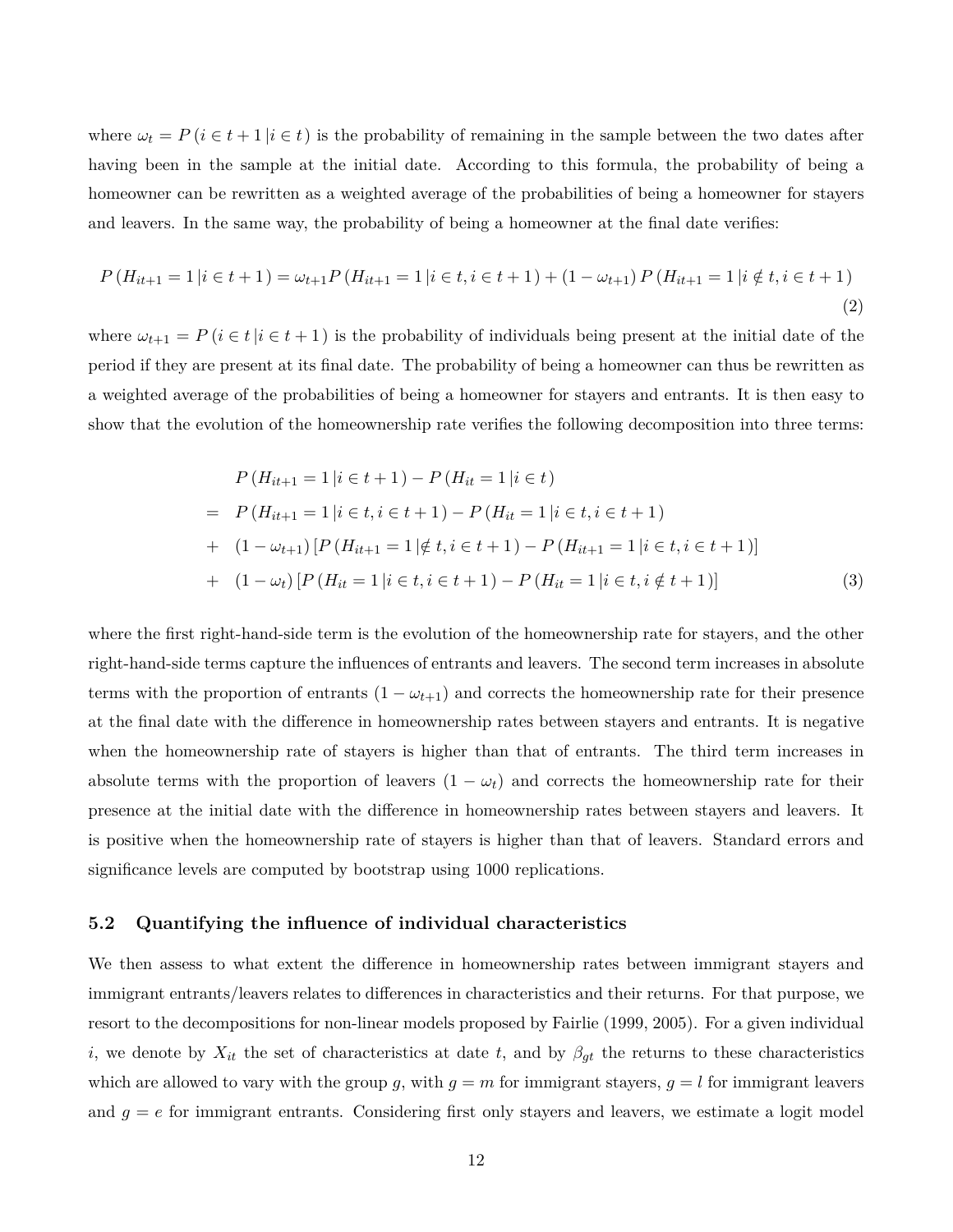for being a homeowner at date *t* for each group, such that the probability for an individual in group *g* of being a homeowner given his or her observed characteristics is  $F(X_{it}\beta_{gt})$ , where  $F(\cdot)$  is the cumulative of the logistic distribution. We introduce the function  $R(g, \beta, t)$ , which corresponds to the homeownership rate of group *g* at time *t* if the returns to characteristics are  $\beta$ :

$$
R(g, \beta, t) = \frac{1}{N_{gt}} \sum_{i \in (g, t)} F(X_{it}\beta)
$$
\n(4)

with  $N_{gt}$  being the number of individuals in group *g* at date *t*. In particular,  $R(g, \beta_{gt}, t)$  is a predictor of the observed homeownership rate. We can decompose the gap in homeownership rates between immigrant stayers and leavers at date *t* in the following way:

$$
R(m, \beta_{mt}, t) - R(l, \beta_{lt}, t) = [R(m, \beta_{mt}, t) - R(l, \beta_{mt}, t)] + [R(l, \beta_{mt}, t) - R(l, \beta_{lt}, t)]
$$
(5)

where the first right-hand-side term captures the influence of the differences in characteristics between immigrant stayers and leavers (with returns fixed to those of stayers), and the second right-hand-side term captures the influence of the differences in the returns (with characteristics fixed to those of leavers). Put differently, the first contribution quantifies how much difference there would be in the homeownership rate gap if immigrant stayers had the same characteristics as immigrant leavers; and the second contribution states how much difference there would be in the homeownership rate gap if immigrant leavers had the same returns to characteristics as immigrant stayers. Computation of the different terms involves estimating parameters  $\beta_{gt}$  by maximum likelihood and then plugging the estimators into the formula for the homeownership rate given by equation (4). Standard errors and significance levels are computed by bootstrap using 100 replications.<sup>9</sup> We can decompose in the same way the gap in homeownership rates between immigrant stayers and entrants at date  $t + 1$ ,  $R(m, \beta_{mt+1}, t + 1) - R(e, \beta_{et+1}, t + 1)$ .

Finally, we decompose the gap in homeownership rates between native and immigrant stayers as well as its evolution. First, note that the decomposition in level can be conducted at each date in the same way as for immigrant stayers and leavers/entrants. We denote by  $g = n$  the group of native stayers and by  $\Delta R(g, \beta, t) = R(g, \beta, t + 1) - R(g, \beta, t)$  the evolution of the homeownership rate between the two dates  $t$  and  $t + 1$ . We can decompose the difference in the evolution of homeownership rates between native and immigrant stayers by differencing equation (5) applied to the groups *n* and *m*, and rearranging the

<sup>&</sup>lt;sup>9</sup>We do not use more replications because the procedure is cumbersome: at each iteration, we need to re-estimate logit models before computing the terms in the decomposition.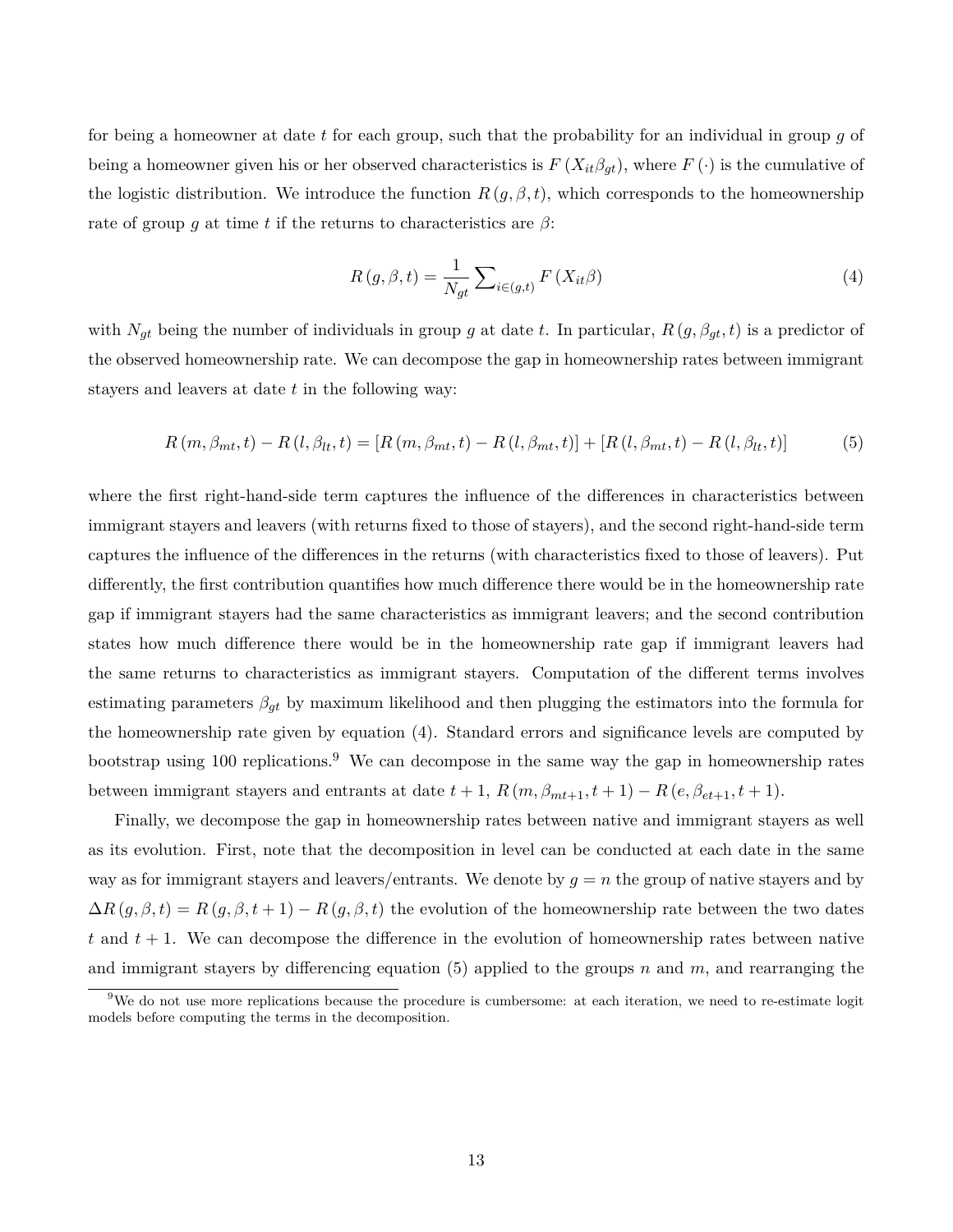terms:<sup>10</sup>

$$
\Delta R(n, \beta_{nt}, t) - \Delta R(m, \beta_{mt}, t) = [\Delta R(n, \beta_{nt}, t) - \Delta R(m, \beta_{nt}, t)] + [\Delta R(m, \beta_{nt}, t) - \Delta R(m, \beta_{mt}, t)]
$$
(6)

The difference in the evolution can be written as the sum of two terms corresponding, respectively, to changes resulting from differences in the evolution of the characteristics between native and immigrant stayers (with returns fixed to those of natives), and to changes related to differences in the evolution of the returns to these characteristics (with characteristics fixed to those of immigrant stayers).

## **6 Results**

#### **6.1 The role of entrants and leavers in immigrant homeownership rates**

We report the results of decomposition (5) in Table 2, which gives the contributions of stayers, leavers and entrants to the evolution of the homeownership rate of immigrants over the 1975-1999 period. Results are contrasted with those obtained for natives. $^{11}$ 

For immigrants, the contribution of leavers is positive because their homeownership rate in 1975 is lower than that of stayers: adding leavers to the sample makes the homeownership rate lower at the initial date, and thus its evolution is greater. By contrast, the contribution of entrants is negative because their homeownership rate is lower than that of stayers in 1999: adding entrants to the sample makes the homeownership rate lower at the final date, and thus its evolution is smaller. Overall, the negative effect of entrants is the most important, and the evolution of homeownership rates for the whole sample is lower than that of stayers.

Selection mechanisms due to entrants and leavers are very different for natives. Entrants do not contribute much to the evolution of the homeownership rate, since their proportion in the sample at the final date is very small. This is because the migration inflow of natives in France is very low compared to that of immigrants. Interestingly, the contribution of leavers is negative, which points toward their higher homeownership rate compared to stayers at the final date. Native leavers are indeed mostly individuals who died over the 1975-1999 period; they are on average quite old (see Table 1) and they have accumulated enough wealth over the life cycle to purchase a home. By contrast, immigrant leavers involve

 $10$ Since the difference in the evolution of homeownership rates is equal to the evolution of the difference in homeownership rates, we will refer to the two indistinctly in the interpretations of the decomposition.

<sup>&</sup>lt;sup>11</sup>The evolution of the difference in homeownership rates between natives and immigrants is now positive at 5.8 points, whereas for the initial sample it was negative at -1.4 points (see Table B.2). This points toward significant selection effects resulting from our sample restriction: whereas individuals under 18 in 1975 are now excluded from the sample, they were not before. Note that in the current analysis, individuals with missing information on homeownership status in 1975 or 1999 are excluded.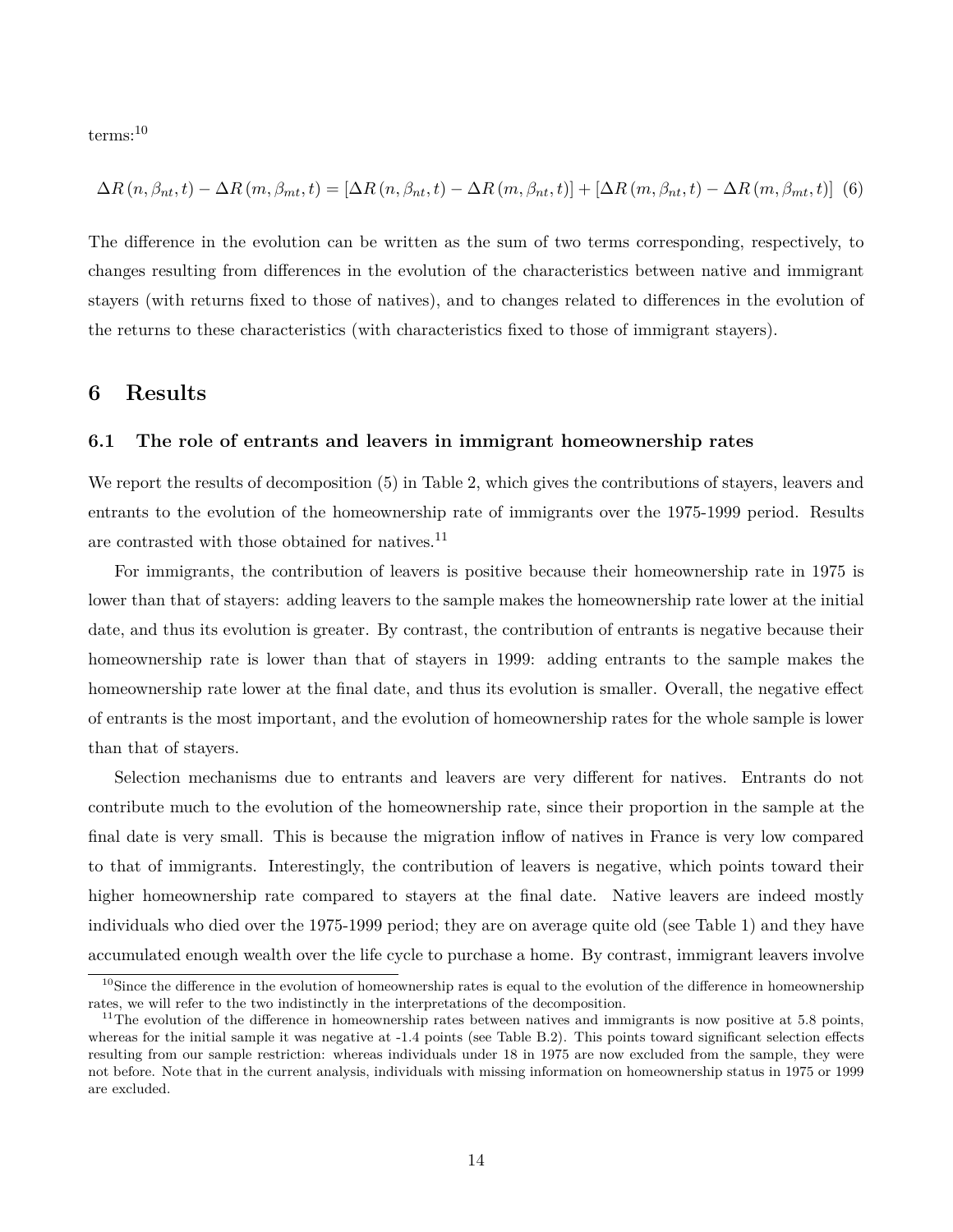a large proportion of emigrants who are not that old and may not have accumulated enough wealth to access homeownership. Moreover, some of them may have planned to return to their home country and saved money rather than buying a dwelling in their host country.

Decompositions are also made for specific immigrant groups. For Southern Europeans, the contribution of entrants is small, as their proportion in the sample is low at the final date, and the difference in homeownership rates between stayers and entrants is lower than when considering all immigrants. As a result, the evolution of the homeownership rate for the entire Southern European population is very close to that of stayers. For North Africans, the contribution of entrants is rather large. This comes not only from the difference in homeownership rates between stayers and entrants (which is lower than for Southern Europeans), but also from the large proportion of entrants at the final date. Consequently, the evolution of the homeownership rate for the entire North African population is lower than that of stayers. Overall, differences between the two immigrant groups reflect differences in the timing and composition of immigration waves.

[ Insert Table 2 ]

#### **6.2 The influence of characteristics on the gap between stayers and leavers/entrants**

We next investigate to what extent the difference in homeownership rates between stayers and leavers/entrants is related to differences in characteristics and their returns using decomposition (5). We first consider the gap between immigrant stayers and leavers in 1975. Table 3 gives the estimated coefficients of the logit model of homeownership for these two subgroups. They show that the profile of age coefficients differs, with the gap in homeownership between young and middle-aged individuals being smaller for leavers than for stayers. This can reflect some difficulties that leavers have in accumulating wealth during their thirties, or decisions to avoid investing in the host country because they planned on returning to their home countries. By contrast, the difference between younger and older individuals is slightly larger for leavers than for stayers. This can be explained by some older leavers being better off and owning a dwelling before they return to their home country after retirement. Employment does not increase the propensity to be a homeowner for leavers, whereas it does for stayers; and this suggests that leavers may have lower quality jobs or save money for investing in their home country. Being retired or in a couple is not associated to homeownership for leavers as much as it is for stayers, possibly because of return migration plans.

[ Insert Table 3 ]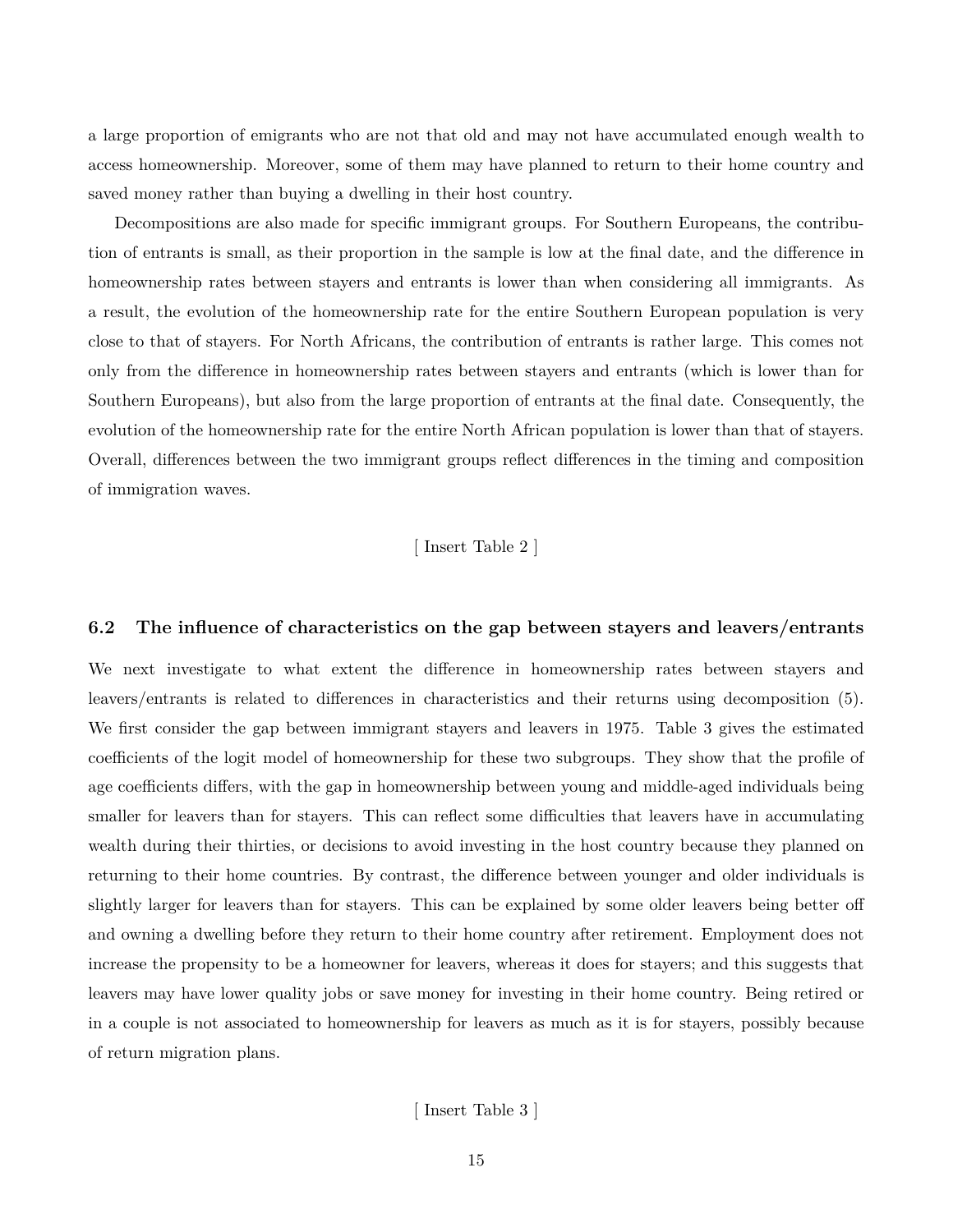We now turn to the decomposition of the homeownership gap between immigrant stayers and leavers in 1975. The difference in homeownership rates is positive at 4.2 points, as reported in Table 4, and the contribution of characteristics to this gap is negative at -2.1 points. Therefore, the actual difference is larger than the one predicted from characteristics, and this is consistent with leavers having lower returns to characteristics than stayers. This selection on returns is particularly strong for Southern Europeans and can also be detected for early immigrants who arrived before 1968. Two explanations for this selection process are failure to accumulate wealth and plans to return to the home country, which makes leavers save money rather than purchase a home.

There are also slight differences in the effects of homeownership determinants between immigrant stayers and entrants in 1999, as shown by the results of logit models of homeownership reported in Table 3. The most important difference is related to age, since entrants aged 35-49 in 1975 (who are almost all retired in 1999) have the same propensity to be homeowners as those aged 30-34. This is not true for stayers, as the propensity to be a homeowner is greater for the older group; and this difference can be explained by stayers having spent more time in the host country, which can be associated with greater wealth.

The gap in homeownership rates between immigrant stayers and entrants in 1999 is large at 17.2 points, as reported in Table 4. Nevertheless, its decomposition shows that the contribution of explanatory variables to this difference is only 6.3 points. This suggests an important role of the differences in returns to characteristics. A possible explanation is that stayers with specific characteristics have had time to accumulate wealth in the host country, which makes them more able to access homeownership than entrants who may not have been able to accumulate wealth to the same extent in their home country. This pattern remains when focusing more specifically on Southern Europeans or North Africans.

## [ Insert Table 4 ]

#### **6.3 The contribution of characteristics to the homeownership gap for stayers**

We also assess the role of characteristics and their returns in explaining the difference in homeownership rates between native and immigrant stayers, and how it evolves over the 1975-1999 period, by using decompositions (5) and (6). For that purpose, we first evaluate the extent to which the effects of homeownership determinants differ between the two groups in 1975 and 1999 by estimating logit models of homeownership, whose results are reported in Table 3.<sup>12</sup>

 $12$ In the implementation, we faced an issue with the fact that individuals are never homeowners by definition if they are over 18 and different from household heads and their partners. It is not possible to include a dummy for their category in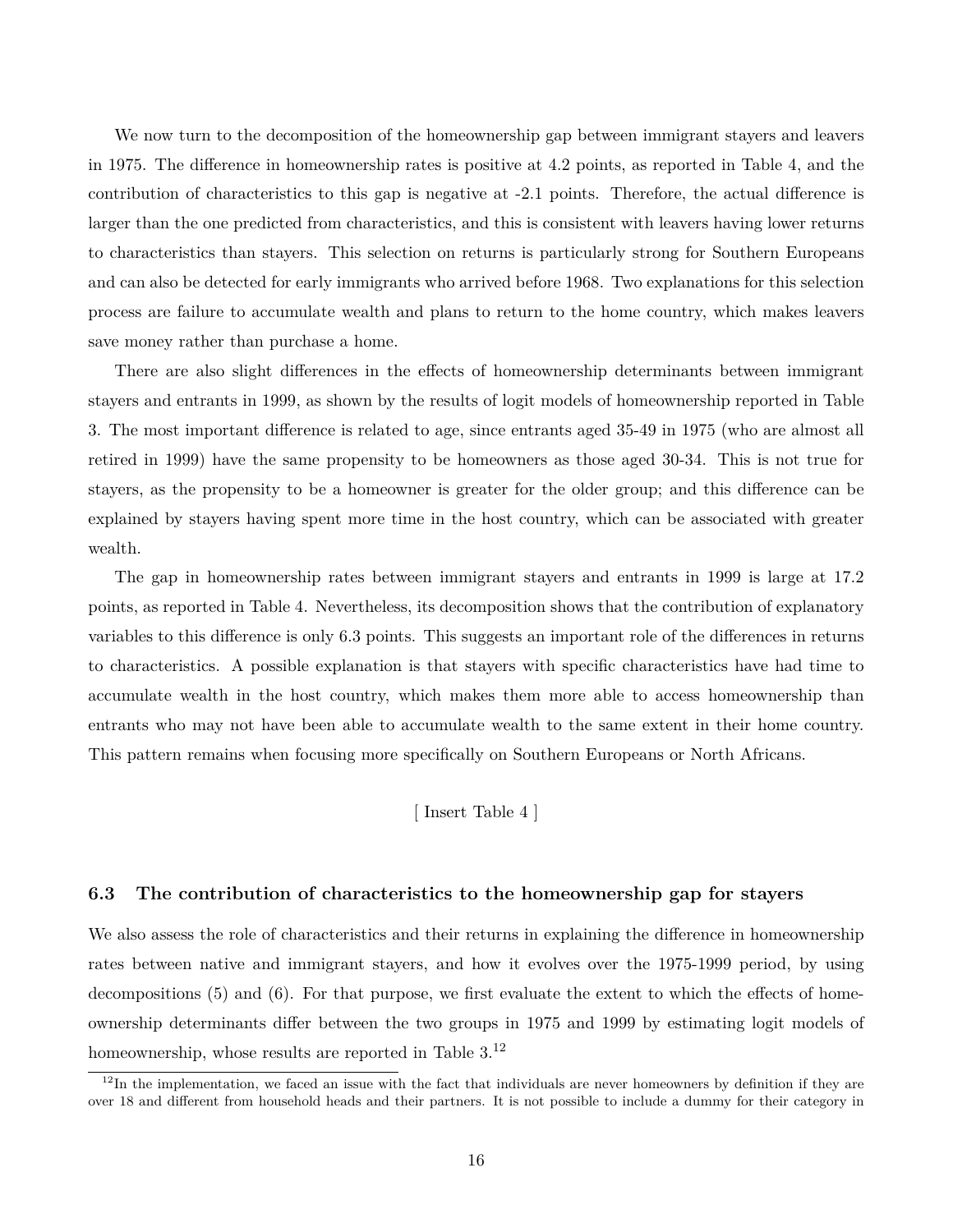For 1975, we find the expected result that the propensity to be a homeowner increases with age. Interestingly, the increase is more important for immigrants than for natives, and this can be explained by the assimilation process inherent in the time spent in the host country. Diplomas have the usual positive influence, and their effects are comparable for the two groups. Being a female has a larger positive impact for immigrants than for natives, possibly because some female immigrants enter France while having a partner in stable economic conditions. Being employed and in a high-skill socio-professional category also seem to matter more for immigrants, and this could occur because they may need to rely more on their own resources than natives, due to less wealth being transmitted from their parents.

Among family variables, being married, divorced or widowed, have large positive effects on the propensity to be a homeowner, especially for immigrants. Interestingly, not living with a partner while being married has a large negative effect, especially for immigrants. This may result from the anticipation of a return migration or from the household head having an unstable economic situation which prevents him or her from accessing homeownership. Having a partner who is an immigrant also decreases the propensity to be a homeowner, especially for immigrants, which may indicate a lack of resources for purchasing a dwelling when the two partners are immigrants. Interestingly, having a large number of children (four or above) decreases the propensity to be a homeowner, especially for immigrants who often have less wealth and cannot afford a dwelling large enough for a large family.

Finally, individuals have a higher propensity to be a homeowner if they live outside of urban areas whether they are natives or immigrants, and this is consistent with the structure of local housing markets. In our specification, we take into account the location of individuals by using dummies for urban area population brackets, which indirectly capture the effects of many local factors. In an alternative specification, we investigate more specifically whether the homeownership rate in the urban area influences the propensity to be a homeowner to the same extent for native and immigrant stayers. More precisely, dummies for urban area population brackets are replaced by a dummy for being located in an urban area and its interactions with the logarithm of the urban area population and the logarithm of the homeownership rate.<sup>13</sup> To deal with the existence of unobserved urban area factors that can bias the estimated coefficients

 $13$ It would be tempting to add variables at the municipality level in the specification, such as the municipal proportion of immigrants; but these variables are likely to be endogenous, since the housing tenure influences the place where individuals are located. We thus decided to discard municipality variables from the regressions, but in section 6.4 we will characterize

a logit model, as homeownership for them is perfectly determined. At the same time, residing with a household head and possibly his or her partner can be partially determined by the homeownership decision, and this constitutes a consequence rather than a cause of that decision. As logit models are used for decompositions, we need to introduce the same explanatory variables for native and immigrant stayers, and since the period of arrival in the country is specific mostly to immigrants, it cannot be considered. In alternative specifications of the logit model for immigrant stayers, we introduced a dummy for entering the country over the 1968-1975 period (rather than before 1968), and we found the expected result that this dummy has a negative effect on homeownership. For 1975, its estimated coefficient and standard error are -2.827\*\*\* (0.233); and for 1999, they are -1.643\*\*\* (0.090). The progress over time for late immigrants can be explained by an improvement in their professional situation in the labor market. When introducing the dummy for entering the country over the 1968-1975 period, the estimated coefficients of all the other variables remain nearly unchanged.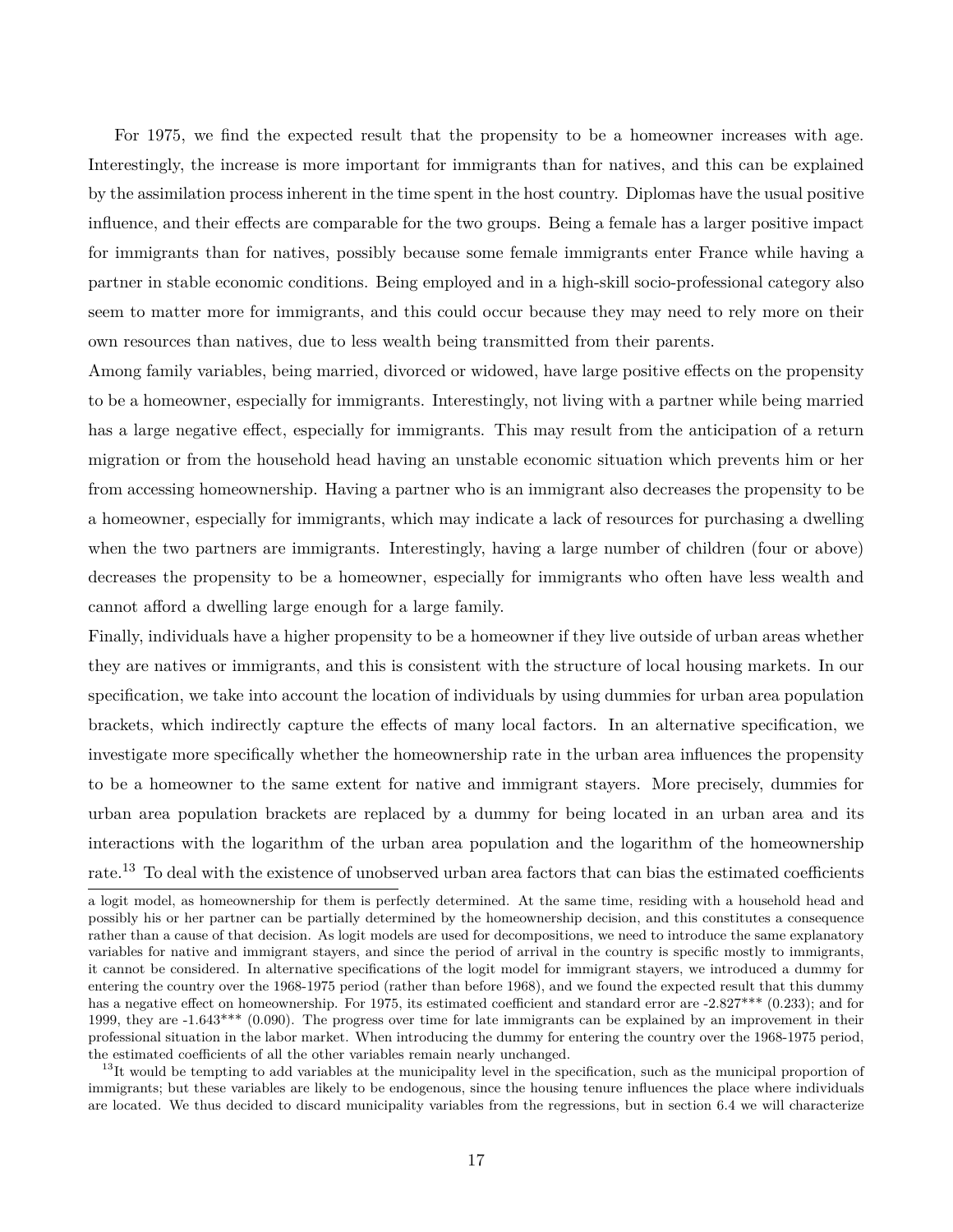as well as their standard errors (Moulton, 1990), we estimate a mixed logit that involves random terms at the urban area level, which are supposed to be independent and identically distributed, and to follow a centered normal law with a common variance parameter that will be estimated. We find that the homeownership rate of the urban area has a larger effect on the propensity to be a homeowner for natives than for immigrants, as shown in Table B.5 (although the difference is not significant at the 5% level). This suggests that immigrant stayers may benefit less than native stayers from being located in an urban area with a higher homeownership rate.

Turning to the results for 1999, the age profile for the propensity to be a homeowner (where age is measured in 1975) is now much different. "Older" individuals are less often homeowners, as some of them are far past 60 and have moved to rental dwellings with good access to services in city centers, to nursing homes or to relatives' places of residence. Interestingly, the age profile is less steep for immigrants, perhaps because, among individuals below fifty, immigrants are less often homeowners than natives. Diploma effects are much more important than in 1975, as individuals have been able to reap the benefits of having a higher education. Returns to diploma remain lower for immigrants, probably because diplomas obtained abroad are not as well valued as French diplomas, and immigrants may have less access to jobs requiring qualifications. The effects of socio-professional categories are close to those obtained for 1975, and some significant disparities between locations have emerged. Individuals now have a lower propensity to be homeowners in Paris urban area than in any other location. This is likely to occur because more wealth must be accumulated over time to access homeownership in Paris, due to high housing prices. For family variables, the magnitude of some effects changes and, interestingly, a large number of children in the dwelling has a larger negative effect on an immigrant's propensity to be a homeowner in 1999 than in 1975. This may result from a selection effect such that parents still having children at home at older ages lack resources to access homeownership.

We now decompose the difference in level and evolution of homeownership rates between native and immigrant stayers. Table 5 shows that this difference increased between 1975 and 1999 from 8.9 points to 12.4 points. The contribution of the gap in characteristics between the two groups also increased in value from 1.3 to 5.9 points and in percentage from 14.6 to 47.6%. This increase is related to changes in both the characteristics and their returns for natives (as these returns are those used as the references for evaluating the effects of characteristics). A likely interpretation is that there are variations in the speed of wealth accumulation, depending on characteristics which create differences in access to homeownership

the municipality of residence for renters accessing homeownership before and after their move. Here, we would rather stick to variables at the urban area level, which are less likely to be endogenous since it is possible to check that most moves to access homeownership happen within the same urban area. Note that it would make sense to introduce a measure of the relative costs of renting and owning in the urban area in line with the literature (Henderson and Ioannides, 1983), but the information needed to construct such a measure is not available for the entire period of study.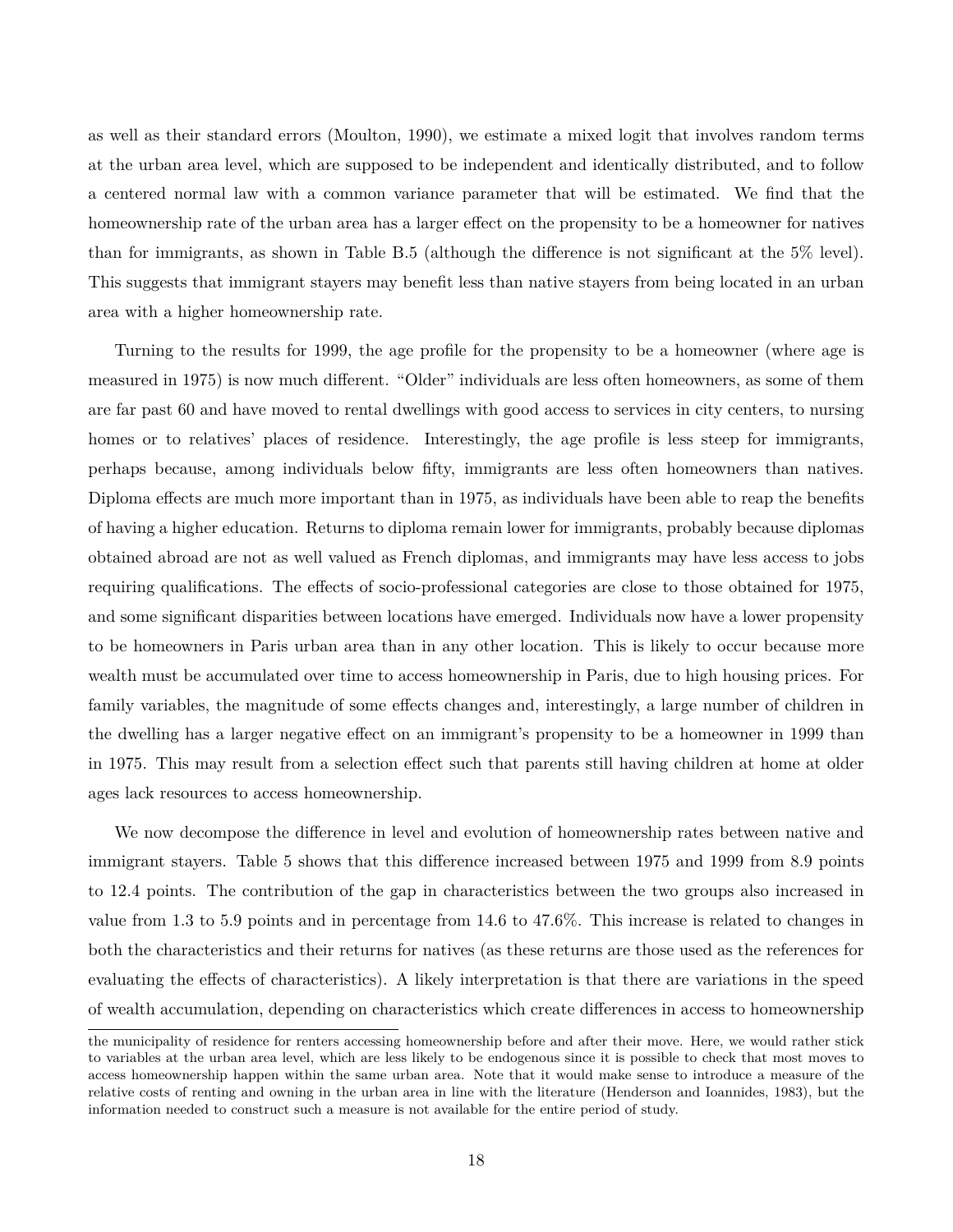across individuals over time. Immigrants have characteristics leading to less wealth, and this would explain why the gap with natives in homeownership rates is larger at the end of the period.<sup>14</sup> Interestingly, the decomposition of the difference in the evolution of homeownership rates between natives and immigrants shows that explanatory variables predict a larger increase in this difference than observed. In fact, this larger increase is compensated by changes in the returns to characteristics, which are overall slightly in favor of immigrants, possibly as a consequence of an assimilation process.

We also compute decompositions stratified by the arrival periods of immigrants. Results are very different for early immigrants who arrived in France before 1968 and for those who arrived later during the 1968-1975 period. The difference in homeownership rates between early immigrants and natives has increased from 2.2 to 9.3 points. This change comes from an increase in the contribution of differences in characteristics. Additional descriptive statistics show that early immigrants are initially rather old in 1975, with 43% being over 45 years of age. Many of them retired before 1999, which places them on the decreasing slope of the bell-shaped life-cycle curve for homeownership. For late immigrants, the difference in homeownership rates with natives is initially much larger at 29.5 points, but it decreases to 22.1 points over the 1975-1999 period. This decrease can be explained by changes in characteristics that are this time in favor of immigrants. Additional descriptive statistics show that late immigrants are initially younger (only 8% of them are over 45), and on average they are able to improve their professional situation and get married over the period, which can help them to accumulate wealth to purchase a home. In particular, the proportion of late immigrants who are married increases by 10 points over the period, and the proportion of those who are executives or occupy an intermediate position more than doubles, from 4% to 9%.

Decompositions are also conducted to compare native stayers with subgroups of immigrant stayers as defined by their country of origin. Interestingly, for Southern Europeans, the difference in homeownership rates with natives is rather small at 7.4 points in 1975, and it slightly decreases over time by 0.8 points, whereas changes in explanatory variables would predict a significant increase of 2.8 points. Changes in the returns to characteristics act as a counterbalancing force that is consistent with a trend towards assimilation. The difference in homeownership rates between North Africans and natives is very large at 30.0 points in 1975, and it increases a lot over the period, by 9.9 points; whereas changes in explanatory variables would predict a decrease of 2.5 points. As a consequence, a great part of the evolution in the gap in homeownership rates is explained by differences from natives in the evolution of returns to characteristics. This result suggests North Africans experience some important difficulties in accumulating wealth.

 $14$ Note in particular that, for the proportion of individuals with no diploma, a large gap between natives and immigrants remains in 1999 (the gap is even a bit larger than in 1975), and disparities in the returns to diplomas have increased a lot over time.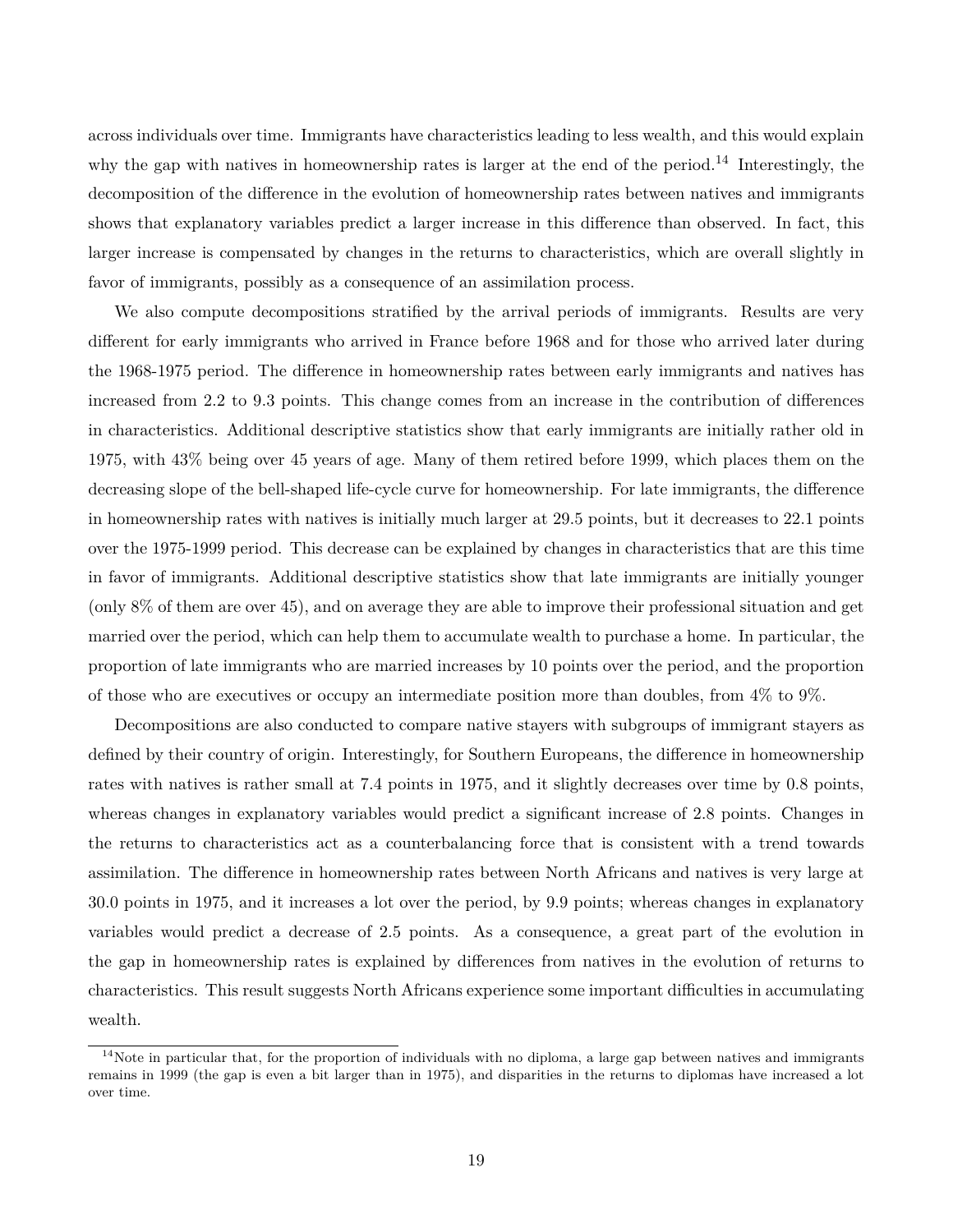#### [ Insert Table 5 ]

#### **6.4 Characterization of dwellings by housing status transition of renters**

Renters do not purchase dwellings with the same physical and locational attributes when accessing homeownership, because they differ in their ability to accumulate wealth and to access the housing market according to their individual characteristics, such as whether or not they are immigrants. Figure 6 provides descriptive statistics on dwellings and municipality characteristics in 1975 and 1999 for native and immigrant stayers who are renters in 1975 and homeowners in 1999. We focus on individuals in ordinary households at the two dates for whom we have information on the dwellings.

Living conditions in dwellings are characterized by the number of rooms per person and whether the dwelling is a detached house. Even if the number of rooms per person in 1975 is larger for natives (1.17) than for immigrants (1.01), the difference remains the same when individuals become homeowners, as the number of rooms per person is 0.8 greater for each group in 1999. This increase can be a result of their moving to larger dwellings, but also of a decrease in family size, specifically because of children leaving their parents' homes. Interestingly, North Africans have a number of rooms per person that is similar to that of Southern Europeans (0.95) in 1975; but it increases over time to a far lesser extent and reaches only 1.37 in 1999, as compared to 1.73 for Southern Europeans. Not surprisingly, immigrants who arrived before 1968 have a number of rooms per person that is larger than more recent immigrants who arrived over the 1968-1975 period, and this is the case in both 1975 and 1999. This occurs because they are older and their children are more likely to have moved out. The pattern is somewhat different for living in a detached house. Indeed, natives live more often in detached houses in 1975 than the whole population of immigrants, whether they are North Africans, Southern Europeans, recent or late immigrants. However, the increase in the proportion of individuals in detached houses over the 1975- 1999 period is larger than that of natives for every group of immigrants. Still, natives end up with the largest proportion of individuals in detached houses in 1999, at 87%, while the corresponding proportion is slightly lower for Southern Europeans at 82% and much lower for North Africans at 70%.

Considering local characteristics, we use the unemployment rate in the municipality of residence as an indicator of the quality of the residential environment. This rate is low in 1975 for natives as well as for all groups of immigrants, and this can be explained by a low unemployment rate at the national level. Nevertheless, the municipal unemployment rate is slightly higher for North Africans (3.5%) than for natives and Southern Europeans (2.6%). The gaps between groups widen between 1975 and 1999, although all individuals are homeowners in 1999. This can be explained both by the patterns of mobility when accessing homeownership and a large increase in unemployment at the national level,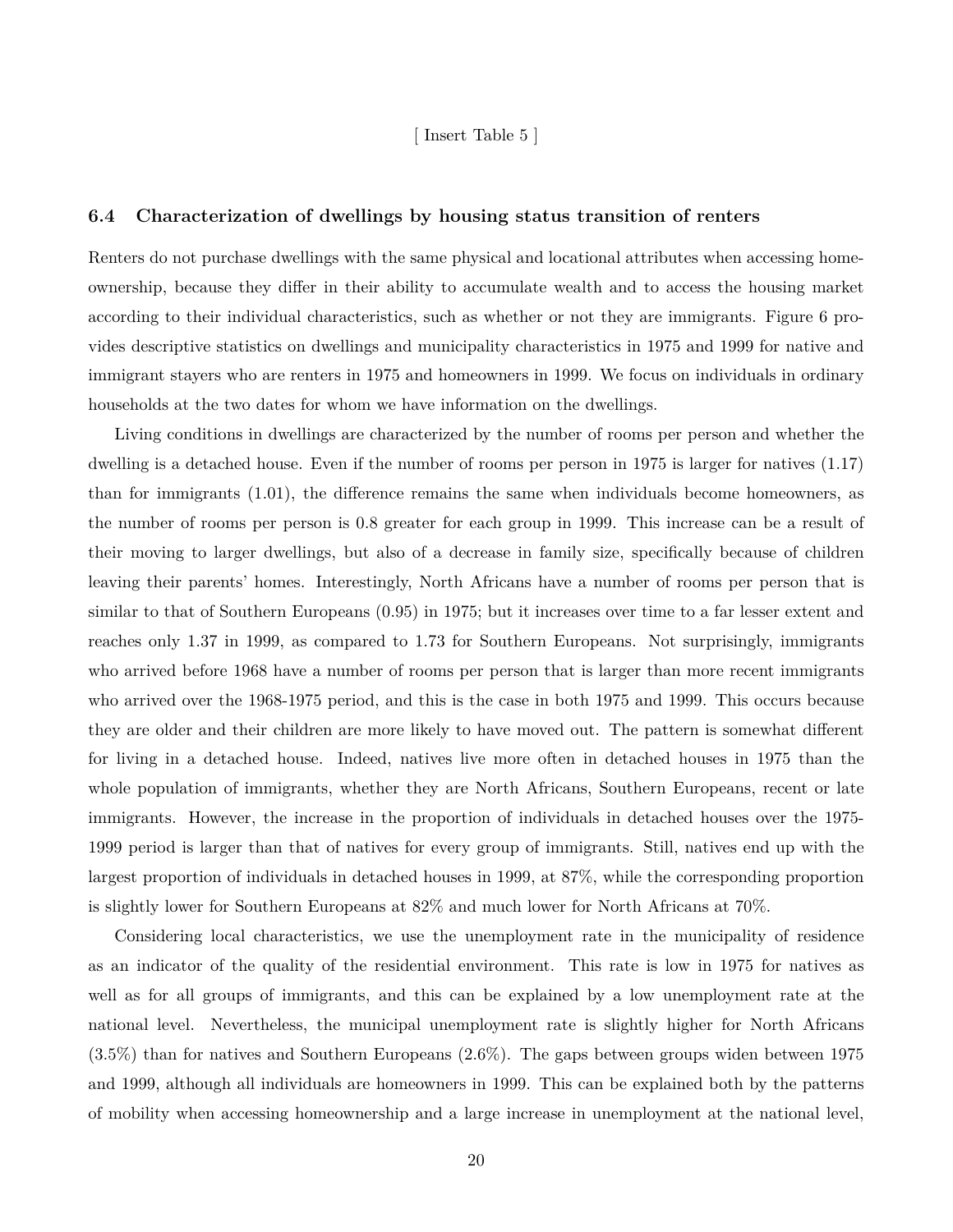which widens differences in unemployment rates between municipalities. The average unemployment rate in the municipality of residence ends up being very high for North Africans, at 14.3%, compared to only 9.9% for natives and 11.1% for Southern Europeans. Interestingly, it is slightly higher for immigrants who arrived before 1968 than for those who arrived over the 1968-1975 period. This can be explained either by the purchase of dwellings at an earlier date in places that may have deteriorated or by a greater willingness to purchase a home even if it is located in a less attractive area.

We also study changes in the proportion of immigrants in the municipality of residence over the 1975- 1999 period, and this allows us to assess whether native and immigrant renters accessing homeownership have moved away from locations where immigrants are concentrated, which are on average poorer. In 1975, immigrant renters live in municipalities where the proportion of immigrants (12.8%) is much higher than that of native renters (8.4%). While this proportion is similar for Southern European renters (13.0%), it is higher for North African renters (14.0%). Interestingly, the proportion of immigrants in the municipality of residence decreases over the 1975-1999 period for natives, for the entire population of immigrants and for Southern Europeans, but it increases for North Africans. Part of this increase is due to an increase in the proportion of North Africans in the municipality of residence. Nevertheless, there are substitutions affecting the composition of immigrants in the municipality of residence over the period, since the municipal proportion of Southern Europeans decreases even for North Africans. Together with the results from the municipal unemployment rate, this suggests that North Africans accessing homeownership may end up in less wealthy municipalities where more immigrants are concentrated.

[ Insert Table 6 ]

## **7 Conclusion**

Using a large longitudinal dataset covering a period of twenty-five years, we assessed to what extent immigrant homeownership rates are influenced by exits and entries into the French territory. We showed that there are important selection effects. In particular, entrants have a lower homeownership rate than immigrants who have remained in the country over the entire period. Although they are more often college graduates, they are also younger and at an earlier stage in the wealth accumulation process. Moreover, they settle in large cities, such as Paris, where the homeownership rate is lower. Finally, the returns to their characteristics are lower than those of stayers.

We also investigated the evolution of the difference in homeownership rates between native and immigrant stayers. We find that this difference widens over time, but an even larger increase would be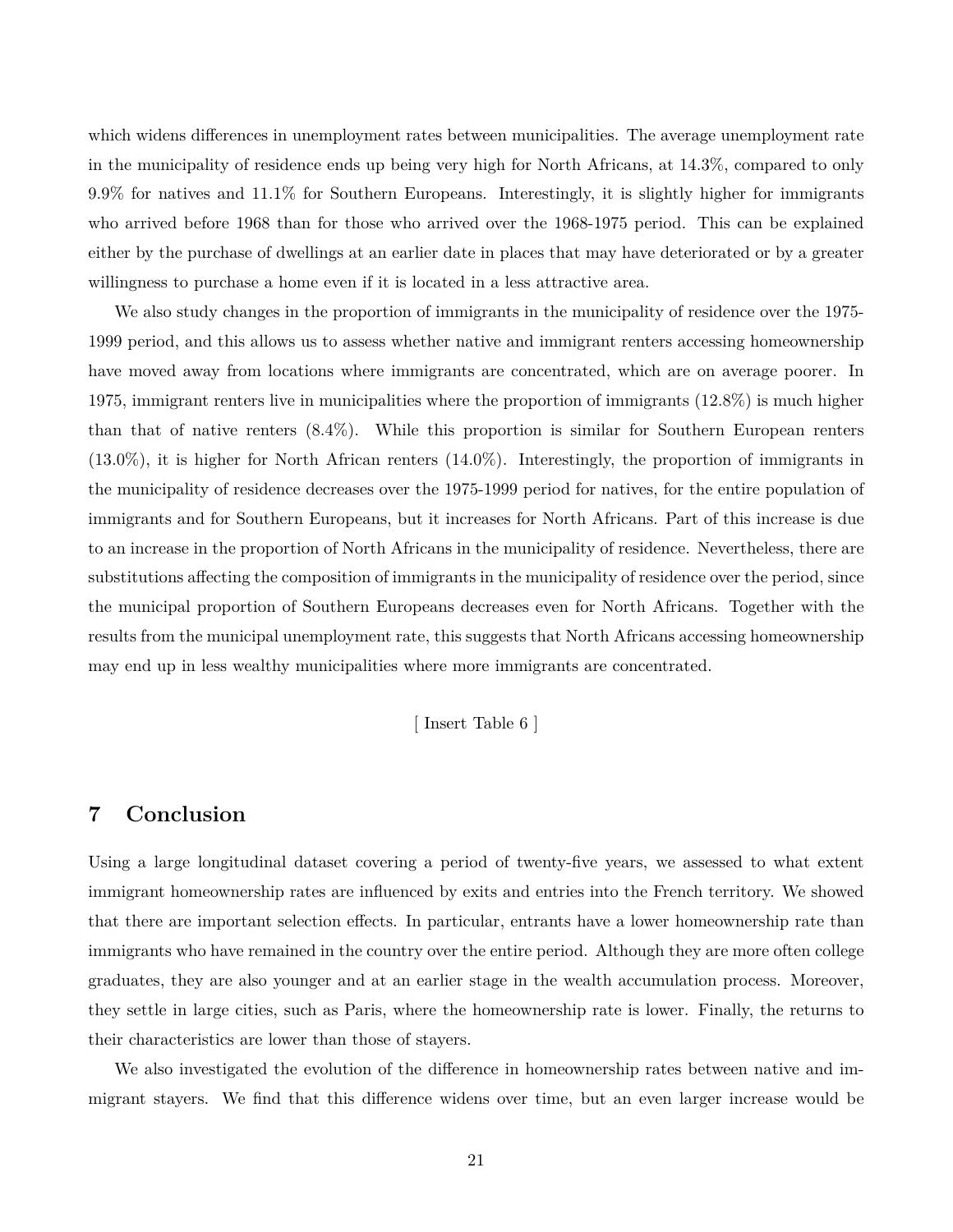predicted by changes in the characteristics of the individuals in the two groups. In fact, the returns to characteristics have evolved in favor of immigrants, which is consistent with an assimilation process. Nevertheless, among individuals accessing homeownership, housing conditions in newly owned dwellings are not as good for immigrants as for natives. They end up less often in a detached house, benefit from fewer rooms per person, and occupy dwellings in municipalities where the unemployment rate is higher.

In further work, it could be of interest to distinguish individuals who become independent after living with family or friends. These include not only young people leaving their parents' homes but also immigrants who have obtained their own dwelling after being housed by relatives or friends. This could help identify the specific residential strategies of immigrants arriving in the host country and determine whether they are assimilated into the housing market. An analysis of housing transitions would be useful to identify the related mechanisms, and it would also make it possible to determine how local conditions in the municipality of residence affect access to homeownership.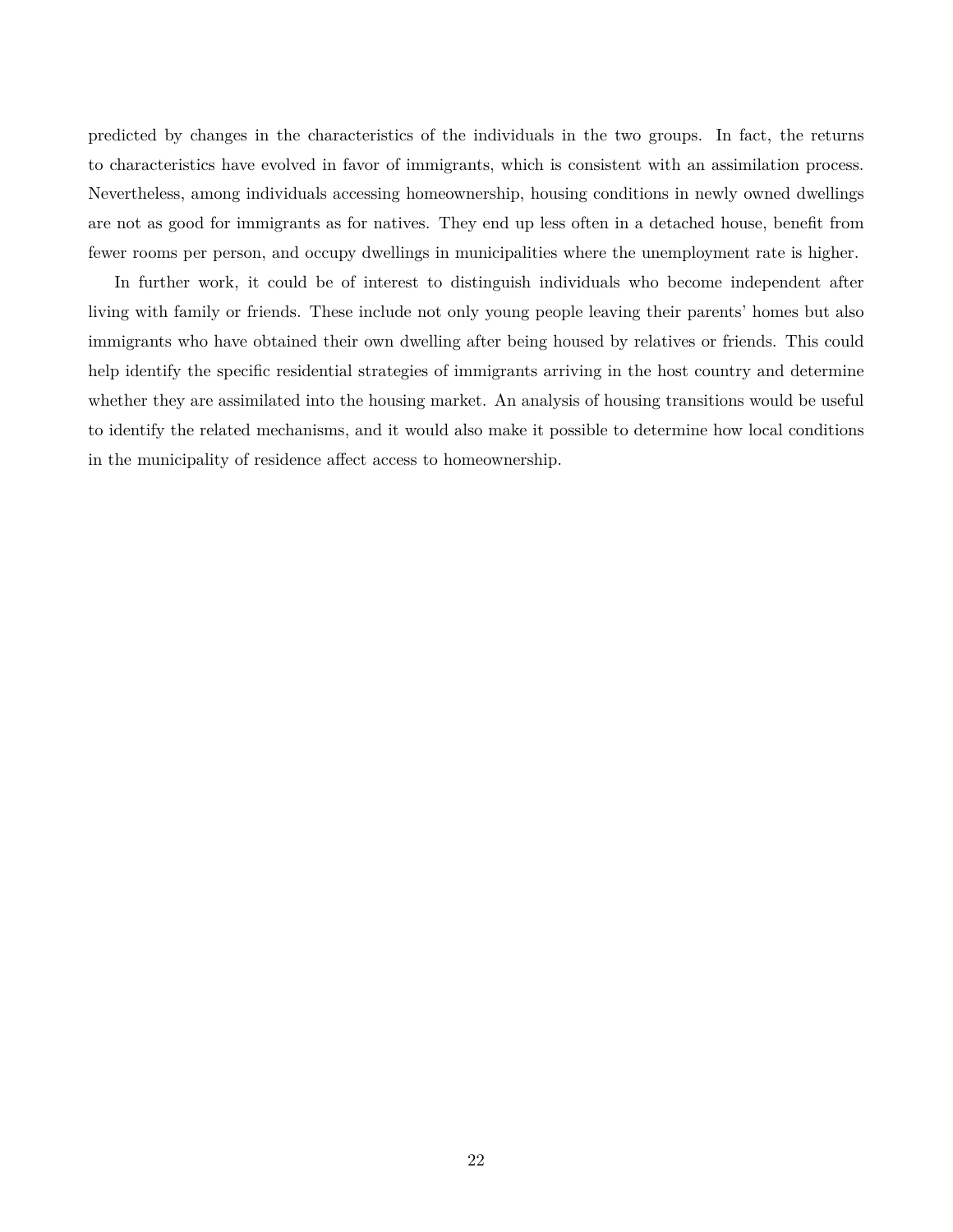## **References**

- Alba, Richard and John Logan. 1992. Assimilation and Stratification in the Homeownership Patterns on Racial and Ethnic Groups. *International Migration Review,* 26(4):1314–1341.
- Altonji, Joseph and Rebecca Blank. 1999. Race and gender in the labor market. In Orley Ashenfelter and David Card (eds.) *Handbook of Labor Economics,Volume 3, Part C*. book chapter: Washington, DC: Urban Institute Press, 3143–3259.
- Bayer, Patrick, Fernando Ferreira, and Stephen Ross. 2015. The Vulnerability of Minority Homeowners in the Housing Boom and Bust. *The Review of Economics and Statistics,* Forthcoming.
- Bertrand, Marianne and Sendhil Mullainathan. 2004. Are Emily and Greg More Employable Than Lakisha and Jamal? A Field Experiment on Labor Market Discrimination. *The American Economic Review,* 94(4):991–1013.
- Blanc-Chaléard, Marie-Claude. 2001. Histoire de l'immigration. Paris: La Découverte.
- Bonnet, François, Etienne Lalé, Mirna Safi, and Etienne Wasmer. 2015. Better residential than ethnic discrimination! Reconciling audits findings and interviews findings in the Parisian housing market. *Urban Studies,* Forthcoming.
- Borjas, Georges J. 2002. Homeownership in the immigrant population. *Journal of Urban Economics,* 52:448–476.
- Boustan, Leah and Robert Margo. 2013. A silver lining to white flight? White suburbanization and african-american homeownership, 1940-1980. *Journal of Urban Economics,* 78:71–80.
- Charles, Kerwin K. and Erik Hurst. 2002. The Transition to Home Ownership and the Black-White Wealth Gap. *The Review of Economics and Statistics,* 84(3):281–297.
- Collins, William and Robert Margo. 2011. Race and home ownership from the end of the civil war to the present. *The American Economic Review, Papers and Proceedings,* 101(3):355–359.
- Combes, Pierre-Philippe, Bruno Decreuse, Benoit Schmutz, and Alain Trannoy. 2012. The neighbor is king: Customer discrimination in the housing market CEPR Working Paper 9160.
- Constant, Amelie, Rowan Roberts, and Klaus Zimmermann. 2009. Ethnic Identity and Immigrant Homeownership. *Urban Studies,* 46:1879–1898.
- Couet, Christine. 2007. INSEE's Permanent Demographic Sample (EDP). Courrier des Statistiques (English Serie n.13).
- Coulson, Edward. 1999. Why Are Hispanic- and Asian-American Homeownership Rates So Low? Immigration and Other Factors. *Journal of Urban Economics,* 45:209–227.
- Coulson, Edward and Maurice Dalton. 2010. Temporal and ethnic decompositions of homeownership rates: Synthetic cohorts across five censuses. *Journal of Housing Economics,* 19:155–166.
- Dawkins, Casey J. 2005. Racial gaps in the transition to first-time homeonwership: The role of residential location. *Journal of Urban Economics,* 58:537–554.
- Dietz, Robert and Donald Haurin. 2003. The social and private micro-level consequences of homeownership. *Journal of Urban Economics,* 54(3):401–450.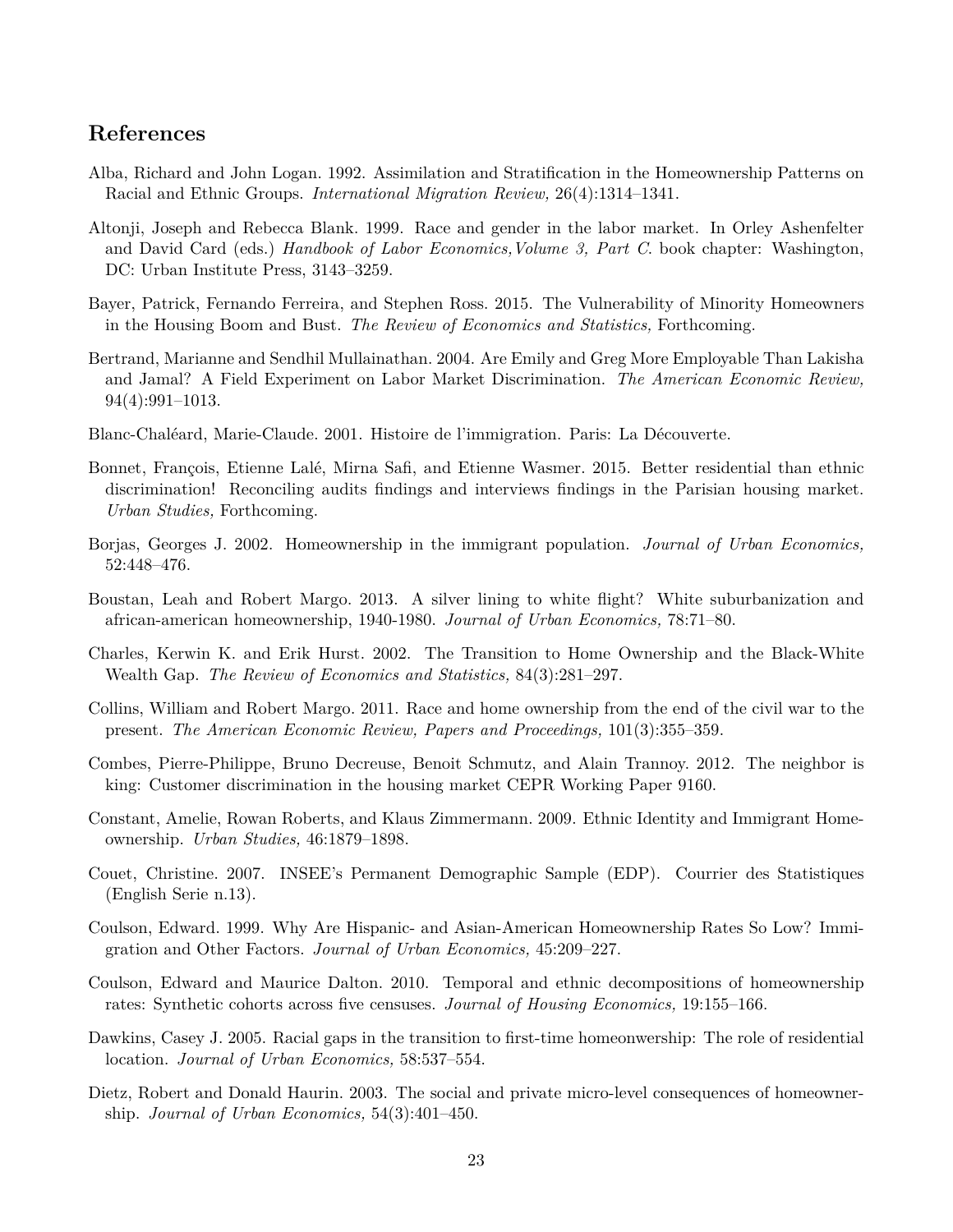- Fairlie, Robert. 1999. American Owned Business: An Analysis of the Dynamics of Self-Employment. *Journal of Labor Economics,* 17(1):80–108.
- Fairlie, Robert. 2005. An extension of the Blinder-Oaxaca decomposition technique to logit and probit models. *Journal of Economic and Social Measurement,* 30(4):305–316.
- Finnigan, Ryan. 2015. Racial Segregation, Minority Population Chance, and Minority Homeownership, 1980-2010 Working Paper, University of California at Davis.
- Flippen, Chenoa. 2010. The spatial dynamics of stratification: Metropolitan context, population redistribution, and black and Hispanic homeownership. *Demography,* 47(4):845–868.
- Friedman, Samantha and Emily Rosenbaum. 2004. Nativity Status and Racial/Ethnic Differences in Access to Quality Housing: Does Homeonwership Bring Greater Parity? *Housing Policty Debate,* 15(4):865–901.
- Gabriel, Stuart A. and Stuart S. Rosenthal. 2005. Homeownership in the 1980s and 1990s: aggregate trends and racial gaps. *Journal of Urban Economics,* 57:101–127.
- Gobillon, Laurent and David Le Blanc. 2008. Economic effects of upfront subsidies to ownership: The case of the Prêt à Taux Zero in France. *Journal of Housing Economics*, 17:1–33.
- Goffette-Nagot, Florence and Modibo Sidibé. 2013. Housing wealth accumulation: The role of public housing. *GATE Working Paper 1343* .
- Henderson, Vernon and Yannis Ioannides. 1983. A model of housing tenure choice. *The American Economic Review,* 73(1):98–113.
- Hilber, Christian and Yingchun Liu. 2008. Explaining the black white homeownership gap: The role of own wealth, parental externalities and locational preferences. *Journal of Housing Economics,* 17:152– 174.
- Krivo, Lauren. 1995. Immigrant Characteristics and Hispanic-Anglo Housing Inequality. *Demography,* 32(4):599–615.
- Krivo, Lauren and Robert Kaufman. 2004. Housing and Wealth Inequality: Racial-Ethnic Differences in Home Equity in the United States. *Demography,* 41(3):585–605.
- Moulton, Brent. 1990. An illustration of the pitfall in estimating the effects of aggregate variables on micro units. *The Review of Economics and Statistics,* 72(2):334–338.
- Myers, Dowell and Seong Woo Lee. 1996. Immigration Cohorts and Residential Overcrowding in Southern California. *Demography,* 33(1):51–65.
- Myers, Dowell and Seong Woo Lee. 1998. Immigration Trajectories into Homeownership: A Temporal Analysis of Residential Assimilation. *International Migration Review,* 32(3):593–625.
- Painter, Gary, Stuart Gabriel, and Dowell Myers. 2001. Race, Immigrant Status, and Housing Tenure Choice. *Journal of Urban Economics,* 49:150–167.
- Painter, Gary, Lihong Yang, and Zhou Yu. 2003. Heterogeneity in Asian American Home-ownership: The Impact of Household Endowments and Immigrant Status. *Urban Studies,* 40(3):505–530.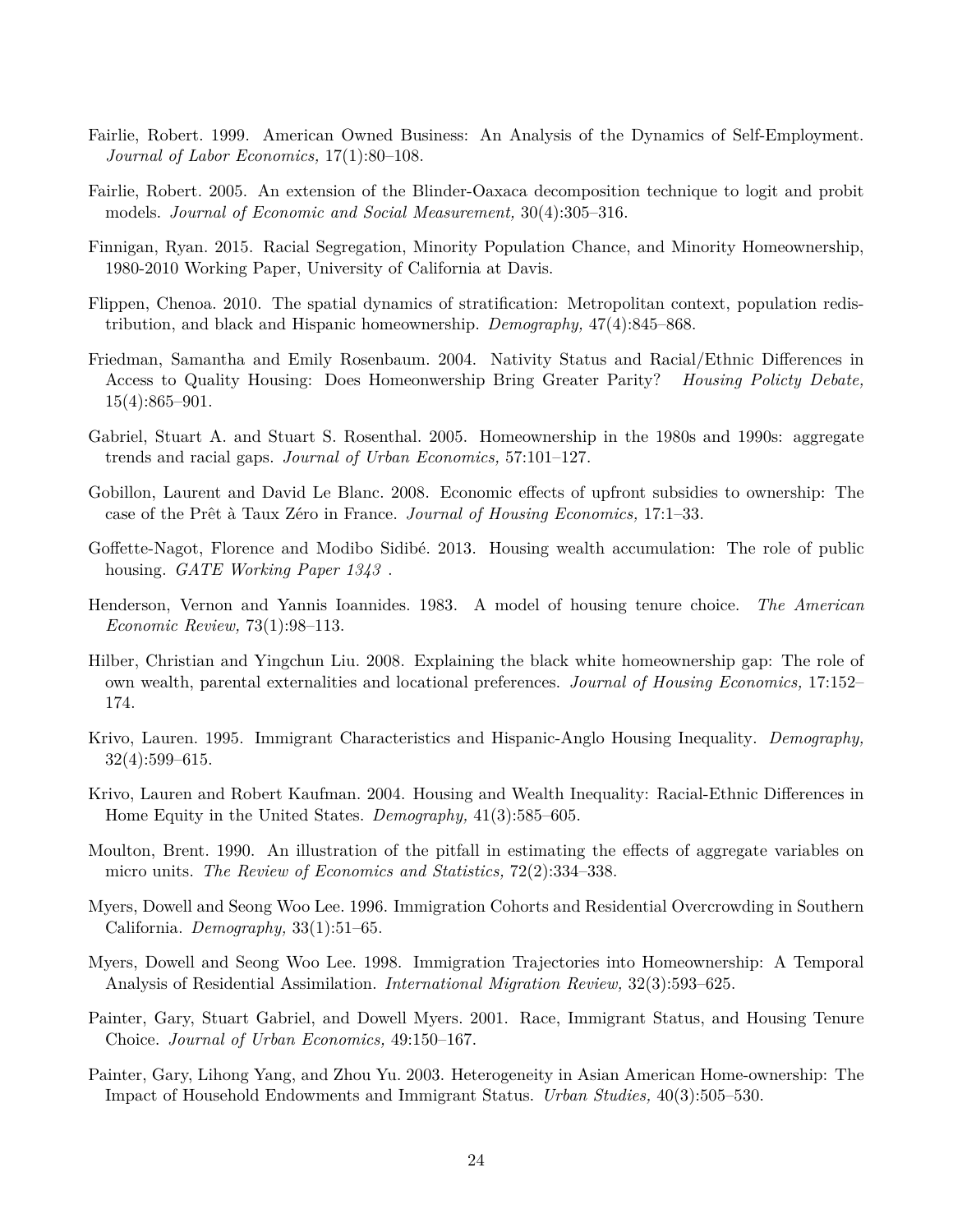- Painter, Gary and Zhou Yu. 2008. Leaving Gateway Metropolitan Areas in the United States: Immigrants and the Housing Market. *Journal of Urban Economics,* 45(5):1163–1191.
- Painter, Gary and Zhou Yu. 2010. Immigrants and Housing Markets in Mid-Size Metropolitan Areas. *International Migration Review,* 44(2):442–476.
- Rathelot, Roland and Mirna Safi. 2014. Local Ethnic Composition and Natives and Immigrants Geographic Mobility in France, 1982-1999. *American Sociological Review,* 79:43–64.
- Rosenbaum, Emily and Samantha Friedman. 2004. Generational Patterns in Homeownership and Housing Quality among Racial/Ethnic Groups in New-York City, 1999. *International Migration Review,* 38(4):1492–1533.
- Ross, Stephen and Geoffrey Tootell. 2004. Redlining, the community reinvestment act, and private mortgage insurance, Journal of Urban Economics. *Journal of Urban Economics,* 55(1):278–297.
- Simon, Patrick. 1995. Le logement des immigrés. *Population et Société*, 303. 4 pages.
- Sinning, Mathias. 2010. Homeownership and Economic Performance of Immigrants in Germany. *Urban Studies,* 47(2):387–409.
- Verdugo, Gregory. 2015. Public Housing Magnets: Public Housing Supply and Immigrants' Location Choices. *Journal of Economic Geography,* Forthcoming.
- Weil, Patrick. 2005. La France et ses étrangers: l'aventure d'une politique de l'immigration de 1938 à nos jours. Paris: Gallimard. First edition: 1991.
- Yinger, John. 1986. Measuring Racial Discrimination with Fair Housing Audits: Caught in the Act. *The American Economic Review,* 56(5):881–893.
- Yinger, John. 1996. Discrimination in mortgage lending: a literature review. In John Goering and Ronald Wienk (eds.) *Mortgage Lending, Racial Discrimination and Federal Policy*. book chapter: Washington, DC: Urban Institute Press, 29–74.
- Zorlu, Aslan, Clara Mulder, and Ruben Van Gaalen. 2014. Ethnic Disparities in the transition to home ownership. *Journal of Housing Economics,* 26:151–163.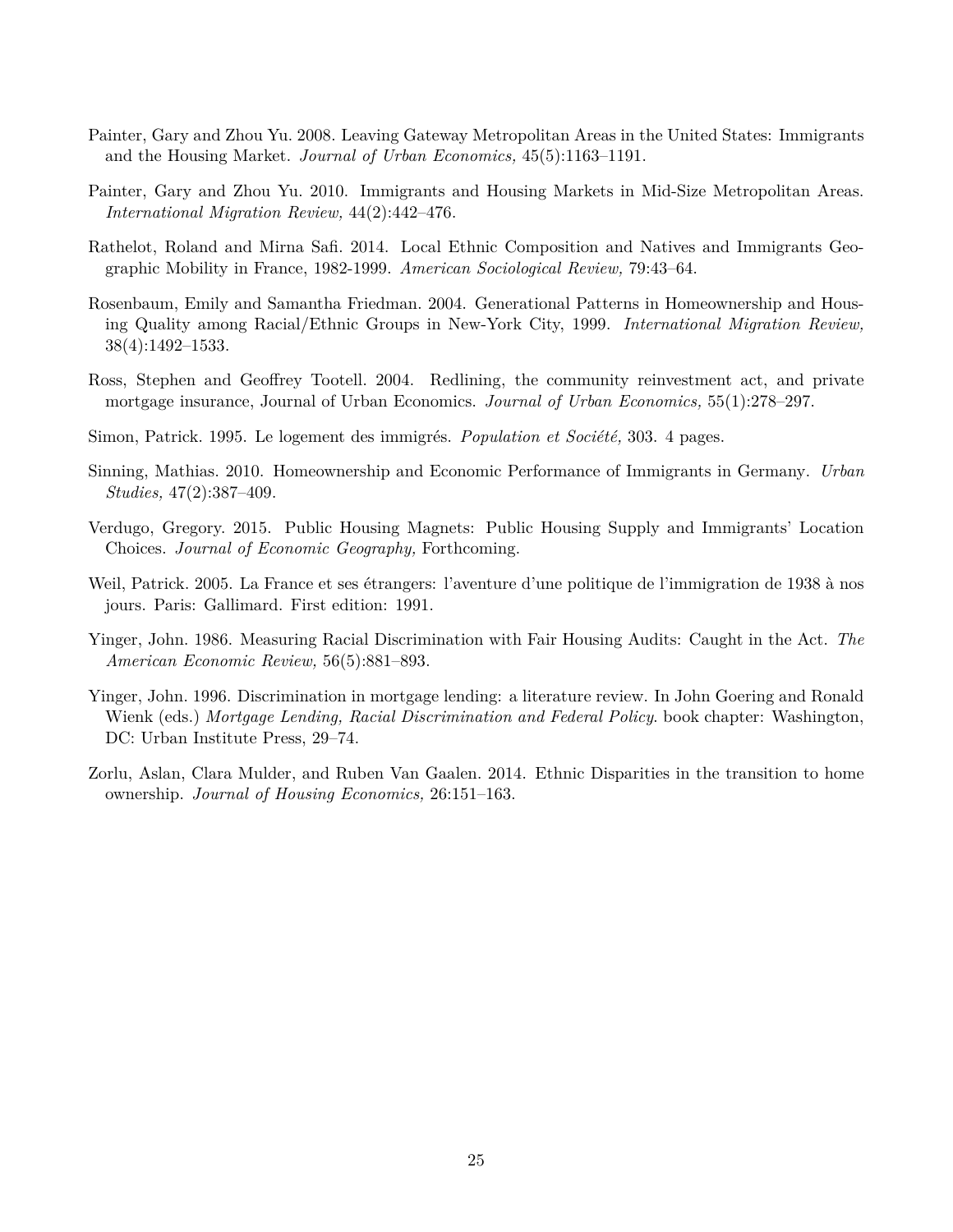

Figure 1: Homeownership rates of natives and immigrants





Fig. 1.a: All natives and immigrants Fig. 1.b: Immigrant stayers, entrants and leavers



Fig. 1.c: Native and immigrant stayers Fig. 1.d: Natives and cohorts of immmigrant stayers

Note: computed from the Permanent Demographic Sample on the population of individuals located in mainland France and who are at least 18 years old.<br>When a household owns a dwelling, it is considered to be the property of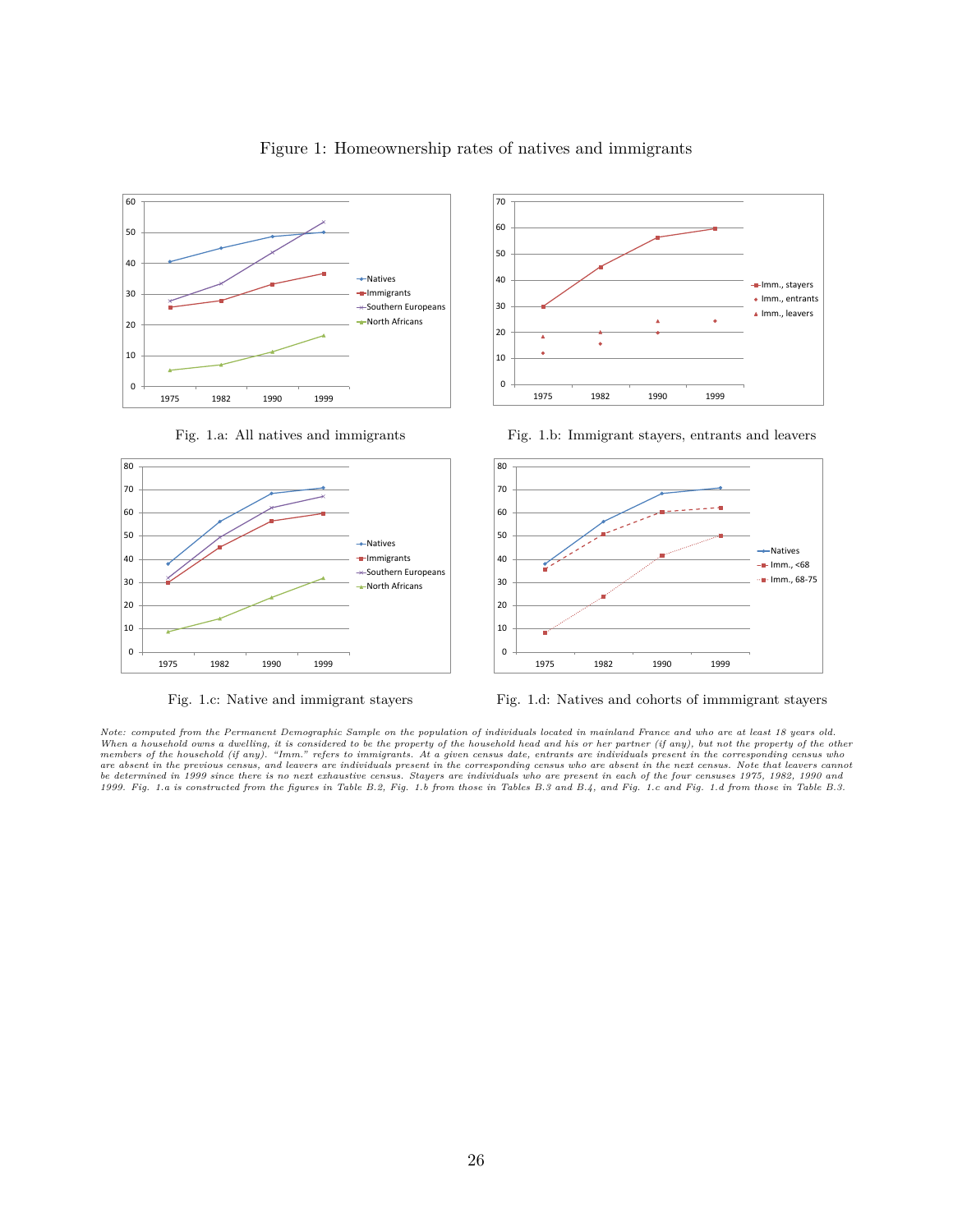Table 1: Average characteristics of native and immigrant stayers, leavers and entrants (1975 and 1999)

| Proportion $(\%)$                                                |                  | <b>Stayers</b><br>1975<br>1999 |               | Leavers        |                   | Entrants<br>1999 |               |               |
|------------------------------------------------------------------|------------------|--------------------------------|---------------|----------------|-------------------|------------------|---------------|---------------|
|                                                                  | Nat.             | Imm.                           | Nat.          | Imm.           | 1975<br>Nat.      | Imm.             | Nat.          | Imm.          |
| Homeowner                                                        | 37.2             | 28.3                           | 69.5          | 57.1           | 46.7              | 24.1             | 62.2          | 39.9          |
| Proportion of immigrants                                         |                  |                                |               |                |                   |                  |               |               |
| North Africans                                                   |                  | 13.7                           |               | 13.7           |                   | 14.6             |               | 23.5          |
| Southern Europeans                                               |                  | 54.5                           |               | 54.5           |                   | 50.7             |               | 25.8          |
| Age in 1975                                                      |                  |                                |               |                |                   |                  |               |               |
| 18-24                                                            | 21.8             | 14.0                           | 21.8          | 14.0           | 3.9               | 7.9              | 26.2          | 37.1          |
| 25-29<br>30-34                                                   | 15.6<br>10.8     | 14.4<br>13.5                   | 15.6<br>10.8  | 14.4<br>13.5   | 2.8<br>2.5        | 9.7<br>9.0       | 19.7<br>13.3  | 18.7<br>12.6  |
| 35-39                                                            | 10.4             | 12.4                           | 10.4          | 12.4           | 2.9               | 8.4              | 8.8           | 9.1           |
| $40 - 44$                                                        | 11.1             | 10.8                           | 11.1          | 10.8           | 4.4               | 7.5              | 8.1           | 7.1           |
| 45-49                                                            | 10.3             | 10.3                           | 10.3          | 10.3           | 6.0               | 7.3              | 7.6           | 5.2           |
| 50-54                                                            | 8.8              | 10.4                           | 8.8           | 10.4           | 7.7               | 7.0              | 7.4           | 4.3           |
| 55-59                                                            | 4.9              | 6.8                            | 4.9           | 6.8            | 7.1               | 6.6              | 3.9           | 2.8           |
| 60-64<br>$\geq 65$                                               | 3.6<br>2.7       | 4.7<br>2.7                     | 3.6<br>2.7    | 4.7<br>$2.7\,$ | 11.0<br>51.7      | 8.1<br>28.5      | 2.8<br>2.2    | 1.7<br>1.4    |
|                                                                  |                  |                                |               |                |                   |                  |               |               |
| Educational level<br>No diploma                                  | 36.7             | 65.9                           | 20.6          | 48.2           | 56.9              | 78.5             | 19.1          | 43.1          |
| Junior high school                                               | 28.5             | 16.6                           | 37.0          | 26.2           | 29.6              | 11.5             | 32.1          | 19.2          |
| Short professional track                                         | 20.9             | 9.7                            | 22.4          | 13.8           | 7.4               | 4.0              | 21.6          | 10.9          |
| High school graduate                                             | 6.7              | 3.2                            | 8.9           | 4.6            | 2.9               | 2.4              | 10.3          | 8.9           |
| Some college                                                     | 7.2              | 4.6                            | 11.1          | 7.2            | 3.2               | 3.6              | 16.9          | 17.9          |
| Female<br>Employed                                               | 54.8<br>66.1     | 50.4<br>60.7                   | 54.8<br>39.5  | 50.4<br>32.9   | 49.1<br>33.4      | 41.9<br>47.9     | 51.7<br>46.1  | 49.2<br>44.8  |
|                                                                  |                  |                                |               |                |                   |                  |               |               |
| Professional category<br>Self-employed and farmers               | 10.9             | 5.1                            | 5.8           | 4.1            | 8.3               | 3.4              | 6.4           | 5.8           |
| Executive                                                        | 4.4              | 2.3                            | 5.7           | 2.9            | 2.0               | 1.5              | 9.2           | $6.5\,$       |
| Intermediate                                                     | 11.2             | 5.2                            | 9.8           | 4.6            | 4.5               | 3.0              | 11.9          | 6.9           |
| Employee                                                         | 18.0             | 10.1                           | 11.9          | 9.7            | 6.4               | 6.1              | 13.2          | 13.7          |
| Blue collar                                                      | 23.9             | 40.9                           | 9.8           | 17.0           | 13.6              | 35.9             | 11.1          | 23.1          |
| Retired                                                          | 4.0              | 3.9                            | 43.1          | 40.5           | 41.7              | 21.0             | 33.3          | 20.2          |
| Out of labor force (other)                                       | 27.6             | 32.5                           | 13.9          | 21.2           | 23.5              | 29.1             | 14.9          | 23.8          |
| Out of labor force (other) * female                              | 23.5             | 30.0                           | 12.2          | 18.4           | 21.0              | 24.8             | 11.9          | 19.6          |
| Family status<br>Single                                          | 23.1             | 16.9                           | 10.1          | 5.8            | 14.7              | 17.0             | 16.5          | 10.4          |
| Married                                                          | 72.1             | 78.1                           | 66.8          | 71.9           | 60.1              | 68.1             | 60.2          | 72.5          |
| Divorced/widowed                                                 | 4.8              | 5.0                            | 23.1          | 22.3           | 25.2              | 14.9             | 23.3          | 17.1          |
| Multi-family household                                           | $^{21.9}$        | 12.8                           | 8.2           | 10.1           | 12.9              | 11.7             | 9.5           | 12.8          |
| Family head or partner (if any)                                  | 72.0             | 78.2                           | 74.5          | 77.2           | 61.8              | 62.0             | 70.5          | 77.5          |
| Married with absent partner                                      | 1.6              | 4.7                            | 1.8           | 3.3            | 2.2               | 10.6             | 2.6           | $6.8\,$       |
| Not married with present partner                                 | 1.9              | 2.7                            | 5.0           | 3.5            | 2.3               | 2.9              | 7.4           | $5.5\,$       |
| Immigrant partner                                                | 3.3              | 45.3                           | 3.4           | 41.8           | 2.7               | 41.5             | 5.9           | 50.8          |
| 1 child<br>2 children                                            | 19.6<br>17.6     | 17.9<br>17.8                   | 15.2<br>10.2  | 15.5<br>11.1   | 9.0<br>6.0        | 11.6<br>9.4      | 15.6<br>11.7  | 14.3<br>15.1  |
| 3 children                                                       | $9.5\,$          | 10.9                           | 6.5           | 8.3            | 3.9               | 6.0              | 7.7           | 12.4          |
| $\geq 4$ children                                                | 6.7              | 13.9                           | 2.1           | 5.8            | 3.4               | 6.9              | 2.8           | 12.7          |
| Urban area size bracket                                          |                  |                                |               |                |                   |                  |               |               |
| Outside                                                          | 27.0             | 16.2                           | 29.8          | 17.3           | 32.8              | 16.4             | 23.4          | 11.7          |
| < 50,000                                                         | 9.9              | 8.5                            | 10.3          | 8.6            | 9.4               | 8.1              | 8.8           | 6.2           |
| $50,000 - 200,000$                                               | 16.9             | 14.1                           | 17.1          | 14.2           | 15.4              | 13.4             | 14.5          | 10.6          |
| $200,000 - 500,000$<br>500,000 - 10,000,000                      | 16.0<br>15.5     | 15.6<br>22.0                   | 15.4<br>15.4  | 15.5<br>22.1   | 14.3<br>14.4      | 14.8<br>21.8     | 12.7<br>23.4  | 11.1<br>19.7  |
| Paris                                                            | 14.7             | 23.7                           | 11.9          | 22.3           | 13.6              | 25.7             | 17.2          | 40.8          |
| Urban area variables                                             |                  |                                |               |                |                   |                  |               |               |
| Homeownership rate                                               | 35.17            | 33.39                          | 46.41         | 44.49          | 35.23             | 33.33            | 45.59         | 43.10         |
| Average population (millions)                                    | 1.70             | 2.34                           | 1.87          | 2.86           | 1.71              | 2.53             | 2.47          | 4.62          |
| Proportion of Immigrants                                         | 8.66             | 11.59                          | 9.12          | 12.07          | 8.67              | 11.67            | 10.28         | 13.64         |
| Proportion of North Africans<br>Proportion of Southern Europeans | $2.22\,$<br>4.03 | 2.99<br>5.50                   | 2.79<br>2.72  | 3.70<br>3.67   | $2.20\,$<br>4.02  | 3.04<br>5.44     | 3.22<br>2.97  | 4.09<br>3.75  |
| Municipality variables                                           |                  |                                |               |                |                   |                  |               |               |
| Homeownership rate                                               | 38.82            | 33.53                          | 51.32         | 44.89          | 39.57             | 33.38            | 48.52         | 40.62         |
| Proportion of Immigrants                                         | 7.28             | 12.78                          | 7.15          | 12.60          | 6.99              | 12.83            | 8.78          | 15.27         |
| Proportion of North Africans                                     | 1.69             | 3.17                           | 1.96          | 3.81           | 1.60              | 3.19             | 2.57          | 4.68          |
| Proportion of Southern Europeans<br>Unemployment rate (males)    | 3.60<br>2.54     | 6.45<br>2.89                   | 2.39<br>10.50 | 4.22<br>12.39  | 3.41<br>$_{2.62}$ | 6.25<br>3.04     | 2.69<br>11.46 | 3.91<br>12.89 |
|                                                                  |                  |                                |               |                |                   |                  |               |               |
| Dwelling characteristics<br>Ordinary household (OH)              | 98.37            | 96.69                          | 97.42         | 97.38          | 95.92             | 91.36            | 96.54         | 96.01         |
| Detached House (among OH)                                        | 59.90            | 40.14                          | 72.25         | 58.07          | 65.41             | 40.26            | 65.36         | 39.76         |
| Number or rooms (among OH)                                       | 3.87             | 3.55                           | 4.29          | 4.08           | 3.53              | 3.12             | 4.10          | 3.79          |
|                                                                  |                  |                                |               |                |                   |                  |               |               |
| Ν                                                                | 189,570          | 11,012                         | 189,570       | 11,012         | 100,516           | 17,336           | 18,117        | 11,564        |

Note: computed from the Permanent Demographic Sample on the population of individuals located in mainland France and who<br>are at least 18 years old in 1975. Dwelling characteristics are available in the data for ordinary h  $\frac{2}{m}$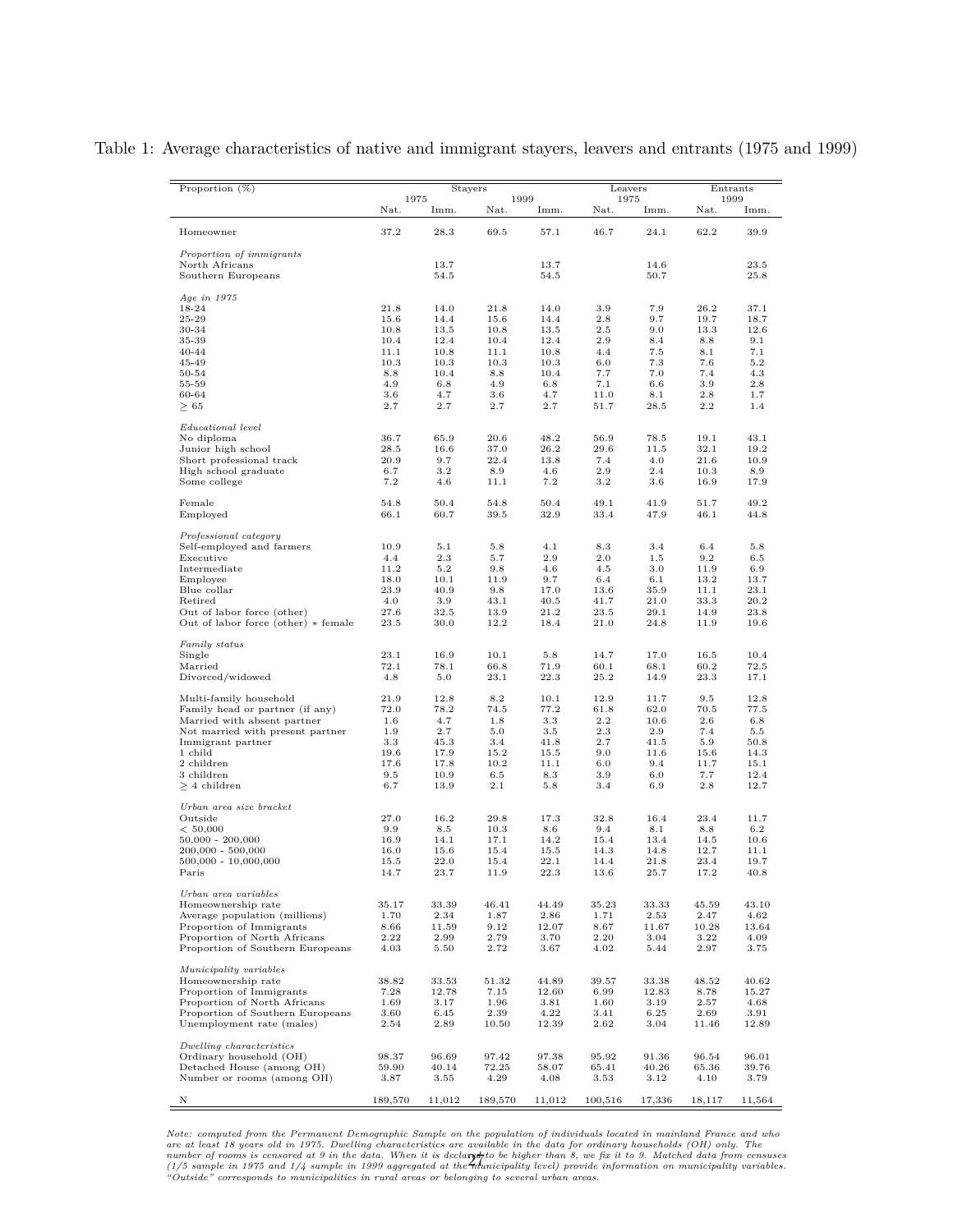Evolution (pts) Contribution to evolution (pts) Decomposition of contribution Proportion  $(\%)$  Gap with stayers Stayers Leavers Entrants Leavers Entrants Leavers Entrants *Immigrants* All  $22.6***$   $28.8***$   $2.6***$   $-8.8***$   $61.2***$   $51.2***$   $4.2***$   $-17.2***$  $(0.4)$   $(0.5)$   $(0.3)$   $(0.3)$   $(0.3)$   $(0.5)$   $(0.7)$ North Africans 18.2\*\*\* 22.4\*\*\* 2.1\*\*\* -6.3\*\*\* 62.7\*\*\* 64.3\*\*\* 3.3\*\*\* -9.8\*\*\*  $(0.7)$   $(1.2)$   $(0.5)$   $(0.8)$   $(0.8)$   $(0.7)$   $(1.2)$   $(1.4)$ Southern Europeans 31.3\*\*\* 33.1\*\*\* 2.4\*\*\* -4.2\*\*\* 59.4\*\*\* 33.2\*\*\* 4.1\*\*\* -12.5\*\*\*  $(0.6)$   $(0.7)$   $(0.5)$   $(0.3)$   $(0.4)$   $(0.5)$   $(0.8)$   $(1.1)$ *Natives* All 28.4\*\*\* 32.3\*\*\* -3.3\*\*\* -0.6\*\*\* 34.7\*\*\* 8.7\*\*\* -9.5\*\*\* -7.3\*\*\*  $(0.1)$   $(0.1)$   $(0.1)$   $(0.03)$   $(0.1)$   $(0.1)$   $(0.2)$   $(0.4)$ 

Table 2: Decomposition of the evolution of homeownership rate between 1975 and 1999 (in points)

Note: computed from the Permanent Demographic Sample on the population of individuals located in mainland France and who are at least 18 years old in<br>1975. When a household owns a dwelling, it is considered to be the prope the sample at the initial (resp. final) date. "Gap with stayers" corresponds to the differences in homeownership rates between stayers and leavers (column 8), or between entrants and stayers (column 8),  $\sigma$  of  $\rho$ ,  $\sigma$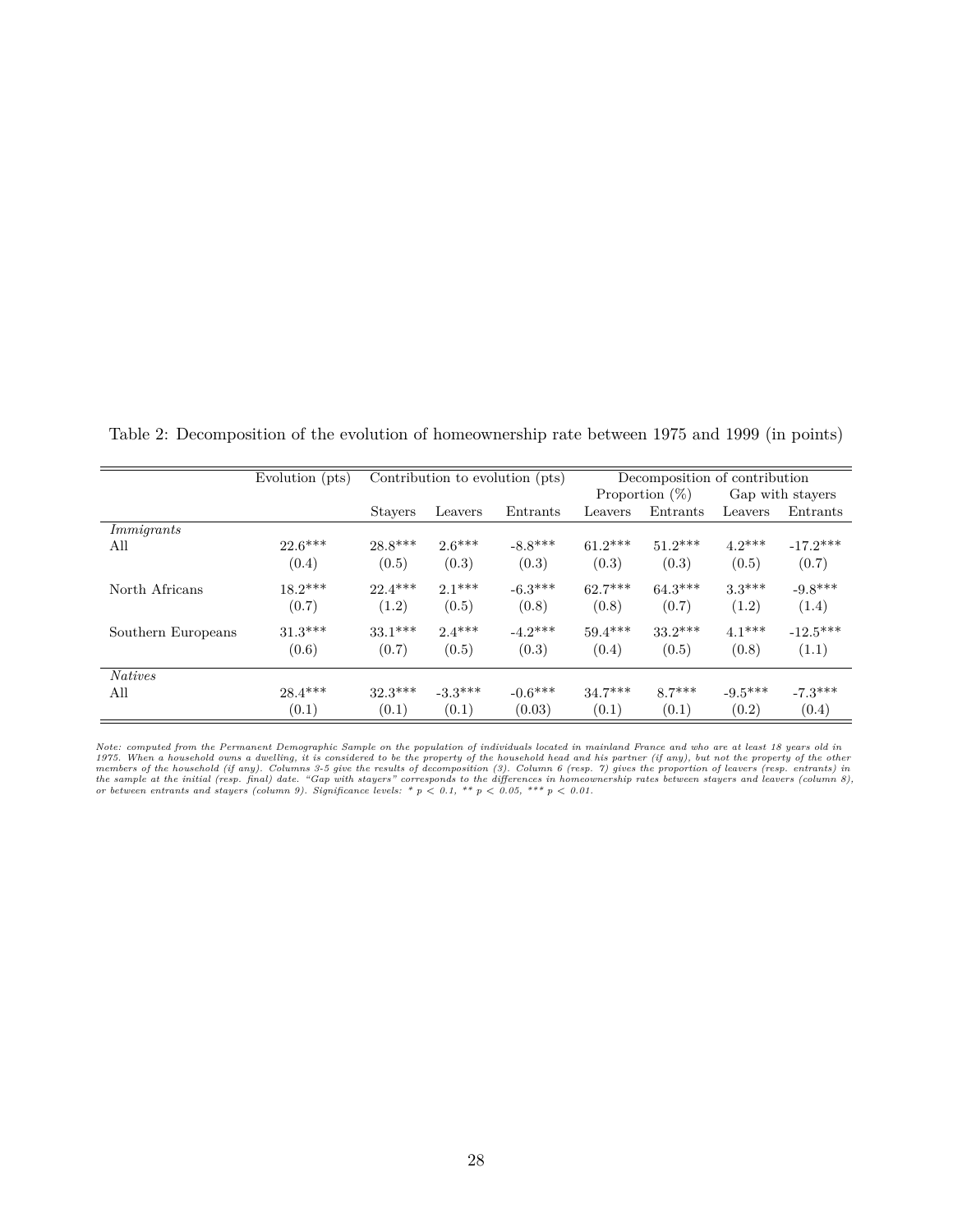|                                     |                            | 1975                  |                       |                       | 1999                  |                       |
|-------------------------------------|----------------------------|-----------------------|-----------------------|-----------------------|-----------------------|-----------------------|
|                                     | Native<br>$_{\rm stayers}$ | stayers               | Immigrant<br>leavers  | Native<br>stayers     | stayers               | Immigrant<br>entrants |
| Age in 1975                         |                            |                       |                       |                       |                       |                       |
| $18 - 24$                           | $0.131***$<br>(0.005)      | $0.294***$<br>(0.053) | $0.449***$<br>(0.094) | $0.558***$<br>(0.013) | 0.968<br>(0.082)      | $0.661***$<br>(0.048) |
| $25 - 29$                           | $0.453***$<br>(0.010)      | $0.638***$            | $0.771*$              | $0.762***$<br>(0.071) | 1.130                 | $0.807***$            |
| 30-34                               | ref                        | (0.071)<br>ref        | (0.104)<br>ref        | ref                   | (0.091)<br>ref        | (0.062)<br>ref        |
| 35-39                               | $1.549***$                 | $2.183***$            | $1.473***$            | $1.212***$            | 1.149                 | 0.893                 |
| $40 - 44$                           | (0.033)<br>$1.932***$      | (0.206)<br>$2.554***$ | (0.176)<br>$1.842***$ | (0.034)<br>$1.307***$ | (0.102)<br>1.113      | (0.084)<br>1.075      |
|                                     | (0.041)                    | (0.246)               | (0.217)               | (0.039)               | (0.114)               | (0.117)               |
| 45-49                               | $2.340***$<br>(0.051)      | $3.605***$<br>(0.346) | $2.542***$<br>(0.291) | $1.299***$<br>(0.039) | $1.223*$<br>(0.133)   | 1.142<br>(0.137)      |
| 50-54                               | $2.633***$                 | $4.204***$            | $3.523***$            | $1.173***$            | $1.354***$            | 1.220                 |
| 55-59                               | (0.063)<br>$2.862***$      | (0.409)<br>$4.057***$ | (0.395)<br>$3.951***$ | (0.037)<br>0.955      | (0.149)<br>1.211      | (0.159)<br>$1.516***$ |
|                                     | (0.083)                    | (0.457)               | (0.453)               | (0.033)               | (0.145)               | (0.225)               |
| 60-64                               | $3.553***$<br>(0.122)      | $4.937***$<br>(0.656) | $5.683***$<br>(0.648) | $0.761***$<br>(0.028) | 1.043<br>(0.140)      | 0.963<br>(0.177)      |
| $\geq 65$                           | $3.519***$                 | $5.619***$            | $6.325***$            | $0.543***$            | $0.749*$              | 0.881                 |
|                                     | (0.143)                    | (0.954)               | (0.721)               | (0.022)               | (0.120)               | (0.181)               |
| Educational level                   |                            |                       |                       |                       |                       |                       |
| No diploma<br>Junior high school    | ref<br>$1.203***$          | ref<br>$1.283***$     | ref<br>$1.513***$     | ref<br>$1.526***$     | ref<br>$1.521***$     | ref<br>$1.423***$     |
|                                     | (0.017)                    | (0.086)               | (0.091)               | (0.023)               | (0.078)               | (0.082)               |
| Short professional track            | $1.338***$                 | $1.485***$            | $1.578***$            | $1.789***$            | $1.854***$            | $1.735***$            |
| High school graduate                | (0.023)<br>$1.182***$      | (0.133)<br>1.142      | (0.175)<br>1.255      | (0.032)<br>$2.198***$ | (0.130)<br>$1.642***$ | (0.124)<br>$1.832***$ |
|                                     | (0.033)                    | (0.184)               | (0.186)               | (0.053)               | (0.175)               | (0.144)               |
| Some college                        | $1.148***$<br>(0.032)      | $1.282*$<br>(0.179)   | $1.503***$<br>(0.184) | $2.220***$<br>(0.054) | $1.788***$<br>(0.182) | $1.759***$<br>(0.120) |
|                                     |                            |                       |                       |                       |                       |                       |
| Female                              | $1.090***$<br>(0.017)      | $1.311***$<br>(0.102) | $1.134**$<br>(0.069)  | $1.093***$<br>(0.015) | $1.364***$<br>(0.075) | $1.322***$<br>(0.074) |
| Employed                            | $1.261***$                 | $1.609***$            | 0.963                 | $1.980***$            | $1.820***$            | $1.765***$            |
|                                     | (0.051)                    | (0.273)               | (0.133)               | (0.057)               | (0.180)               | (0.136)               |
| Professional category               |                            |                       |                       |                       |                       |                       |
| Self-employed and farmers           | $1.644***$<br>(0.035)      | $2.716***$<br>(0.297) | $3.171***$<br>(0.347) | $1.438***$<br>(0.045) | $2.359***$<br>(0.299) | $1.784***$<br>(0.180) |
| Executive                           | $1.410***$                 | $1.889***$            | $1.466**$             | $1.412***$            | $2.216***$            | $1.486***$            |
| Intermediate                        | (0.045)<br>$1.211***$      | (0.321)<br>$1.554***$ | (0.245)<br>$1.583***$ | (0.048)<br>$1.363***$ | (0.366)<br>$1.598***$ | (0.154)               |
|                                     | (0.026)                    | (0.176)               | (0.195)               | (0.036)               | (0.190)               | $1.512***$<br>(0.146) |
| Employee                            | $1.053***$                 | 1.040                 | 1.015                 | 0.971                 | 1.139                 | 0.942                 |
| Blue collar                         | (0.021)<br>ref             | (0.108)<br>ref        | (0.105)<br>ref        | (0.024)<br>ref        | (0.103)<br>ref        | (0.075)<br>ref        |
| Retired                             | $1.660***$                 | $2.237***$            | 1.254                 | $2.163***$            | $1.977***$            | $2.056***$            |
| Out of labor force (other)          | (0.084)<br>$0.865*$        | (0.463)<br>1.700*     | (0.188)<br>0.916      | (0.081)<br>$1.119**$  | (0.241)<br>1.030      | (0.223)<br>1.106      |
|                                     | (0.072)                    | (0.514)               | (0.178)               | (0.056)               | (0.167)               | (0.147)               |
| Out of labor force (other) * female | $1.791***$                 | 1.051                 | 1.270                 | $1.541***$            | $1.515***$            | 1.148                 |
|                                     | (0.137)                    | (0.287)               | (0.206)               | (0.067)               | (0.222)               | (0.148)               |
| Urban area size<br>Outside          | $1.558***$                 | $1.453***$            | $1.479***$            | $2.126***$            | $2.161***$            | $2.854***$            |
|                                     | (0.030)                    | (0.114)               | (0.095)               | (0.042)               | (0.153)               | (0.200)               |
| < 50,000                            | $1.071***$                 | 1.064                 | 0.967                 | $1.523***$            | $1.475***$            | $1.533***$            |
| $50,000 - 200,000$                  | (0.025)<br>$1.158***$      | (0.105)<br>1.056      | (0.081)<br>0.978      | (0.036)<br>$1.547***$ | (0.125)<br>$1.330***$ | (0.140)<br>$1.331***$ |
|                                     | (0.024)                    | (0.089)               | (0.069)               | (0.032)               | (0.095)               | (0.094)               |
| $200,000 - 500,000$                 | $1.058***$<br>(0.022)      | 0.955<br>(0.079)      | $0.857**$<br>(0.060)  | $1.397***$<br>(0.030) | $1.426***$<br>(0.100) | $1.336***$<br>(0.094) |
| 500,000 - 10,000,000                | $1.054**$                  | 1.025                 | 0.920                 | $1.276***$            | $1.203***$            | $1.156**$             |
| Paris                               | (0.022)                    | (0.077)               | (0.058)               | (0.027)               | (0.077)               | (0.068)               |
|                                     | ref                        | ref                   | ref                   | ref                   | ref                   | ref                   |
| Family status                       |                            |                       |                       |                       |                       |                       |
| Single<br>Married                   | ref<br>$2.683***$          | ref<br>$4.695***$     | ref<br>$3.005***$     | ref<br>$4.353***$     | ref<br>$3.679***$     | ref<br>$4.189***$     |
|                                     | (0.125)                    | (1.049)               | (0.580)               | (0.162)               | (0.569)               | (0.575)               |
| Divorced/widowed                    | $1.337***$<br>(0.046)      | $2.493***$<br>(0.427) | $2.024***$<br>(0.208) | $1.369***$<br>(0.027) | $1.784***$<br>(0.193) | $1.669***$<br>(0.159) |
|                                     |                            |                       |                       |                       |                       |                       |
| Multi-family household              | $0.257***$<br>(0.007)      | $0.562***$<br>(0.074) | $0.273***$<br>(0.027) | $0.409***$<br>(0.008) | $0.566***$<br>(0.040) | $0.638***$<br>(0.045) |
| Family head or his partner (if any) | $1.441***$                 | $1.943***$            | $2.689***$            | $1.484***$            | $2.206***$            | $2.358***$            |
| Married with absent partner         | (0.007)<br>$0.343***$      | (0.393)<br>$0.160***$ | (0.470)<br>$0.237***$ | (0.054)<br>$0.243***$ | (0.276)<br>$0.249***$ | (0.284)<br>$0.225***$ |
|                                     | (0.020)                    | (0.044)               | (0.050)               | (0.011)               | (0.042)               | (0.033)               |
| Not married with present partner    | $1.224***$<br>(0.071)      | 1.276<br>(0.313)      | 1.159<br>(0.239)      | $1.452***$<br>(0.059) | $1.336*$<br>(0.223)   | $1.400**$<br>(0.198)  |
| Immigrant partner                   | $0.721***$                 | $0.580***$            | $0.579***$            | $0.770***$            | $0.588***$            | $0.521***$            |
|                                     | (0.021)<br>$1.132***$      | (0.033)               | (0.031)<br>$1.229***$ | (0.024)<br>$1.111***$ | (0.033)               | (0.032)               |
| 1 child                             | (0.021)                    | 1.094<br>(0.088)      | (0.086)               | (0.022)               | 0.996<br>(0.067)      | 0.950<br>(0.067)      |
| 2 children                          | $1.252***$                 | $1.166*$              | $1.401***$            | $1.231***$            | $0.868*$              | 1.042                 |
| 3 children                          | (0.024)<br>$1.255***$      | (0.058)<br>0.930      | (0.111)<br>$1.286***$ | (0.029)<br>$1.117***$ | (0.070)<br>$0.736***$ | (0.076)<br>$0.826**$  |
|                                     | (0.028)                    | (0.089)               | (0.125)               | (0.034)               | (0.069)               | (0.068)               |
| $> 4$ children                      | $1.135***$<br>(0.029)      | $0.785**$<br>(0.075)  | 0.943<br>(0.090)      | 0.939<br>(0.040)      | $0.463***$<br>(0.049) | $0.620***$<br>(0.053) |
|                                     |                            |                       |                       |                       |                       |                       |
| Constant                            | $-2.483***$                | $-4.188***$           | $-3.894***$           | $-1.888***$           | $-2.420***$           | $-2.750***$           |
|                                     | (0.054)                    | (0.243)               | (0.196)               | (0.043)               | (0.158)               | (0.133)               |
| Ν                                   | 189,570                    | 11,012                | 17,336                | 189,570               | 11,012                | 11,564                |

Table 3: Logit model of homeownership for native and immigrant stayers, immigrant leavers and entrants in 1975 and 1999

Note: computed from the Permanent Demographic Samp $\mathbf{A}$  and population of individuals located in mainland<br>France and who are at least 18 years old in 1975. Odds ratho are reported as well as their standard errors in<br>pa .<br>MH

 $\overline{a}$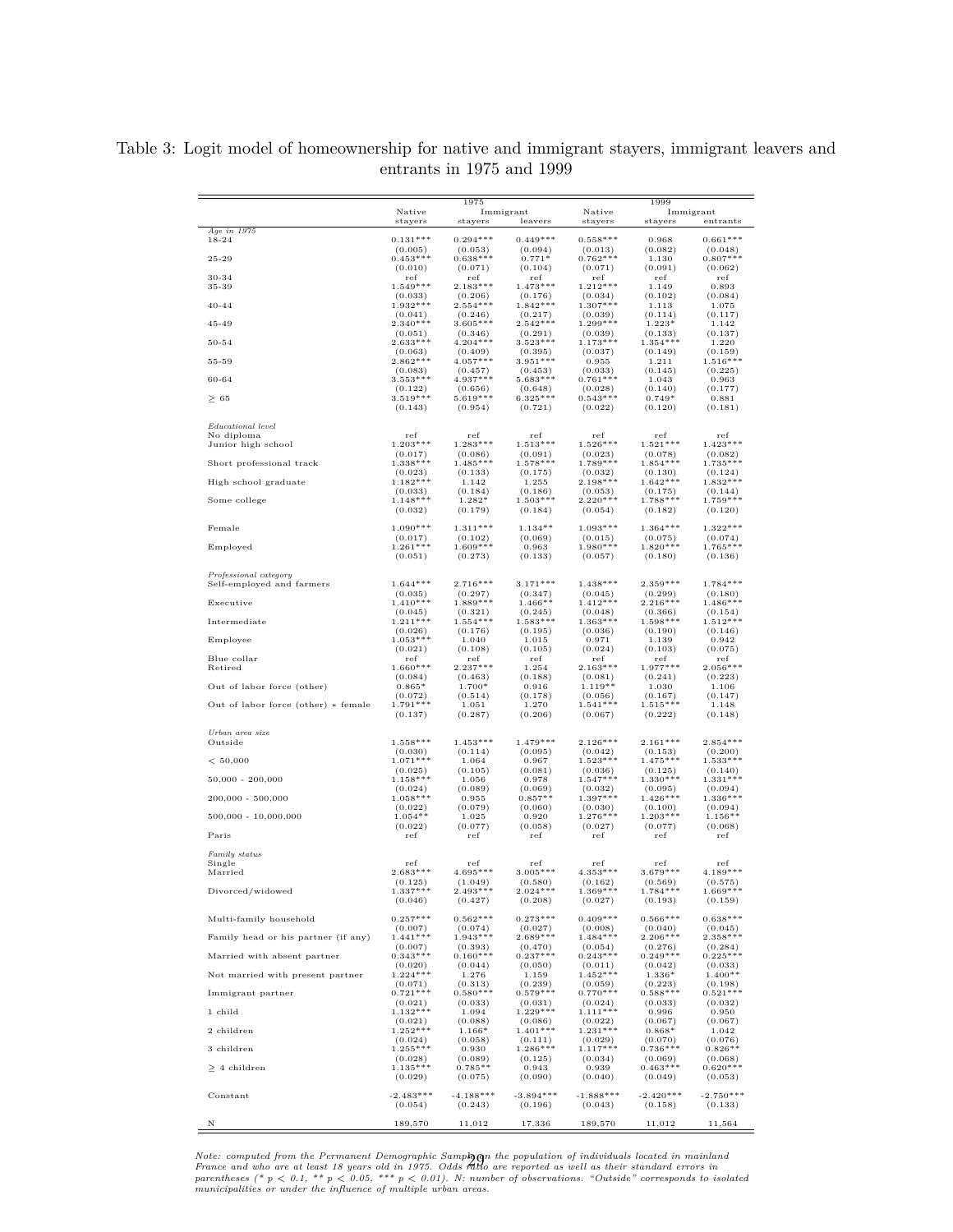Table 4: Decomposition of the difference in homeownership rates between stayers and leavers in 1975 / entrants in 1999

| Difference in homeownership rates | Raw difference | Reference: stayers |           |
|-----------------------------------|----------------|--------------------|-----------|
| (points in favor of stayers)      |                | Contribution of    |           |
|                                   |                | Characteristics    | Returns   |
| Leavers, 1975                     |                |                    |           |
| <b>Natives</b>                    | $-9.5***$      | $-14.4***$         | $4.9***$  |
|                                   | (0.2)          | (0.4)              | (0.4)     |
| Immigrants                        | $4.2***$       | $-2.1***$          | $6.3***$  |
|                                   | (0.6)          | (0.9)              | (0.9)     |
| North Africans                    | $3.3***$       | 1.7                | 1.6       |
|                                   | (0.8)          | (1.4)              | (1.4)     |
| Southern Europeans                | $4.1***$       | $-4.0***$          | $8.1***$  |
|                                   | (0.8)          | (1.1)              | (1.3)     |
| Arrived before 1968               | $1.2**$        | $-5.3***$          | $6.5***$  |
|                                   | (0.6)          | (1.1)              | (1.3)     |
| Arrived in 1968-1975              | $-4.5***$      | $-4.6***$          | 0.1       |
|                                   | (0.6)          | (1.9)              | (1.9)     |
| Entrants, 1999                    |                |                    |           |
| <b>Natives</b>                    | $7.3***$       | $4.2***$           | $3.1***$  |
|                                   | (0.3)          | (0.2)              | (0.3)     |
| Immigrants                        | $17.2***$      | $6.3***$           | $10.9***$ |
|                                   | (0.6)          | (0.6)              | (0.8)     |
| North Africans                    | $9.8***$       | $-0.2$             | $10.0***$ |
|                                   | (1.3)          | (1.2)              | (1.8)     |
| Southern Europeans                | $12.5***$      | $5.7***$           | $6.8***$  |
|                                   | (1.2)          | (0.6)              | (1.2)     |

Note: computed from the Permanent Demographic Sample on the population of individuals<br>who are at least 18 years old in 1975. When a household owns a dwelling, it is considered<br>to be the property of the household head and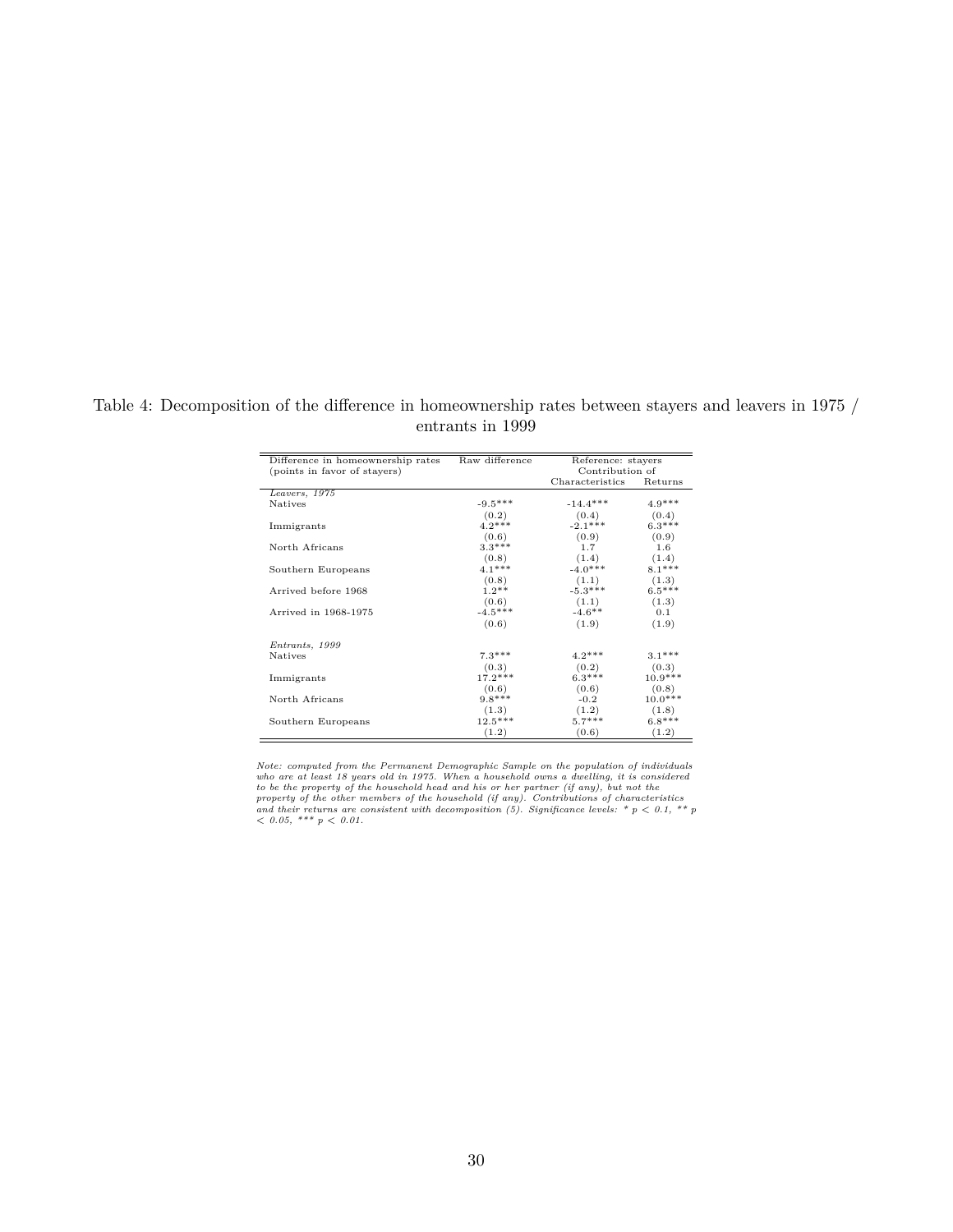| Difference in homeownership rates   | Raw difference |                 | Reference: natives |  |  |  |
|-------------------------------------|----------------|-----------------|--------------------|--|--|--|
| (points in favor of natives)        |                | Contribution of |                    |  |  |  |
|                                     |                | Characteristics | Returns            |  |  |  |
| All.                                |                |                 |                    |  |  |  |
| 1975                                | $8.9***$       | $1.3***$        | $7.6***$           |  |  |  |
|                                     | (0.5)          | (0.3)           | (0.5)              |  |  |  |
| 1999                                | $12.4***$      | $5.9***$        | $6.5***$           |  |  |  |
|                                     | (0.5)          | (0.3)           | (0.6)              |  |  |  |
| 1975-1999 difference                | $3.5***$       | $4.6***$        | $-1.1$             |  |  |  |
|                                     | (0.7)          | (0.5)           | (0.7)              |  |  |  |
| Southern Europeans                  |                |                 |                    |  |  |  |
| 1975                                | $7.4***$       | $1.5***$        | $5.9***$           |  |  |  |
|                                     | (0.6)          | (0.4)           | (0.6)              |  |  |  |
| 1999                                | $6.6***$       | $4.2***$        | $2.4***$           |  |  |  |
|                                     | (0.6)          | (0.4)           | (0.7)              |  |  |  |
| 1975-1999 difference                | $-0.8$         | $2.8***$        | $-3.6***$          |  |  |  |
|                                     | (0.8)          | (0.6)           | (0.8)              |  |  |  |
| North Africans                      |                |                 |                    |  |  |  |
| 1975                                | $30.0***$      | $14.1***$       | $15.9***$          |  |  |  |
|                                     | (0.7)          | (0.6)           | (0.8)              |  |  |  |
| 1999                                | $39.9***$      | $11.6***$       | $28.3***$          |  |  |  |
|                                     | (1.2)          | (0.7)           | (1.4)              |  |  |  |
| 1975-1999 difference                | $9.9***$       | $-2.5***$       | $12.4***$          |  |  |  |
|                                     | (1.3)          | (0.9)           | (1.6)              |  |  |  |
| Arrival before 1968                 |                |                 |                    |  |  |  |
| 1975                                | $2.2***$       | $-3.5***$       | $5.7***$           |  |  |  |
|                                     | (0.5)          | (0.4)           | (0.6)              |  |  |  |
| 1999                                | $9.3***$       | $5.1***$        | $4.2***$           |  |  |  |
|                                     | (0.5)          | (0.3)           | (0.6)              |  |  |  |
| 1975-1999 difference                | $7.1***$       | $8.5***$        | $-1.4*$            |  |  |  |
|                                     | (0.7)          | (0.4)           | (0.8)              |  |  |  |
| Arrived during the 1968-1975 period |                |                 |                    |  |  |  |
| 1975                                | $29.4***$      | 16.0***         | 13.4***            |  |  |  |
|                                     | (0.6)          | (0.4)           | (0.6)              |  |  |  |
| 1999                                | $22.1***$      | $8.4***$        | $13.7***$          |  |  |  |
|                                     | (0.9)          | (0.6)           | (0.9)              |  |  |  |
| 1975-1999 difference                | $-7.4***$      | $-7.6***$       | 0.2                |  |  |  |
|                                     | (1.0)          | (0.7)           | (1.1)              |  |  |  |

Table 5: Decomposition of the difference in homeownership rates between native and immigrant stayers and its evolution over the 1975-1999 period

Note: computed from the Permanent Demographic Sample on the population of individuals<br>located in mainland France and who are at least 18 years old in 1975. When a household<br>owns a dwelling, it is considered to be the prop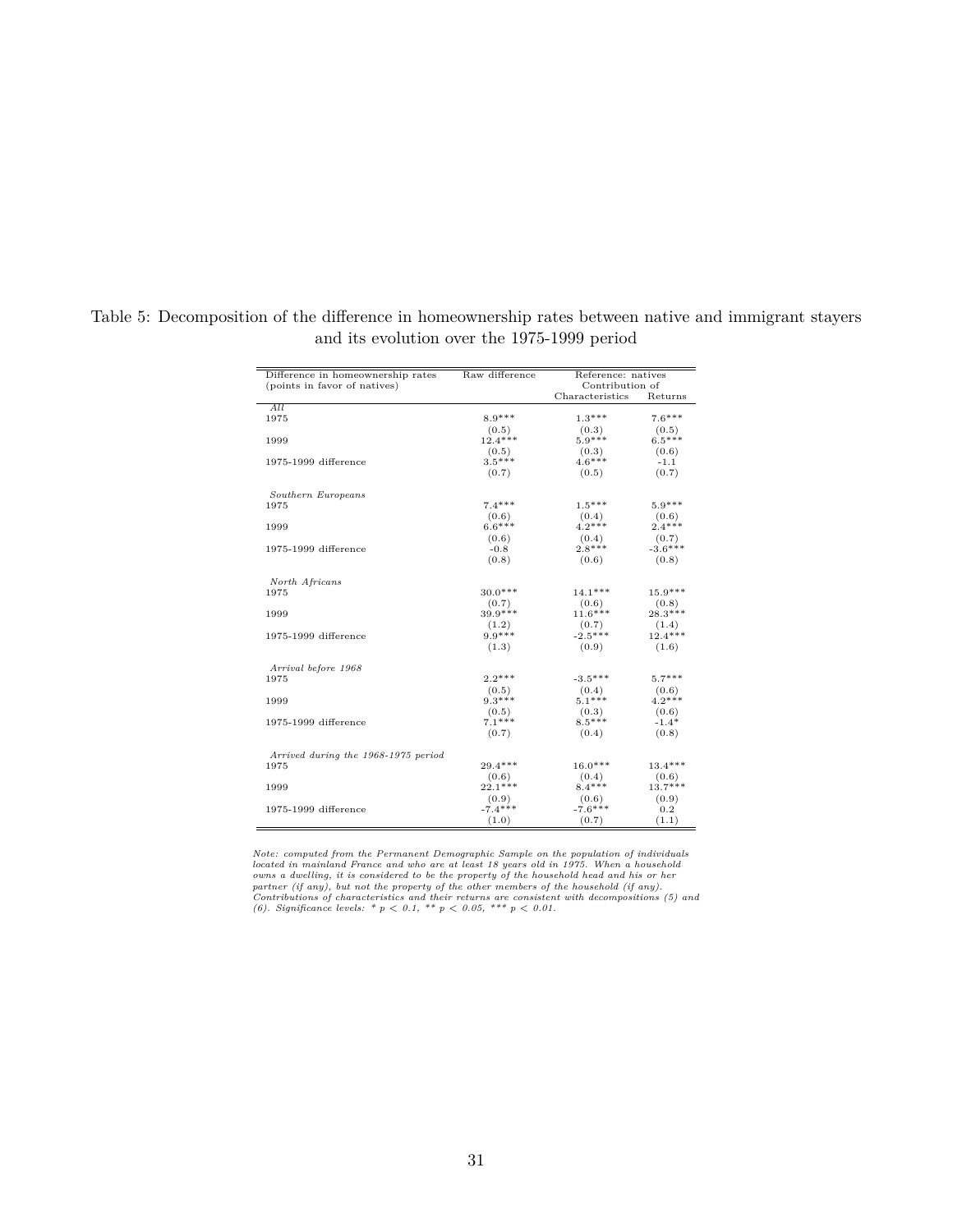|                              | Year       | <b>Natives</b> |         |         | Immigrants |         |         |
|------------------------------|------------|----------------|---------|---------|------------|---------|---------|
|                              |            |                | All     | NA      | SE         | < 68    | 68-75   |
| Dwelling characteristics     |            |                |         |         |            |         |         |
|                              |            |                |         |         |            |         |         |
| Number of rooms / pers.      | 1975       | 1.17           | 1.01    | 0.95    | 0.95       | 1.04    | 0.92    |
| $(<5$ pers. in 75)           | 1999       | 1.99           | 1.80    | 1.37    | 1.73       | 1.91    | 1.51    |
|                              | $di$ ff    | 0.82           | 0.79    | 0.42    | 0.78       | 0.87    | 0.59    |
| Detached house               | 1975       | 49.86          | 30.23   | 17.16   | 32.78      | 32.94   | 23.71   |
|                              | 1999       | 86.80          | 79.00   | 69.82   | 82.24      | 78.35   | 80.57   |
|                              | diff       | 36.94          | 48.77   | 52.66   | 49.46      | 45.41   | 56.86   |
| Municipality characteristics |            |                |         |         |            |         |         |
|                              |            |                |         |         |            |         |         |
| Unemployment rate            | 1975       | 2.59           | 2.84    | 3.47    | 2.64       | 2.87    | 2.79    |
|                              | 1999       | 9.89           | 11.49   | 14.30   | 11.11      | 11.68   | 11.04   |
|                              | $di$ ff    | 7.30           | 8.65    | 10.83   | 8.47       | 8.81    | 8.25    |
| Proportion of                | 1975       | 8.37           | 12.84   | 14.04   | 13.06      | 13.08   | 12.24   |
| immigrants                   | 1999       | 7.23           | 11.91   | 15.26   | 11.57      | 11.69   | 12.43   |
|                              | $di$ ff    | $-1.14$        | $-0.93$ | 1.22    | $-1.49$    | $-1.39$ | 0.19    |
| Proportion of                | 1975       | 2.47           | 3.42    | 4.61    | 3.24       | 3.47    | 3.32    |
| North Africans               | 1999       | 2.60           | 3.89    | 5.54    | 3.61       | 3.89    | 3.92    |
|                              | $di$ ff    | 0.13           | 0.47    | 0.93    | 0.37       | 0.42    | 0.60    |
|                              |            |                |         |         |            |         |         |
| Proportion of                | 1975       | 4.41           | 6.77    | 5.54    | 7.56       | 6.97    | 6.29    |
| Southern Europeans           | 1999       | 2.75           | 4.46    | 3.93    | 4.93       | 4.45    | 4.48    |
|                              | $di\!f\!f$ | $-1.66$        | $-2.31$ | $-1.61$ | $-2.63$    | $-2.52$ | $-1.81$ |

Table 6: Characterization of dwellings for renters in 1975 who become homeowners in 1999, sample restricted to individuals in ordinary households

Note: computed from the Permanent Demographic Sample on the population of individuals in an<br>ordinary household living in an ordinary dwelling located in mainland France and who are at least<br>18 years old in 1975. When a ho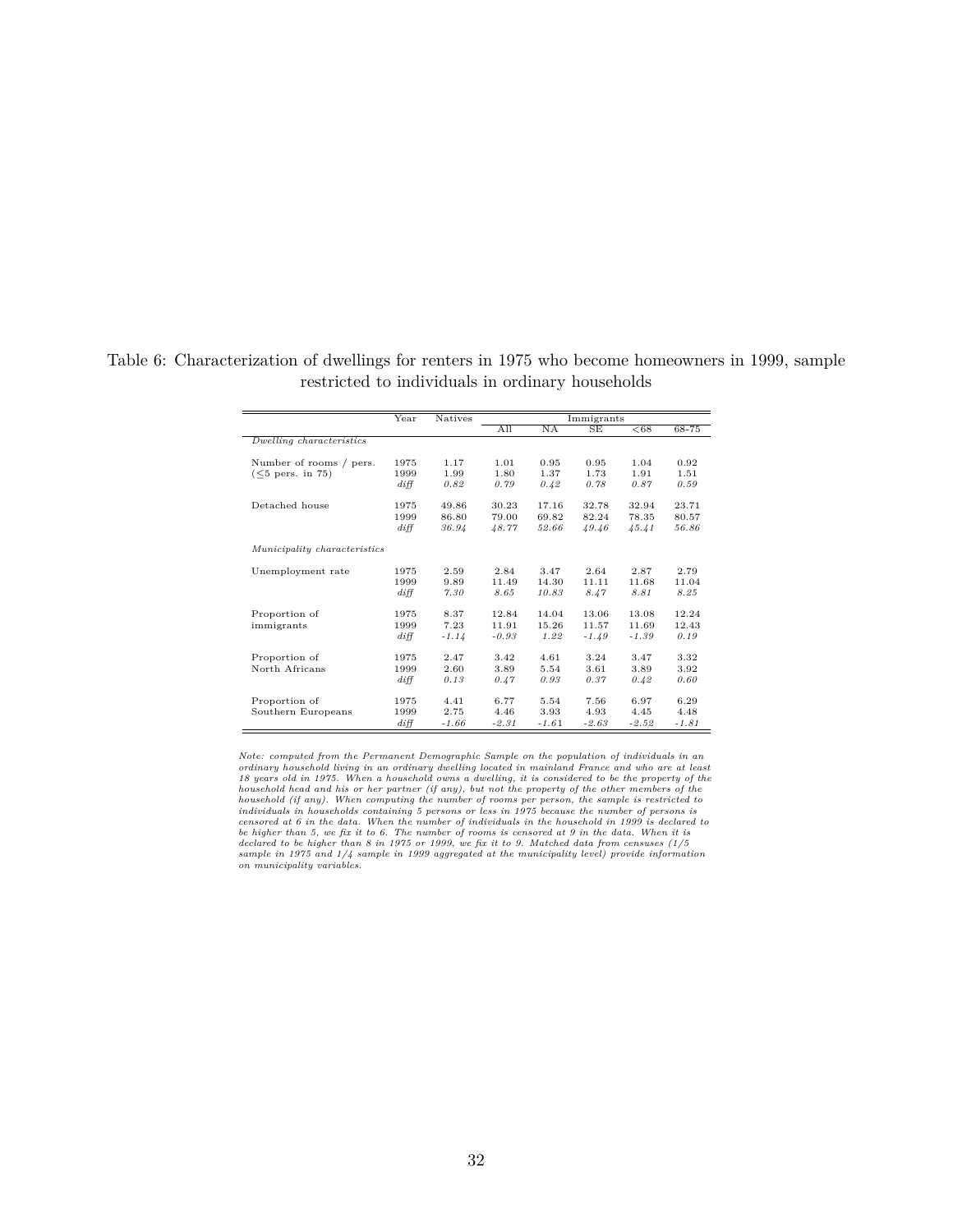

#### Figure A.1: Homeownership rates of natives, Southern Europeans and North Africans



*Note: computed from the Permanent Demographic Sample on the population of individuals located in mainland France and who are at least 18 years old.* When a household owns a dwelling, it is considered to be the property of the household head and his or her partner (if any), but not the property of the other members of the household (if any). "Imm." refers to immigrants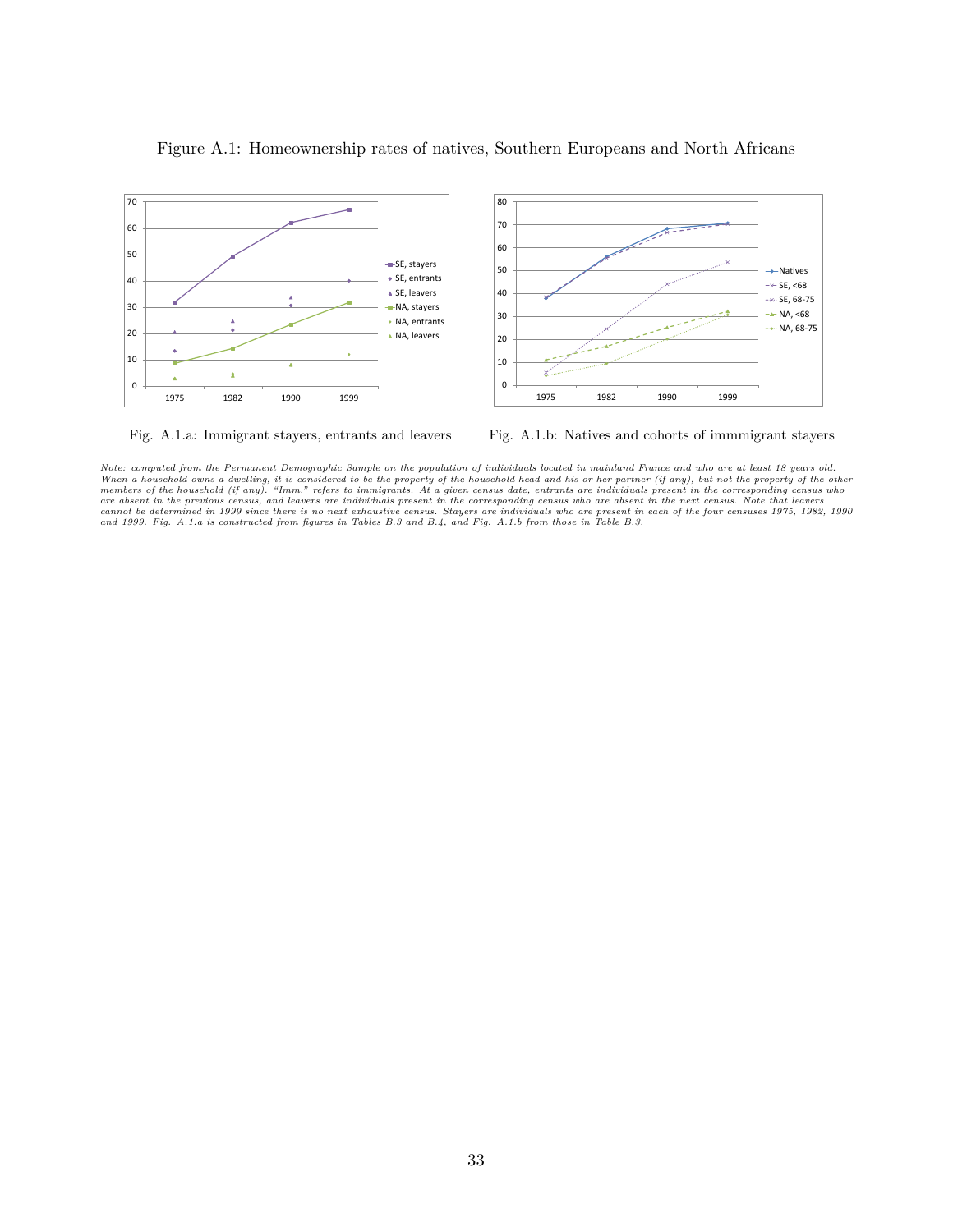|            | 1975              | 1999     |                   |  |  |
|------------|-------------------|----------|-------------------|--|--|
| Country    | Proportion $(\%)$ | Country  | Proportion $(\%)$ |  |  |
| Italy      | 19.4              | Portugal | 14.7              |  |  |
| Portugal   | 19.0              | Algeria  | 10.9              |  |  |
| Spain      | 15.4              | Italy    | 9.9               |  |  |
| Algeria    | 10.6              | Morocco  | 8.2               |  |  |
| Poland     | 4.5               | Spain    | 7.4               |  |  |
| Tunisia.   | 3.6               | Turkey   | 5.2               |  |  |
| Belgium    | 2.5               | Tunisia  | 4.4               |  |  |
| Morocco    | 2.1               | Poland   | 2.2               |  |  |
| Yugoslavia | 2.0               | Germany  | 2.2               |  |  |
| Germany    | 2.0               | Belgium  | 2.0               |  |  |
| N          | 38,345            |          | 43,344            |  |  |

Table B.1: Proportion of immigrants in 1975 and 1999 by country of origin

*Note: computed from the Permanent Demographic Sample on the population of individuals located in mainland France. Only countries which represent at least 2% of immigrants in a given year are reported.*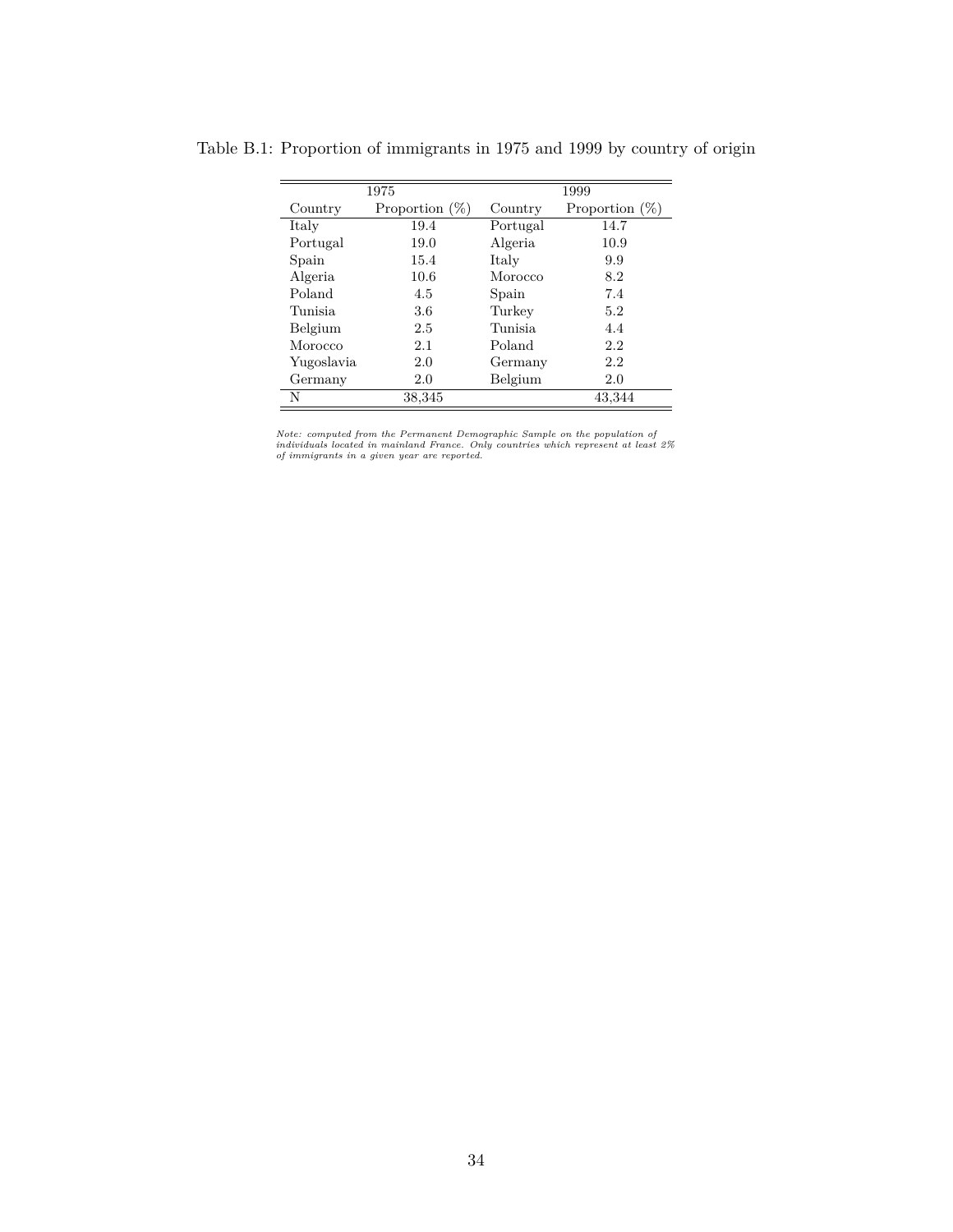|                                            | 1975    | 1982   | 1990    | 1999    |
|--------------------------------------------|---------|--------|---------|---------|
| Proportion of homeowners<br>$(\%)$         |         |        |         |         |
| <b>Natives</b>                             | 40.54   | 44.95  | 48.71   | 50.11   |
| Immigrants                                 | 25.74   | 27.91  | 33.26   | 36.72   |
| including:                                 |         |        |         |         |
| North Africans                             | 5.29    | 7.06   | 11.29   | 16.57   |
| Southern Europeans                         | 27.77   | 33.42  | 43.55   | 53.41   |
| Proportion of immigrants in the population |         |        |         |         |
| Immigrants                                 | 8.78    | 9.01   | 9.01    | 8.95    |
| including:                                 |         |        |         |         |
| North Africans                             | 1.28    | 1.63   | 1.72    | 2.08    |
| Southern Europeans                         | 4.73    | 4.17   | 3.69    | 2.99    |
| Number of observations                     |         |        |         |         |
| <b>Natives</b>                             | 291,940 | 88,572 | 387,625 | 414,640 |
| Immigrants                                 | 28,111  | 8,771  | 38,390  | 40,756  |
| <i>including:</i>                          |         |        |         |         |
| North Africans                             | 4,085   | 1,586  | 7,346   | 9,491   |
| Southern Europeans                         | 15,143  | 4,061  | 15,712  | 13,613  |

Table B.2: Homeownership rates of natives and immigrants (1975-1999)

Note: computed from the Permanent Demographic Sample on the population of individuals located in mainland<br>France and who are at least 18 years old. When a household owns a dwelling, it is considered to be the property of<br>t *any).*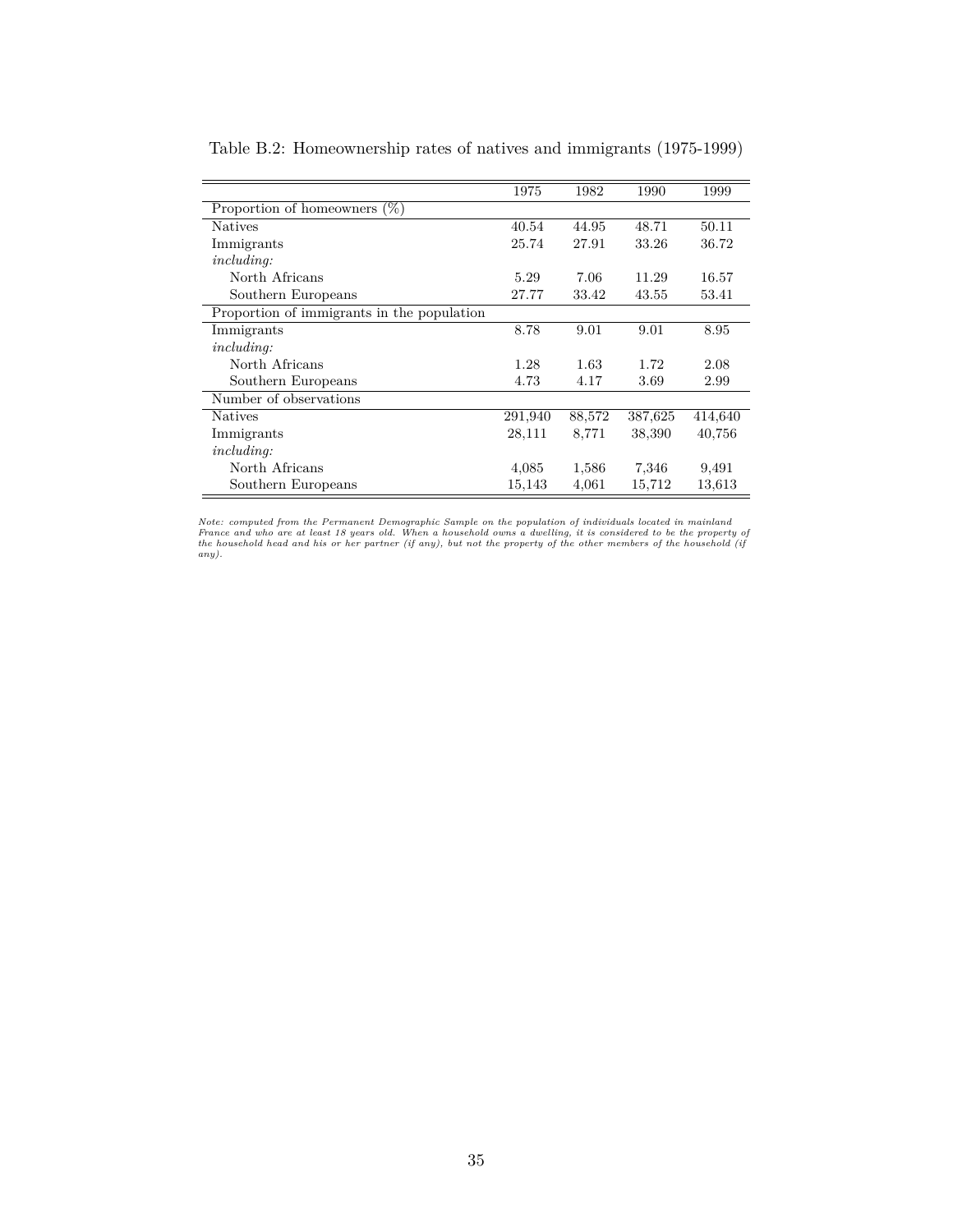| 1975  | 1982  | 1990  | 1999  | N      |
|-------|-------|-------|-------|--------|
| 37.94 | 56.17 | 68.30 | 70.73 | 44,098 |
| 29.93 | 45.14 | 56.44 | 59.71 | 2,142  |
|       |       |       |       |        |
| 8.71  | 14.39 | 23.48 | 31.82 | 264    |
| 31.93 | 49.40 | 62.13 | 67.04 | 1,162  |
| 35.74 | 50.83 | 60.41 | 62.25 | 1,690  |
|       |       |       |       |        |
| 11.18 | 17.06 | 25.29 | 32.35 | 170    |
| 38.45 | 55.53 | 66.60 | 70.35 | 931    |
| 8.19  | 23.89 | 41.59 | 50.22 | 452    |
|       |       |       |       |        |
| 4.26  | 9.57  | 20.21 | 30.85 | 94     |
| 5.63  | 24.68 | 44.16 | 53.68 | 231    |
|       |       |       |       |        |

Table B.3: Homeownership rates of native and immigrant stayers (1975-1999, 1/4 sample)

Note: computed from the Permanent Demographic Sample on the population of individuals located in mainland France and who are at least 18 years old. When a household owns a dwelling, it is considered to be the property of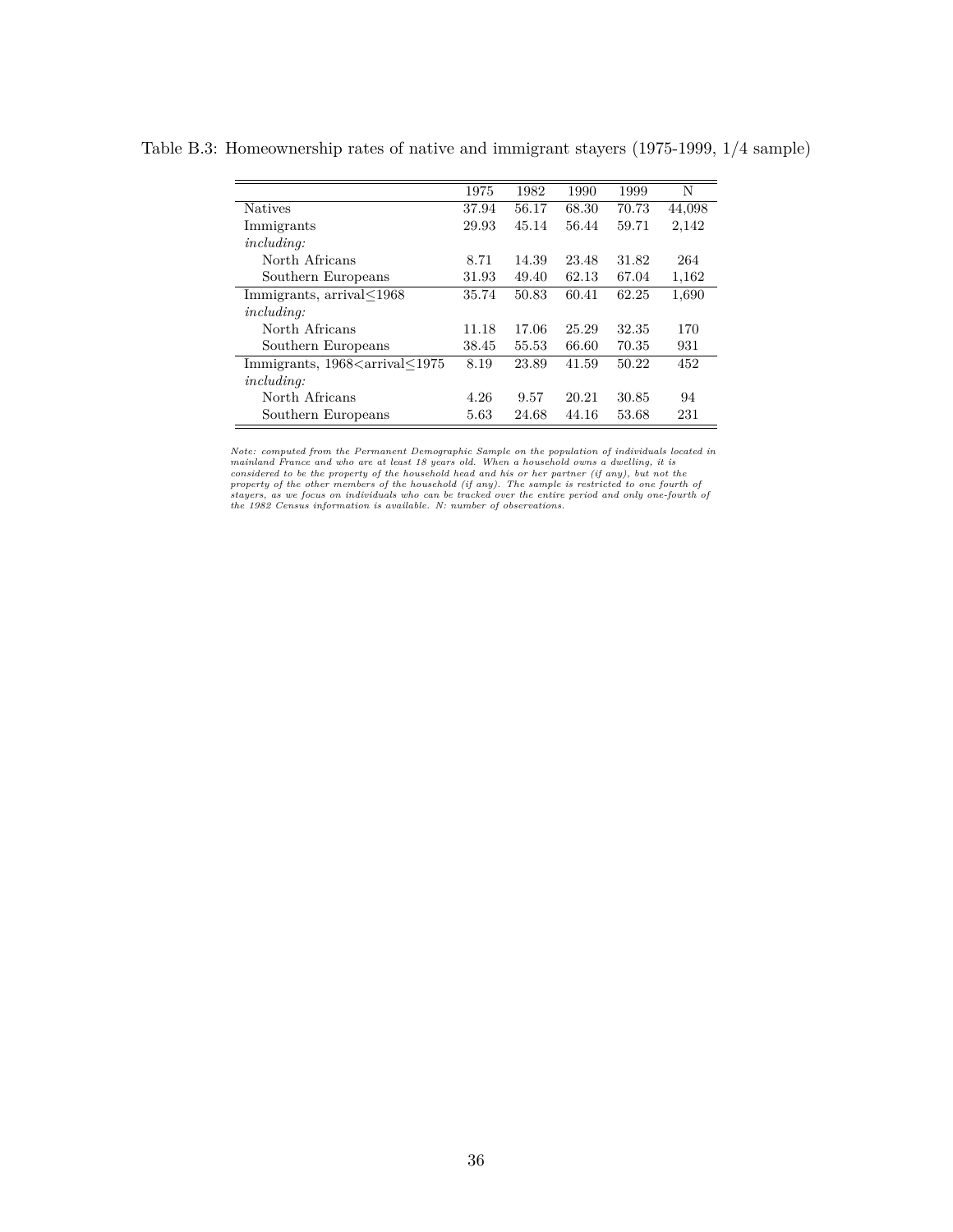|                                | Sample   | 1975  | 1982  | 1990  | 1999  |
|--------------------------------|----------|-------|-------|-------|-------|
| Homeownership rate             |          |       |       |       |       |
| <b>Natives</b>                 | All      | 40.54 | 44.93 | 48.68 | 50.08 |
|                                | Entrants | 37.41 | 36.87 | 40.27 | 38.48 |
|                                | Leavers  | 38.17 | 40.04 | 44.43 |       |
| Immigrants                     | All      | 25.74 | 27.90 | 33.31 | 36.68 |
|                                | Entrants | 12.04 | 15.62 | 19.84 | 24.32 |
|                                | Leavers  | 18.38 | 20.10 | 24.30 |       |
| North Africans                 | All      | 5.28  | 7.04  | 11.26 | 16.57 |
|                                | Entrants | 3.00  | 4.74  | 7.90  | 12.08 |
|                                | Leavers  | 2.91  | 4.03  | 8.19  |       |
| Southern Europeans             | All      | 27.77 | 33.44 | 43.55 | 53.41 |
|                                | Entrants | 13.41 | 21.30 | 30.66 | 40.03 |
|                                | Leavers  | 20.59 | 24.71 | 33.70 |       |
| Proportion of entrants/leavers |          |       |       |       |       |
| <b>Natives</b>                 | Entrants | 6.73  | 5.86  | 6.53  | 5.22  |
|                                | Leavers  | 13.67 | 14.64 | 13.85 |       |
| Immigrants                     | Entrants | 41.18 | 37.27 | 36.49 | 38.94 |
|                                | Leavers  | 38.40 | 36.20 | 38.97 |       |
| North Africans                 | Entrants | 64.48 | 51.89 | 45.83 | 43.80 |
|                                | Leavers  | 48.77 | 43.82 | 40.73 |       |
| Southern Europeans             | Entrants | 38.22 | 26.13 | 24.75 | 24.09 |
|                                | Leavers  | 36.23 | 32.28 | 35.58 |       |

Table B.4: Homeownership rates for entrants and leavers (1975-1999)

Note: computed from the Permanent Demographic Sample on the population of individuals located in<br>mainland France and who are at least 18 years old. When a household owns a dwelling, it is considered<br>to be the property of